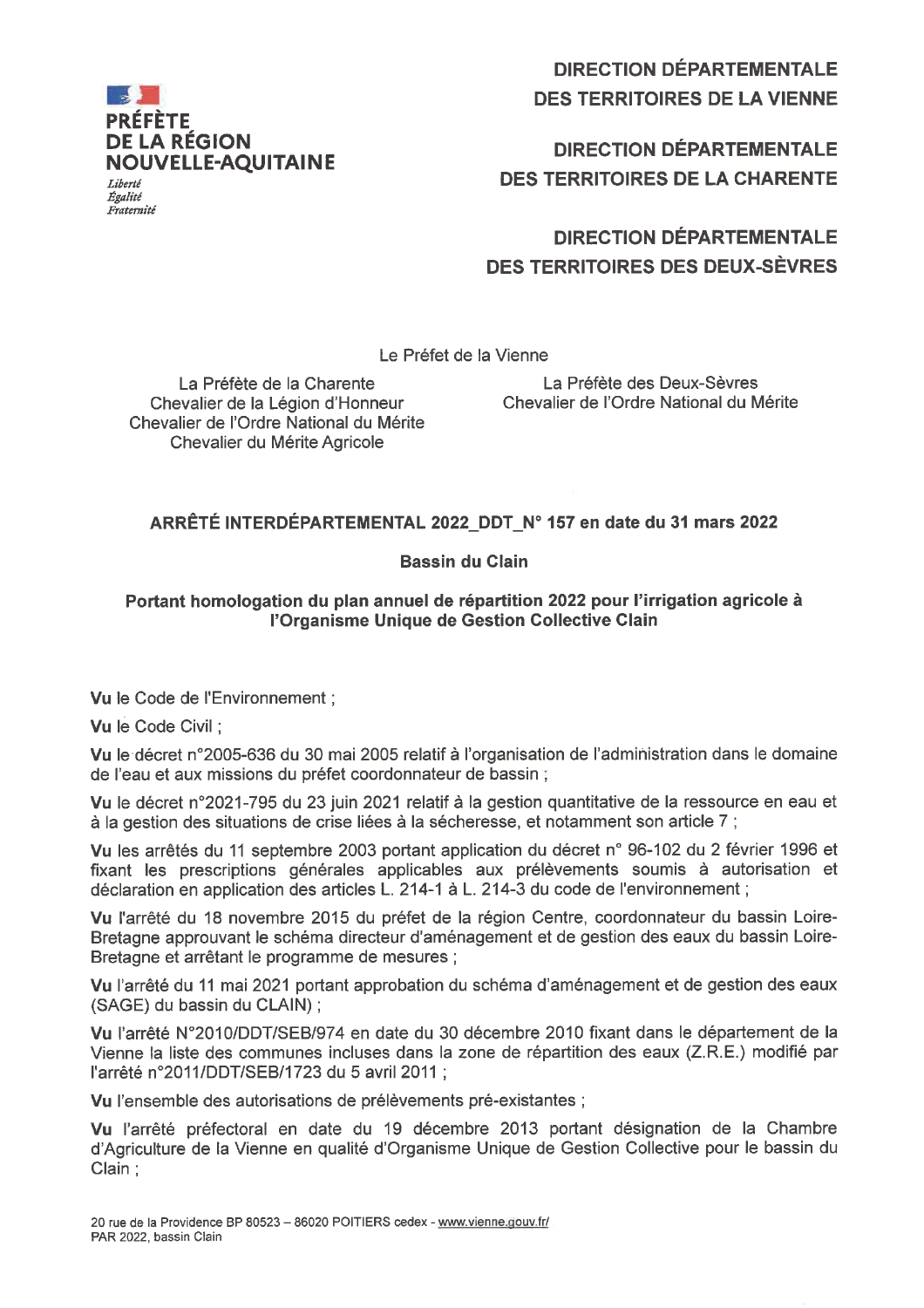Vu l'arrêté inter-départemental 2017 DDT 590 portant autorisation unique pluriannuelle de prélèvements d'eau pour l'irrigation de l'OUGC Clain :

Vu le projet de Plan Annuel 2022 de Répartition de prélèvements d'eau pour l'irrigation de l'OUGC Clain, présenté par l'OUGC le 21 décembre 2021 ;

Vu le projet définitif de Plan Annuel de Répartition 2022 de prélèvements d'eau pour l'irrigation de l'OUGC Clain, présenté par l'OUGC le 16 février 2022 ;

Considérant que « l'installation, l'ouvrage, les travaux, l'activité » faisant l'objet de la demande est soumise à autorisation préfectorale unique pluriannuelle au titre du code de l'environnement :

Considérant que la Chambre d'Agriculture de la Vienne exerce la mission d'organisme unique de gestion collective sur son périmètre d'intervention;

Considérant que le plan annuel de répartition 2022 est compatible avec les dispositions du schéma directeur d'aménagement et de gestion des eaux (SDAGE) du bassin Loire-Bretagne et n'est pas de nature à compromettre l'objectif d'atteinte du bon état écologique et chimique pour les masses d'eau comprises sur le périmètre de gestion collective :

Considérant que le plan annuel de répartition 2022 est compatible avec le SAGE du Clain et conforme à son règlement ;

Considérant que le plan annuel de répartition ne porte pas atteinte aux objectifs de conservation des sites Natura 2000 :

Considérant que le plan annuel de répartition 2022 proposé par l'OUGC est conforme à l'arrêté interdépartemental 2017 DDT SEB N°590, portant Autorisation Unique Pluriannuelle de prélèvements d'eau pour l'irrigation attribuée à l'Organisme Unique de Gestion Collective Clain ;

Considérant que l'article R.214-31-3 précise que lorsque l'autorisation unique de prélèvement concerne plusieurs départements, le préfet de département chargé de conduire la procédure d'instruction de la demande d'autorisation unique de prélèvement conformément à l'article R. 181-2 est compétent pour approuver le plan annuel de répartition sur l'ensemble du périmètre de celuici:

Sur proposition des Secrétaires Généraux des Préfectures de la Vienne, et d'Indre-et-Loire ;

# **ARRÊTENT**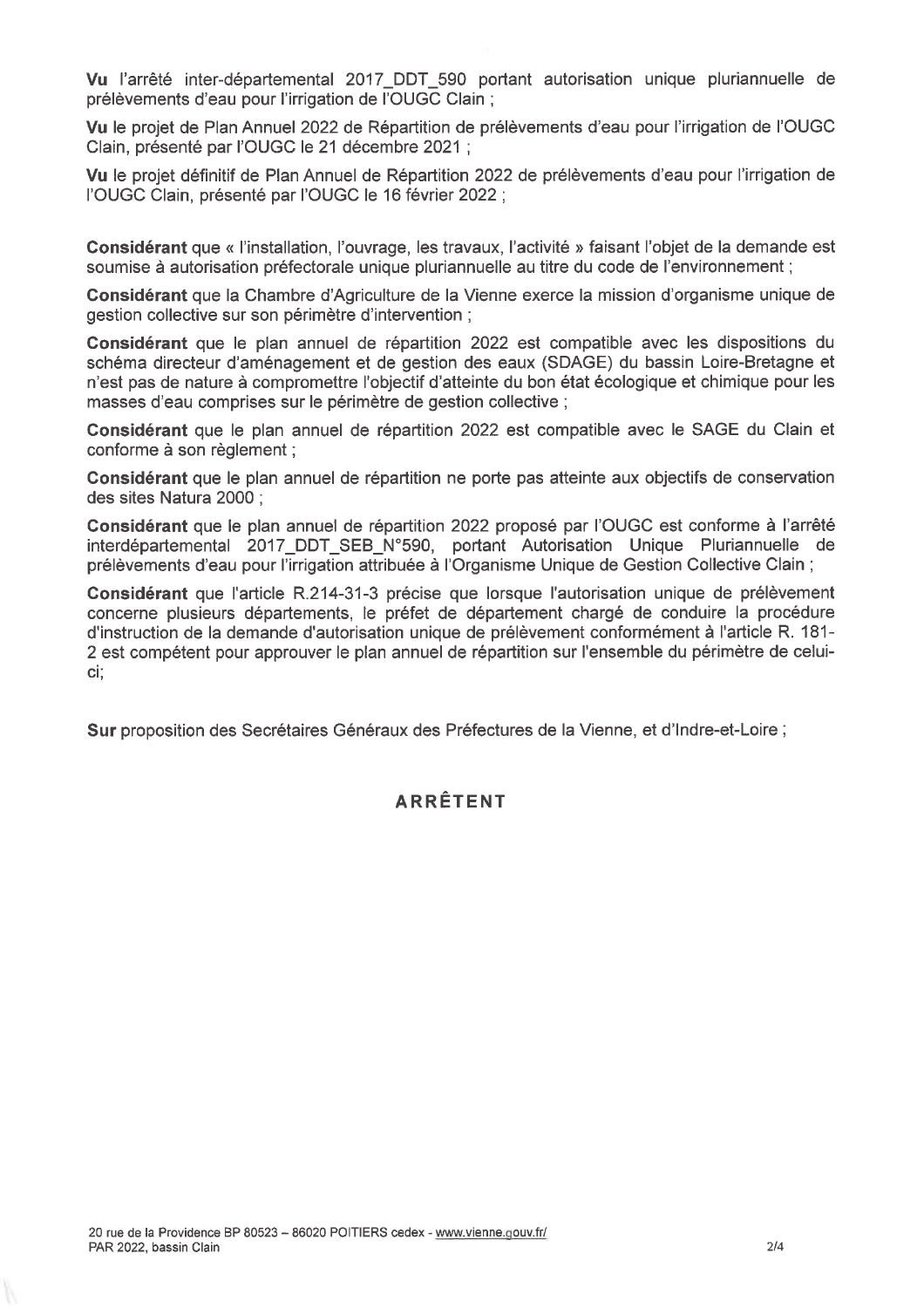#### Article 1<sup>er</sup> - Homologation du plan annuel de répartition

Le pétitionnaire. Organisme Unique de Gestion Collective (OUGC Clain), représenté par Monsieur Philippe TABARIN, président de la Chambre d'Agriculture, sur le bassin du Clain, est bénéficiaire de l'homologation du plan annuel de répartition prévue aux articles R.214-31-1 à R.214-31-3 du code de l'environnement, sous réserve du respect des prescriptions définies par le présent arrêté, et dénommé ci-après « le bénéficiaire ».

La liste des préleveurs irrigants (dénommés ci-après les irrigants) et les conditions de prélèvement pour la campagne d'irrigation 2022 sont détaillées dans les annexes suivantes :

• Annexe 1 : Plan Annuel de Répartition 2022 concernant les prélèvements d'eau en période d'étiage (du 1er avril au 31 octobre 2022)

• Annexe 2 : Plan Annuel de Répartition 2022 concernant les prélèvements hivernaux pour le remplissage de plans d'eau à usage d'irrigation (du 1er novembre 2021 au 31 mars 2022)

• Annexe 3 : Plan Annuel de Répartition 2022 concernant les prélèvements hivernaux à usage d'irrigation hivernale (du 1er novembre 2022 au 31 mars 2023).

L'organisme unique de gestion collective informe chaque irrigant des éléments de l'autorisation le concernant, tels que fixés par le plan annuel de répartition qui lui a été notifié, notamment les volumes et les prescriptions relatives aux modalités de prélèvement, par point et en débit par périodes.

#### Article 2 – Durée de l'homologation du plan annuel de répartition

L'homologation du plan annuel de répartition pour la campagne d'irrigation 2022 est accordée jusqu'au 31 mars 2023 selon la décomposition suivante :

- Période étiage printemps/été : du 1<sup>er</sup> avril au 31 octobre 2022
- Période hivernale (hors étiage) : du 1<sup>er</sup> novembre 2022 au 31 mars 2023  $\bullet$

Dans tous les cas, cette homologation du plan annuel de répartition pourra être révisée sur demande du bénéficiaire selon les modalités prévues à l'article 7 de l'arrêté d'autorisation unique pluriannuelle 2017\_DDT\_SEB 590, et de l'article R.214-18 du code de l'environnement.

#### Article 3 - Voies et délais de recours

Le présent arrêté peut faire l'objet, d'un recours contentieux devant le tribunal administratif :

- par les tiers intéressés en raison des inconvénients ou des dangers que la mise en œuvre de l'autorisation présente pour les intérêts mentionnés aux articles L.211-1 et L.511-1 du code de l'environnement, dans un délai de quatre mois à compter du premier jour de la publication ou de l'affichage de ces décisions ;
- par les demandeurs ou exploitants, dans un délai de deux mois à compter de la date à laquelle la décision leur a été notifiée.

Le présent arrêté peut également faire l'objet d'un recours gracieux ou hiérarchique dans un délai de deux mois. Ce recours administratif prolonge de deux mois les délais mentionnés aux 1<sup>er</sup> et 2<sup>e</sup> de l'article R.181-50 du code de l'environnement.

Le tribunal administratif peut également être saisi par l'application informatique Télérecours accessible par le site internet www.telerecours.fr.

La présente autorisation est délivrée sans préjudice des droits des tiers qui sont et demeurent réservés.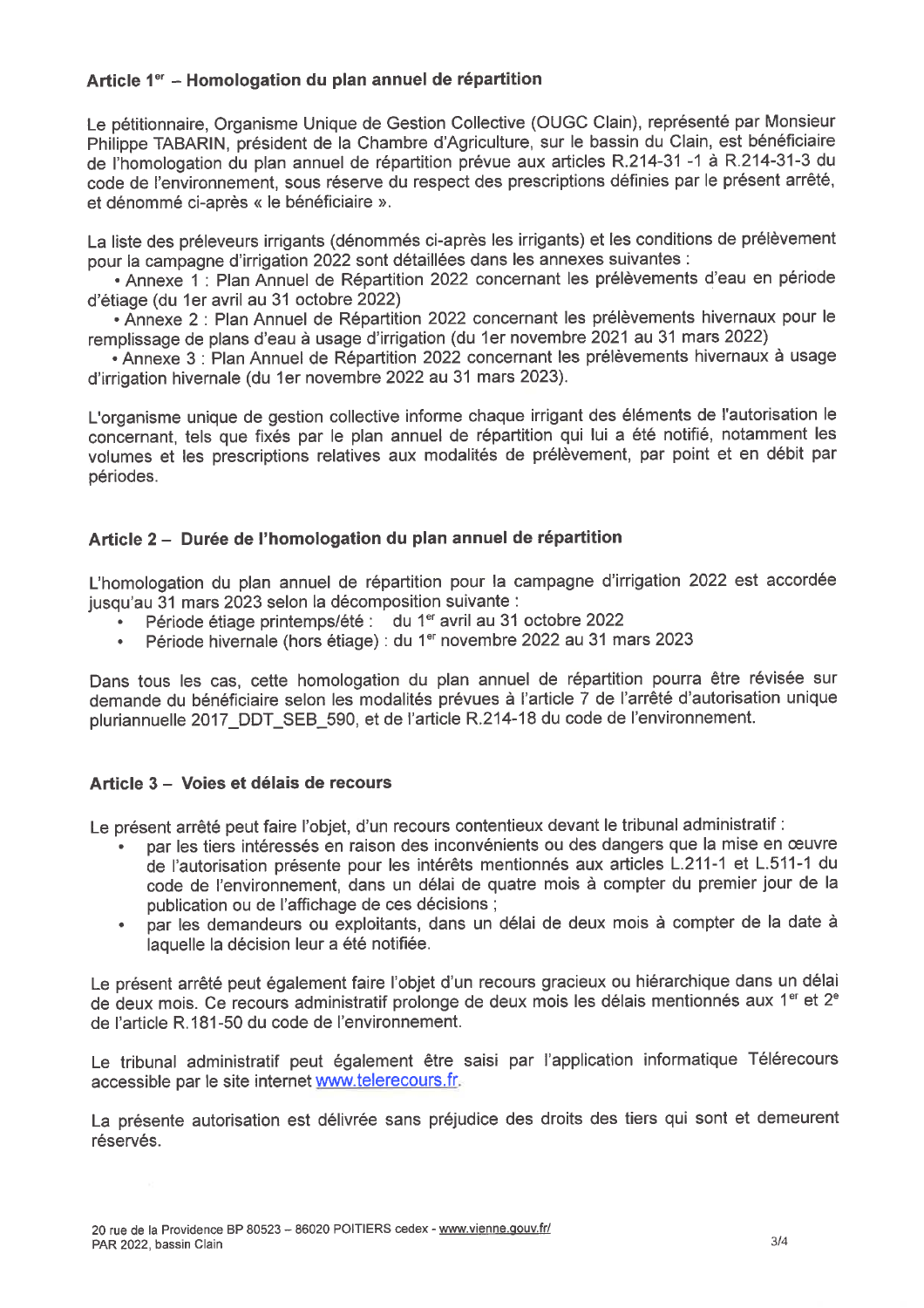#### Article 4 - Publication et information des fiers

En application de l'article R. 214-31-3 du code de l'environnement :

- Le présent arrêté sera publié sur les sites internet des services de l'État dans les  $\bullet$ départements de la Vienne, des Deux-Sèvres et de la Charente, pendant une durée d'au moins six mois
- Le plan annuel de répartition est publié, lorsqu'il existe, sur le site internet de l'organisme unique de gestion collective :
- L'organisme unique de gestion collective informe chaque irrigant des éléments de  $\sim$ l'autorisation le concernant, tels que fixés par le plan annuel de répartition qui lui a été notifié, notamment les volumes et les prescriptions relatives aux modalités de prélèvement, par point et en débit par périodes ;
- Le préfet transmet le plan pour information aux conseils départementaux de  $\ddot{\phantom{a}}$ l'environnement et des risques sanitaires et technologiques :
- Le plan annuel de répartition homologué est mis à la disposition du public en mairie de Mignaloux-Beauvoir, siège de l'OUGC, pendant deux mois à compter de la publication du présent arrêté :
- Le préfet transmet le plan annuel de répartition homologué est transmis pour information  $\mathbf{a}$  . au président de la commission locale de l'eau du SAGE du bassin du Clain;

### **Article 5 - Exécution**

Les secrétaires généraux des préfectures de la Vienne, des Deux-Sèvres et de la Charente,

Les Sous-Préfets de Châtellerault, Montmorillon, Bressuire, Parthenay, Confolens,

Les maires des communes concernées dans les départements de la Vienne, des Deux-Sèvres et de la Charente.

Les directeurs départementaux des territoires de la Vienne, des Deux-Sèvres et de la Charente,

La directrice régionale de l'environnement, de l'aménagement et du logement de la région Nouvelle-Aquitaine.

Le directeur général de l'agence régionale de santé Nouvelle-Aquitaine,

Les directeurs départementaux de la cohésion sociale et de la protection de la population de la Vienne, des Deux-Sèvres et de la Charente,

Les directeurs départementaux de la sécurité publique de la Vienne, des Deux-Sèvres et de la Charente.

Les commandants des groupements de gendarmerie de la Vienne, des Deux-Sèvres et de la Charente.

Les chefs des services départementaux de l'Office Français de la Biodiversité de la Vienne, des Deux-Sèvres et de la Charente.

Sont chargés, chacun en ce qui le concerne, de l'exécution du présent arrêté.

Le préfet de la Vienne. Ï **Jean-Mar b** CIRIER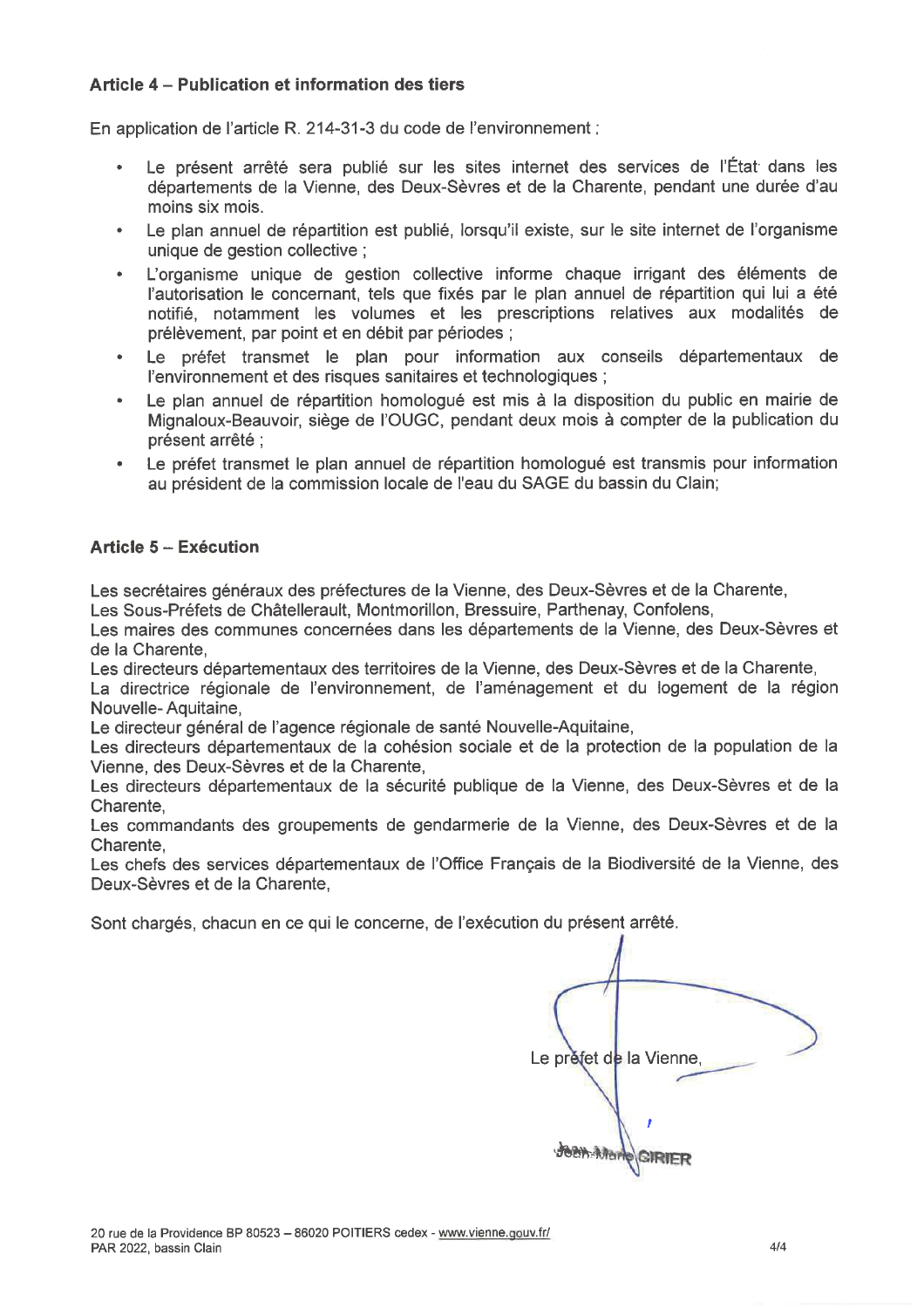|              |            |                                         |                      | Annexe 1 : Plan Annuel de Repartition 2022 concernant les prelevements d'eau en periode d'etiage (du 1er avril au 31 octobre 2022) |                 |            |                               |         |                             |
|--------------|------------|-----------------------------------------|----------------------|------------------------------------------------------------------------------------------------------------------------------------|-----------------|------------|-------------------------------|---------|-----------------------------|
| N_ddt        | <b>DDT</b> | <b>Raison sociale</b>                   | N_SIRET              | Adresse_1                                                                                                                          | Adresse_2       | <b>CP</b>  | <b>COMMUNE</b>                | demandé | <b>PAR 2022</b>             |
| 24210        |            | 86 ARNAUD PASCAL                        |                      | 3387486194 LA CHAUME                                                                                                               |                 |            | 86250 ST ROMAIN               | 50000   | 50 000                      |
| 900174       |            | 86ASA DU CLAIN MOYEN                    |                      | 010 RUE DU CHATEAU DE LA PLANCHE                                                                                                   |                 |            | 86370 VIVONNE                 | 90000   | 80 190                      |
| 79293        |            | 79 ASL DE ROM                           |                      | <b>OLA MARTINIERE</b>                                                                                                              |                 | 79120 ROM  |                               | 118000  | 117454                      |
| 900073       |            | 86ASSOC DEVELOPPEMENT DURABLE DE MALAGU |                      | 063 RUE DE LA LONGEROLLES                                                                                                          |                 |            | 86440 MIGNE AUXANCES          | 15000   | 18 000                      |
| 15816        |            | 86 AYRAULT DOMINIQUE                    |                      | 35233027851 RUE CAMILLE DEMARCAY                                                                                                   |                 | 86440      | MIGNE AUXANCES                |         |                             |
| 79358        |            | 79 BARRAULT THIERRY                     |                      | 4301029541 ALLEE DU PARC                                                                                                           |                 | 79120      | ROM                           | 63450   | 63 955                      |
| 79557        |            | 79 BARRAULT THIERRY                     | 430102954            | 1 ALLEE DU PARC                                                                                                                    |                 | 79120      | <b>ROM</b>                    | 63450   | 63 955                      |
| 79225        |            | <b>79 BEGUIN PHILIPPE</b>               | 414103267            | 1 IMPASSE DE L'AUTOMNE                                                                                                             | A CHAUSSEE      | 79120      | ROM                           |         |                             |
| 29307        |            | <b>86 BERTHOMME BENOIT</b>              | 477754477            | CHAVAGNE                                                                                                                           |                 | 86370      | VIVONNE                       | 82300   | 59 481                      |
| 1002         |            | <b>86 BEYLIER BENOIT</b>                | 812662617            | 10 ROUTE AMERICAINE                                                                                                                |                 | 86340      | <b>ASLONNES</b>               | 15000   | 15 0 95                     |
| 1009         |            | <b>86 BEYLIER BENOIT</b>                |                      | 81266261710 ROUTE AMERICAINE                                                                                                       |                 |            | 86340 ASLONNES                | 95000   | 95 601                      |
|              |            |                                         |                      |                                                                                                                                    |                 |            |                               |         |                             |
| 88066        |            | <b>86 BIBAULT ANTONY</b>                |                      | 414985911 12 ROUTE DE MARIGNY CHEMEREAU                                                                                            |                 | 86370      | MARCAY                        | 57000   | 31892                       |
| 11509        |            | <b>86 BOISDEAU CLAUDE</b>               |                      | 412891483 1 RUE DE LA PLAINE                                                                                                       | OUNEUIL         | 86130      | <b>JAUNAY MARIGNY</b>         | 19000   | 22820                       |
| 4305         |            | <b>86 BOURGOIN ANTHONY</b>              | 478858434            | LIEU-DIT LA GARDE                                                                                                                  |                 | 86510      | <b>BRUX</b>                   |         |                             |
| 791027       |            | 79 CHAMPEAU LUDOVIC                     | 444848998            | LA GUILLOTIERE                                                                                                                     |                 | 79340      | VASLES                        | 27000   | 24 000                      |
| 32           |            | <b>86 CHARGELEGUE SYLVAIN</b>           |                      | 5016239873 RUE DES DEUX COMMUNES                                                                                                   | <b>OUARENNE</b> | 86370      | CHATEAU LARCHER               | 29925   | 29942                       |
| 6005         |            | 86 CHARGELEGUE SYLVAIN                  | 501623987            | 3 RUE DES DEUX COMMUNES                                                                                                            | <b>OUARENNE</b> | 8637       | CHATEAU LARCHER               | 65000   | 65 037                      |
| 14808        |            | <b>86 CHARGELEGUE SYLVAIN</b>           |                      | 5016239873 RUE DES DEUX COMMUNES                                                                                                   | <b>OUARENNE</b> | 86370      | CHATEAU LARCHER               | 32000   | 32 309                      |
| 10203        | 86         | <b>CHAUVET YOHANN</b>                   | 484207097            |                                                                                                                                    | E MARCHAIS      | 86190      | <b>FROZES</b>                 | 20000   | 24 000                      |
| 9702         |            | <b>86 COURTOIS DIMITRI</b>              |                      | 508650306 11 LIEU-DIT LA PETITE FA                                                                                                 |                 |            | 86160 LA FERRIERE AIROUX      | 40000   | 27 206                      |
| 14102        |            | 86 COURTOIS DIMITRI                     |                      | 508650306 11 LIEU-DIT LA PETITE FA                                                                                                 |                 | 86160      | LA FERRIERE AIROUX            | 60000   | 40 809                      |
| 6007         |            | 86 CUMA AGRI-STOCK                      | 323362806            | LIEU-DIT LES TERRES NOIRES                                                                                                         |                 | 86190      | VILLIERS                      | 6871    | 68953                       |
| 7604         | 86         | <b>CUMA AGRI-STOCK</b>                  | 323362806            | <b>IEU-DIT LES TERRES NOIRES</b>                                                                                                   |                 | 86190      | VILLIERS                      | 6968    | 69922                       |
| 7610         |            | 86 CUMA AGRI-STOCK                      | 323362806            | LIEU-DIT LES TERRES NOIRES                                                                                                         |                 | 86190      | VILLIERS                      | 108724  | 109 097                     |
| 7614         |            | 86 CUMA AGRI-STOCK                      |                      | 323362806 LIEU-DIT LES TERRES NOIRES                                                                                               |                 | 86190      | VILLIERS                      |         |                             |
| 7616         |            | 86 CUMA AGRI-STOCK                      | 323362806            | LIEU-DIT LES TERRES NOIRES                                                                                                         |                 | 8619       | VILLIERS                      |         |                             |
| 29203        |            | 86 CUMA AGRI-STOCK                      | 323362806            | LIEU-DIT LES TERRES NOIRES                                                                                                         |                 | 86190      | VILLIERS                      | 99881   | 100 224                     |
| 29204        | 86         | <b>CUMA AGRI-STOCK</b>                  | 323362806            | LIEU-DIT LES TERRES NOIRES                                                                                                         |                 | 86190      | VILLIERS                      | 42962   | 43 109                      |
| 29205        |            | <b>86CUMA AGRI-STOCK</b>                | 323362806            | LIEU-DIT LES TERRES NOIRES                                                                                                         |                 | 86190      | VILLIERS                      | 109717  | 110 094                     |
|              |            | 86 CUMA AGRI-STOCK                      |                      |                                                                                                                                    |                 | 86190      |                               |         |                             |
| 29206        |            |                                         |                      | 323362806 LIEU-DIT LES TERRES NOIRES                                                                                               |                 |            | VILLIERS                      | 7728    | 77548                       |
| 29207        |            | 86 CUMA AGRI-STOCK                      | 323362806            | LIEU-DIT LES TERRES NOIRES                                                                                                         |                 | 86190      | VILLIERS                      | 9251    | 92 831                      |
| 29208        |            | 86 CUMA AGRI-STOCK                      |                      | 323362806 LIEU-DIT LES TERRES NOIRES                                                                                               |                 | 86190      | VILLIERS                      |         |                             |
| 29220        |            | 86 CUMA AGRI-STOCK                      | 323362806            | <b>IEU-DIT LES TERRES NOIRES</b>                                                                                                   |                 | 86190      | VILLIERS                      | 108609  | 108 982                     |
| 29209        |            | 86 CUMA AGRI-STOCK                      | 323362806            | LIEU-DIT LES TERRES NOIRES                                                                                                         |                 | 86190      | VILLIERS                      |         |                             |
| 29401        |            | 86 CUMA AGRI-STOCK                      | 323362806            | LIEU-DIT LES TERRES NOIRES                                                                                                         |                 | 8619       | VILLIERS                      | 7867    | 78944                       |
| 29218        |            | 86 CUMA AGRI-STOCK                      |                      | 323362806 LIEU-DIT LES TERRES NOIRES                                                                                               |                 | 86190      | VILLIERS                      |         |                             |
| 30002        | 86         | <b>CUMA AGRI-STOCK</b>                  | 323362806            | LIEU-DIT LES TERRES NOIRES                                                                                                         |                 | 86190      | VILLIERS                      | 92329   | 92 646                      |
| 29219        |            | 86 CUMA AGRI-STOCK                      | 323362806            | LIEU-DIT LES TERRES NOIRES                                                                                                         |                 | 86190      | VILLIERS                      |         | $\cdot$                     |
| 29402        |            | 86 CUMA AGRI-STOCK                      |                      | 323362806 LIEU-DIT LES TERRES NOIRES                                                                                               |                 | 86190      | VILLIERS                      | C       | $\overline{\phantom{a}}$    |
| 5331         |            | 86 CUMA AGRI-STOCK                      | 323362806            | <b>IEU-DIT LES TERRES NOIRES</b>                                                                                                   |                 | 8619       | <b>ILLIERS</b>                | 95831   | 96312                       |
| 5314         |            | 86 CUMA AGRI-STOCK                      | 323362806            | <b>IEU-DIT LES TERRES NOIRES</b>                                                                                                   |                 | 86190      | VILLIERS                      |         |                             |
| 30003        |            | 86 CUMA AGRI-STOCK                      | 323362806            | LIEU-DIT LES TERRES NOIRES                                                                                                         |                 | 86190      | VILLIERS                      | 75349   | 75727                       |
| 3903         |            | <b>86 CUMA DE BRUX</b>                  | 335094793            |                                                                                                                                    | CHEZ SABOURAULT | 86510      | <b>BRUX</b>                   | 63000   | 62754                       |
| 20803        |            | 86 CUMA DE LA LAULINE                   | 332590751            | MAIRIE                                                                                                                             |                 | 86170      | CHAMPIGNY EN ROCHEREA         | 18661   | 182 5 54                    |
|              |            |                                         |                      | MAIRIE                                                                                                                             |                 |            |                               |         |                             |
| 20809        |            | <b>86 CUMA DE LA LAULINE</b>            | 332590751            |                                                                                                                                    |                 | 86170      | CHAMPIGNY EN ROCHEREA         | 43000   | 42 064                      |
| 5004         |            | 86 CUMA DE L'EAU DE VIE                 | 343222089            | 4 PLAN DU TERRIER                                                                                                                  |                 | 86190      | CHALANDRAY                    |         |                             |
| 5006         |            | 86 CUMA DE L'EAU DE VIE                 |                      | 3432220894 PLAN DU TERRIER                                                                                                         |                 |            | 86190 CHALANDRAY              |         | $\mathcal{L}_{\mathcal{A}}$ |
| 5008         |            | 86 CUMA DE L'EAU DE VIE                 |                      | 343222089 4 PLAN DU TERRIER                                                                                                        |                 | 86190      | CHALANDRAY                    |         | $\overline{\phantom{a}}$    |
| 50003        |            | 86 CUMA DE L'EAU DE VIE                 |                      | 3432220894 PLAN DU TERRIER                                                                                                         |                 | 86190      | CHALANDRAY                    | 71500   | 79 205                      |
| 3001         | 86         | <b>CUMA DE L'OASIS</b>                  |                      | <b>3 RUE DES DEUX COMMUNES</b>                                                                                                     | A ROUSSALIERE   | 86380      | ST MARTIN LA PALLU            | 75500   | 76 265                      |
| 4801         |            | 86 CUMA DE L'OASIS                      |                      | 3 RUE DES DEUX COMMUNES                                                                                                            | A ROUSSALIERE   | 86380      | ST MARTIN LA PALLU            | 38200   | 38 5 8 7                    |
| 37           |            | <b>86 CUMA DE TOUCHARD</b>              |                      | 3189941759 CHEMIN DE L'EGLISE                                                                                                      | ANDILLE         |            | 86340 ROCHES PREMARIE ANDILLI | 98237   | 96787                       |
| 24           |            | <b>86 CUMA DES ROUMETTES</b>            |                      |                                                                                                                                    | LE CHAMP L'ABBE |            | 86340 ASLONNES                | 140000  | 129 159                     |
| 2110         |            | <b>86 CUMA DES SOUCHES</b>              |                      | 01 L'AUNIZIERE                                                                                                                     |                 | 86470      | <b>BOIVRE LA VALLEE</b>       | 200000  | 166 757                     |
| 14202        |            | <b>86 DADU PHILIPPE</b>                 |                      | 3338903175 RUE DE L'HUILERIE                                                                                                       |                 | 86190      | MAILLE                        | 87400   | 87 699                      |
| 14203        |            | <b>86 DADU PHILIPPE</b>                 |                      | 3338903175 RUE DE L'HUILERIE                                                                                                       |                 | 86190      | MAILLE                        | 60000   | 60 205                      |
| 5603         |            | 86 DEBENEST CHRISTOPHE                  |                      | 493444772 4 LA MAILLAUDIERE                                                                                                        |                 | 86470      | <b>BOIVRE LA VALLEE</b>       | 20000   | 24 000                      |
| 26101        |            | 86 DEBIEN JULIETTE                      | 511506040            | AVAULT                                                                                                                             |                 | 86800      | SEVRES ANXAUMONT              | 58750   | 60996                       |
| 30001        |            | <b>86 DENIS ALAIN</b>                   | 331976514            | 16 RUE DU MOULIN                                                                                                                   |                 | 86190      | VOUILLE                       | 22840   | 23 085                      |
| 30005        |            | <b>86 DENIS ALAIN</b>                   |                      | 331976514 16 RUE DU MOULIN                                                                                                         |                 | 86190      | VOUILLE                       | 18430   | 18628                       |
| 30006        |            | <b>86 DENIS ALAIN</b>                   | 331976514            | 16 RUE DU MOULIN                                                                                                                   |                 | 86190      | VOUILLE                       | 13330   | 13473                       |
| 12402        |            | 86 DESHOULIERES FREDERIC                |                      | 412872442 2 CHEMIN DES RAGANERIES                                                                                                  | LE BOIS DOUSSET | 8680       | LAVOUX                        | 97200   | 104 484                     |
|              |            |                                         |                      |                                                                                                                                    |                 |            |                               |         | 15 3 8 4                    |
| 79075        |            | 79 EARL ARNAULT                         | 40014915             |                                                                                                                                    | LE BREUIL       | 79120      | MESSE                         | 16320   |                             |
| 79135        |            | 79 EARL ARNAULT                         | 40014915             |                                                                                                                                    | E BREUIL        | 79120      | MESSE                         | 137700  | 129 804                     |
| 3905         |            | 86 EARL ARNAULT EMMANUEL                | 41874965             |                                                                                                                                    | A RAFFINIERE    | 86510 BRUX |                               | 59000   | 56 508                      |
| 79259        |            | 79 EARL AUBOUIN                         |                      | 827701459 15 RUE DES OUCHES                                                                                                        |                 |            | 79190 CAUNAY                  | 25000   | 24 000                      |
| 85121        |            | <b>86 EARL BAUQUIN</b>                  | 404922700 MALFOIE    |                                                                                                                                    |                 |            | 86700 VALENCE EN POITOU       |         |                             |
| 20001        |            | <b>86EARL BENELO GRANDONT</b>           |                      | 9,0024E+1323 QUARTIER DE CHEZ BOULON                                                                                               |                 |            | 86460 PRESSAC                 | 20000   | 20 4 48                     |
| 11605        |            | <b>86 EARL BERCIER CHRISTIAN</b>        | 801367277            | <b>LES FUNERIES</b>                                                                                                                |                 | 86600      | JAZENEUIL                     | 61000   | 61 152                      |
| 9713         |            | <b>86 EARL BILLAULT</b>                 |                      | 419275250 RUE DU PONT QUI TREMBLE                                                                                                  |                 |            | 86160 BRION                   | 87400   | 75973                       |
| 14107        |            | <b>86 EARL BILLAULT</b>                 |                      | 419275250 RUE DU PONT QUI TREMBLE                                                                                                  |                 |            | 86160 BRION                   | 60900   | 52938                       |
| 6105         |            | 86 EARL BIO VALLEE                      | 8,5045E+13           | LA STIERE                                                                                                                          |                 |            | 86250 CHARROUX                | 27100   | 29 4 32                     |
| 25602        |            | <b>86 EARL BOIS LAMY</b>                | 525078317 BOIS LAMY  |                                                                                                                                    |                 | 86800      | SAVIGNY LEVESCAULT            | 45516   | 45 5 16                     |
| 25611        |            | 86 EARL BOIS LAMY                       | 525078317 BOIS LAMY  |                                                                                                                                    |                 |            | 86800 SAVIGNY LEVESCAULT      | 56292   | 56 292                      |
| 22204        |            | <b>86 EARL BOISSONNOT</b>               |                      | 493867428 180 ROUTE DE SAINT GEORGES                                                                                               |                 |            | 86360 CHASSENEUIL DU POITOU   | 11000   | 12852                       |
| 75250        |            | <b>86 EARL BOURDONNEAU BENOIT</b>       | 50392823             |                                                                                                                                    | LA GEFFE        | 86700      | VOULON                        |         |                             |
| 89005        |            | 86 EARL BOURDONNEAU BENOIT              | 503928236            |                                                                                                                                    | A GEFFE         | 86700      | VOULON                        | 84700   | 83 612                      |
| 5315         |            | <b>86 EARL BRANGER</b>                  | 412454951            | 1 CHEMIN DES CLOCHETTES                                                                                                            |                 | 86170      | CHAMPIGNY EN ROCHEREA         | 14160   | 13 16 2                     |
| 20802        |            | <b>86 EARL BRANGER</b>                  | 412454951            | 1 CHEMIN DES CLOCHETTES                                                                                                            |                 | 86170      | CHAMPIGNY EN ROCHEREA         | 31900   | 29 653                      |
| 5409         |            | <b>86 EARL CABRILUZ</b>                 | 539868810            | 41 LEIGNE                                                                                                                          |                 |            | 86400 CHAMPNIERS              | 50000   | 59 695                      |
|              |            | <b>86 EARL CAILLE</b>                   | 832104798            |                                                                                                                                    |                 |            | 86370 VIVONNE                 |         | 24 000                      |
| 21           |            |                                         |                      | LIEU-DIT LES BACHEES                                                                                                               |                 |            |                               | 24000   |                             |
| 3003         |            | <b>86 EARL CHEVALIER</b>                | 391494408            |                                                                                                                                    | LE PALAIS       |            | 86380 ST MARTIN LA PALLU      | 31500   | 31842                       |
| 3006         |            | <b>86 EARL CHEVALIER</b>                | 391494408            |                                                                                                                                    | <b>E PALAIS</b> | 86380      | ST MARTIN LA PALLU            | 50000   | 50 544                      |
| 79494        |            | 79 EARL COLLON                          | 403011703 LE COUDRE  |                                                                                                                                    |                 | 79120      | <b>ROM</b>                    | 128400  | 122 460                     |
| 79815        |            | 79 EARL COLLON                          | 403011703 LE COUDRE  |                                                                                                                                    |                 | 79120      | <b>ROM</b>                    | 39200   | 37386                       |
| 2040         |            | <b>86 EARL COTE JARDIN</b>              |                      | 792481996 21 LE MOULIN DE RAVARD                                                                                                   |                 |            | 86380 ST MARTIN LA PALLU      | 20006   | 20 600                      |
| 1005         |            | 86 EARL D'ABLET                         | 4013126571 Id ABLET  |                                                                                                                                    |                 | 86340      | ROCHES PREMARIE ANDILLE       | 73200   | 73 277                      |
| 20902        |            | 86 EARL D'ABLET                         | 4013126571 Id ABLET  |                                                                                                                                    |                 |            | 86340 ROCHES PREMARIE ANDILLI | 56577   | 56 637                      |
| 20912        |            | 86 EARL D'ABLET                         | 4013126571 Id ABLET  |                                                                                                                                    |                 |            | 86340 ROCHES PREMARIE ANDILL  | 71270   | 69383                       |
| 26302        |            | 86 EARL D'ABLET                         | 401312657 1 Id ABLET |                                                                                                                                    |                 |            | 86340 ROCHES PREMARIE ANDILI  | 82400   | 82 4 8 7                    |
| 95007        |            | 86 EARL D'ABLET                         | 401312657            | 1 Id ABLET                                                                                                                         |                 |            | 86340 ROCHES PREMARIE ANDILI  | 31500   | 31533                       |
| 1006         |            | 86 EARL DAVID                           |                      | 394828305 10 ROUTE AMERICAINE                                                                                                      |                 |            | 86340 ASLONNES                |         |                             |
| 97004        |            | <b>86 EARL DE BAPTRESSE</b>             | 377896063            | 2 RUE DU PIGEONNIER                                                                                                                | BAPTRESSE       |            | 86370 CHATEAU LARCHER         | 42500   | 42910                       |
| 23404        |            | <b>86 EARL DE BARS</b>                  | 819290354            |                                                                                                                                    | <b>BARS</b>     |            | 86350 ST MARTIN L ARS         | 67700   | 67538                       |
| 97001        |            | <b>86 EARL DE BEAULIEU</b>              | 512969841 BEAULIEU   |                                                                                                                                    |                 |            | 86700 VALENCE EN POITOU       | 65944   | 66375                       |
| 29408        |            | <b>86 EARL DE BEAUREGARD</b>            |                      | 438047664 11 RUE DES CITES                                                                                                         |                 | 86190      | VOUILLE                       | 44000   | 44 289                      |
| 10302        |            | <b>86 EARL DE BELLEVUE</b>              | 430397257            |                                                                                                                                    | BELLEVUE        |            | 86350 ST SECONDIN             |         | $\sim$                      |
| 24819        |            | <b>86 EARL DE BELLEVUE</b>              | 43039725             |                                                                                                                                    | BELLEVUE        |            | 86350 ST SECONDIN             | 57000   | 56 157                      |
|              |            | <b>86 EARL DE BENA</b>                  |                      |                                                                                                                                    |                 |            |                               |         | 91 2 7 1                    |
| 6814         |            |                                         |                      | 42043769121 LIEU-DIT BENA                                                                                                          |                 |            | 86510 CHAUNAY                 | 90600   |                             |
| 15212        |            | <b>86EARL DE CHEZ GATINEAU</b>          |                      | 442595450 LIEU-DIT LA VERGNE                                                                                                       |                 |            | 86150 QUEAUX                  | 48540   | 36 4 26                     |
| 6501         |            | <b>86 EARL DE CHEZ ROUCHER</b>          | 395105489            | CHEZ ROUCHER                                                                                                                       |                 |            | 86370 CHATEAU LARCHER         | 56000   | 54 405                      |
| 5516         |            | <b>86 EARL DE CHEZ VAILLER</b>          | 479518870            |                                                                                                                                    | CHEZ VAILLIER   |            | 86250 LA CHAPELLE BATON       | 50000   | 48 687                      |
| 25610        |            | <b>86 EARL DE FONTAINE</b>              |                      | 318024718 541 FONTAINE                                                                                                             |                 |            | 86800 SAVIGNY LEVESCAULT      | 67500   | 69 132                      |
| 5312         |            | <b>86 EARL DE FONTENAILLE</b>           |                      | 4019218953 LES ROCHELLES                                                                                                           |                 |            | 86170 CHAMPIGNY EN ROCHEREA   | 61770   | 62 4 34                     |
|              |            | <b>86 EARL DE LA BAUMIERE</b>           | 792450710            |                                                                                                                                    | A BAUMIERE      |            | 86160 BRION                   | 78450   | 78738                       |
| 3802<br>3807 |            | <b>86 EARL DE LA BAUMIERE</b>           | 792450710            |                                                                                                                                    | LA BAUMIERE     |            | 86160 BRION                   | 10450   | 10488                       |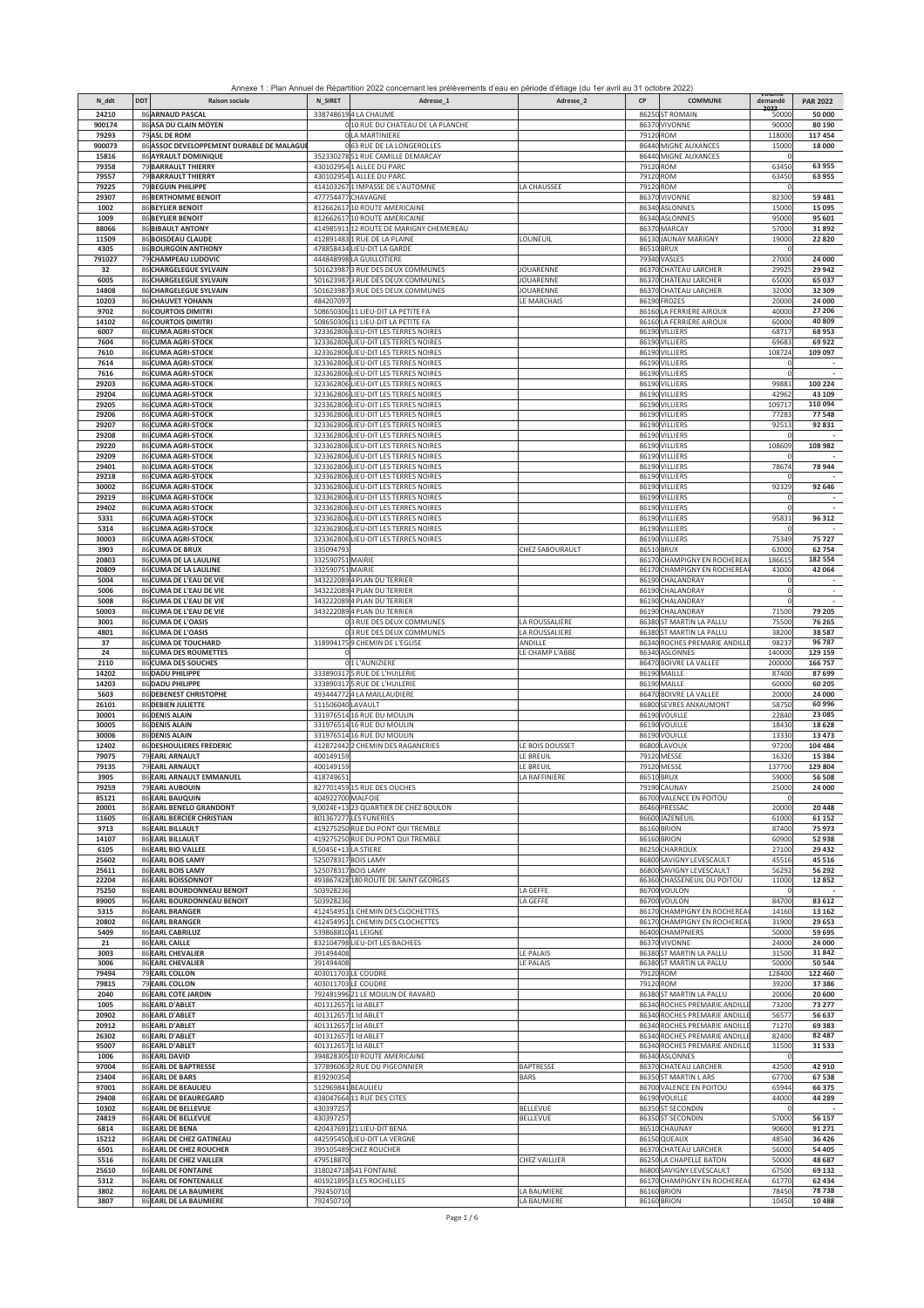|               | <b>DDT</b> |                                                      |                             | Annexe 1 : Plan Annuel de Repartition 2022 concernant les prelevements d'eau en periode d'etiage (du 1er avril au 31 octobre 2022) | Adresse 2             | <b>CP</b>      | <b>COMMUNE</b>                                          |                 | <b>PAR 2022</b>          |
|---------------|------------|------------------------------------------------------|-----------------------------|------------------------------------------------------------------------------------------------------------------------------------|-----------------------|----------------|---------------------------------------------------------|-----------------|--------------------------|
| N_ddt         |            | Raison sociale                                       | N_SIRET                     | Adresse 1                                                                                                                          |                       |                |                                                         | demandé<br>2022 |                          |
| 23501         |            | <b>86 EARL DE LA BAUMIERE</b>                        | 792450710                   |                                                                                                                                    | A BAUMIERE            | 86160          | <b>BRION</b>                                            | 7845            | 78738                    |
| 23505         |            | <b>86 EARL DE LA BAUMIERE</b>                        | 792450710                   |                                                                                                                                    | A BAUMIERE            | 86160          | <b>BRION</b>                                            |                 |                          |
| 24815         |            | <b>86 EARL DE LA COUDRE</b>                          | 329361943<br>35308287       |                                                                                                                                    | A COUDRE              | 86350          | <b>ST SECONDIN</b>                                      | 63773           | 62866                    |
| 22203         |            | 86 EARL DE LA DUCHANDERIE                            |                             |                                                                                                                                    | A DUCHANDERIE         | 86130          | ST GEORGES LES BAILLARGI<br>CHAMPIGNY EN ROCHEREA       | 35750           | 34 5 96<br>75772         |
| 5318<br>5330  |            | 86 EARL DE LA GARDE<br>86 EARL DE LA GARDE           |                             | 4402193271 RUE DE LA MAIRIE<br>440219327 1 RUE DE LA MAIRIE                                                                        |                       | 86170<br>86170 | CHAMPIGNY EN ROCHEREA                                   | 80000           |                          |
| 20801         |            | 86 EARL DE LA GARDE                                  |                             | 4402193271 RUE DE LA MAIRIE                                                                                                        |                       | 86170          | CHAMPIGNY EN ROCHEREA                                   | 75000           | 71036                    |
| 14101         |            | <b>86 EARL DE LA GARNIERE</b>                        |                             | 407657287 LA GARNIERE                                                                                                              |                       | 86160          | MAGNE                                                   | 54900           | 54 900                   |
| 14103         |            | 86 EARL DE LA GRANDE BILLETIERE                      | 430339572                   | LA GRANDE BILLETIERE                                                                                                               |                       | 86260          | ST PIERRE DE MAILLE                                     | 10800           | 101874                   |
| 24803         | 86         | EARL DE LA GRANDE BILLETIERE                         | 430339572                   | LA GRANDE BILLETIERE                                                                                                               |                       | 86260          | ST PIERRE DE MAILLE                                     | 5490            | 51786                    |
| 24812         |            | 86 EARL DE LA GRANDE BILLETIERE                      | 430339572                   | LA GRANDE BILLETIERE                                                                                                               |                       | 86260          | ST PIERRE DE MAILLE                                     | 127200          | 119985                   |
| 2103          |            | 86 EARL DE LA GRANDE MARE                            |                             | 441646650 2 LA GRANDE MARE                                                                                                         |                       |                | 86600 COULOMBIERS                                       | 3496            | 34 5 95                  |
| 2109          |            | 86 EARL DE LA GRANDE MARE                            | 441646650                   | 2 LA GRANDE MARE                                                                                                                   |                       | 86600          | COULOMBIERS                                             | 47000           | 46 502                   |
| 2114          |            | 86 EARL DE LA GRANDE MARE                            | 441646650                   | 2 LA GRANDE MARE                                                                                                                   |                       | 86600          | COULOMBIERS                                             |                 |                          |
| 8301          |            | <b>86 EARL DE LA GRANDE MARE</b>                     | 441646650                   | 2 LA GRANDE MARE                                                                                                                   |                       | 86600          | COULOMBIERS                                             | 107520          | 100 328                  |
| 12309         |            | 86 EARL DE LA GRANDE MARE                            | 441646650                   | 2 LA GRANDE MARE                                                                                                                   |                       | 86600          | COULOMBIERS                                             | 36988           | 36 5 96                  |
| 15210         |            | <b>86 EARL DE LA GUILLONNIERE</b>                    | 381153345                   | LA GUILLONNIERE                                                                                                                    |                       | 86460          | MAUPREVOIR                                              | 24460           | 29352                    |
| 75334         |            | 86 EARL DE LA GUILLONNIERE                           | 381153345                   | A GUILLONNIERE                                                                                                                     |                       | 86460          | MAUPREVOIR                                              | 20000           | 24 000                   |
| 4502          |            | <b>86 EARL DE LA GUIREE</b>                          | 43828978                    |                                                                                                                                    | <b>PIZAIS</b>         | 86600          | CELLE LEVESCAULT                                        | 53250           | 48 0 35                  |
| 28110         |            | <b>86 EARL DE LA HARPE</b>                           |                             | 3934581383 RUE DES 2 COMMUNES                                                                                                      | A ROUSSALIERE         | 86380          | ST MARTIN LA PALLU                                      | 21990           | 25 990                   |
| 26404         |            | <b>86 EARL DE LA MORINIERE</b>                       |                             | 482270048 2 LA MORINIERE                                                                                                           |                       |                | 86160 SOMMIERES DU CLAIN                                | 65000           | 77521                    |
| 26406         |            | <b>86 EARL DE LA MORINIERE</b>                       |                             | 482270048 2 LA MORINIERE                                                                                                           |                       |                | 86160 SOMMIERES DU CLAIN                                | 47600           | 56769                    |
| 9707          |            | 86 EARL DE LA PETITE FA                              |                             | 385262803 11 LA PETITE FA                                                                                                          |                       | 86160          | LA FERRIERE AIROUX                                      | 66368           | 65873                    |
| 900120        |            | <b>86 EARL DE LA ROUSSILLE</b>                       |                             | 483060844 CHEMIN DU BOIS DE LA ROUSSILLE                                                                                           |                       | 86170          | NEUVILLE DE POITOU                                      | 1800            | 1800                     |
| 28405         |            | <b>86EARL DE LA SICOTIERE</b>                        | 38773847                    |                                                                                                                                    | A SICOTIERE           | 86340          | VERNON                                                  | 67500           | 58 8 8 0                 |
| 24413         |            | 86 EARL DE LA TEILLEE                                | 384488797                   | 1 RUE DU CHAMP D ORANGE                                                                                                            | A POISNIERE           | 86600          | <b>ST SAUVANT</b>                                       | 70350           | 61707                    |
| 29            |            | 86 EARL DE LA TERCERIE                               | 340924331                   | I ROUTE DE LA TERCERIE                                                                                                             |                       | 86240          | <b>ITEUIL</b>                                           | 141400          | 139388                   |
| 27617         |            | <b>86 EARL DE LA TINELIERE</b>                       | 38010387                    |                                                                                                                                    | A TINELIERE           | 86350          | USSON DU POITOU                                         | 61000           | 59 4 92                  |
| 28109         |            | <b>86EARL DE L'AUBONNIERE</b>                        |                             | 489805549 14 ROUTE DE CHABOURNAY                                                                                                   |                       | 86380          | ST MARTIN LA PALLU                                      | 39550           | 39724                    |
| 28119         |            | <b>86 EARL DE L'AUBONNIERE</b>                       |                             | 48980554914 ROUTE DE CHABOURNAY                                                                                                    |                       | 86380          | ST MARTIN LA PALLU                                      | 3250            | 3 2 6 4                  |
| 20808         |            | <b>86 EARL DE L'ETANG</b>                            |                             | 4047538321 RUE DU LAVOIR                                                                                                           | <b>INIERS</b>         | 86170          | CHAMPIGNY EN ROCHEREA                                   | 53700           | 53716                    |
| 29210         |            | <b>86 EARL DE L'ETANG</b>                            |                             | 404753832 1 RUE DU LAVOIR                                                                                                          | <b>INIERS</b>         | 86170          | CHAMPIGNY EN ROCHEREA                                   | 53700           | 53716                    |
| 6003          |            | <b>86 EARL DE MILLY</b>                              |                             | 503700767 14 ROUTE DE LEUGNY                                                                                                       |                       | 86330          | ST JEAN DE SAUVES                                       | 29000           | 15343                    |
| 6008          |            | <b>86 EARL DE MILLY</b>                              |                             | 503700767 14 ROUTE DE LEUGNY                                                                                                       |                       | 86330          | ST JEAN DE SAUVES                                       | 29000           | 15343                    |
| 20906         |            | <b>86 EARL DE RABOUE</b>                             | 328179825                   | 10 ROUTE LA LOGE                                                                                                                   | RABOUE                | 86340          | ROCHES PREMARIE ANDILL                                  | 96500           | 96 615                   |
| 15            |            | <b>86 EARL DE SAINT AMANT</b>                        | 531917375                   | SAINT AMANT                                                                                                                        |                       | 86370          | MARCAY                                                  | 1000            | 11520                    |
| 87071         |            | <b>86 EARL DE SAINT AMANT</b>                        |                             | 531917375 SAINT AMANT                                                                                                              |                       | 86370          | MARCAY                                                  | 15000           | 17280                    |
| 88039         |            | <b>86 EARL DE SAIS</b>                               | 391655198                   | CHEMIN DE LA CARRELIERE                                                                                                            | <b>SAIS</b>           | 8637           | VIVONNE                                                 | 14600           | 11870                    |
| 88073         |            | 86 EARL DE SAIS                                      |                             | 391655198 CHEMIN DE LA CARRELIERE                                                                                                  | SAIS                  | 86370          | VIVONNE                                                 |                 | $\overline{\phantom{a}}$ |
| 88040         |            | <b>86 EARL DE SAIS</b>                               |                             | 391655198 CHEMIN DE LA CARRELIERE                                                                                                  | <b>SAIS</b>           | 8637           | VIVONNE                                                 | 10000           | 8 1 3 0                  |
| 6817          |            | <b>86 EARL DE TASSAY</b>                             |                             | 331519967 LIEU-DIT TASSAY                                                                                                          |                       | 86510          | <b>HAUNAY</b>                                           | 34000           | 26325                    |
| 6107          |            | <b>86 EARL DE TORCILLAC</b>                          | 326162344                   |                                                                                                                                    | TORCILLAC             | 86250          | CHARROUX                                                | 87070           | 94 5 63                  |
| 5327          |            | <b>86 EARL DES AUBIERS</b>                           | 412731283                   | 2 CHEMIN MARCHAND                                                                                                                  |                       | 86170          | CHAMPIGNY EN ROCHEREA                                   | 48900           | 49 4 24                  |
| 26105         |            | <b>86 EARL DES CARTES</b>                            | 444566954                   | 14 RUE DES CHATAIGNIERS                                                                                                            | PUY GIRON             | 86800          | ST JULIEN L ARS                                         |                 |                          |
| 9703          |            | 86 EARL DES CHAMPS BLANCS                            | 50327791                    |                                                                                                                                    | <b>EIGNE</b>          | 86400          | CHAMPNIERS                                              | 20000           | 24 000                   |
| 21111         |            | 86 EARL DES CHAMPS BLANCS                            | 503277915                   |                                                                                                                                    | <b>EIGNE</b>          | 86400          | CHAMPNIERS                                              | 44000           | 52 647                   |
| 21114         |            | 86 EARL DES CHAMPS BLANCS                            | 503277915                   |                                                                                                                                    | EIGNE                 | 86400          | CHAMPNIERS                                              | 38000           | 45 4 67                  |
| 7402          |            | <b>86 EARL DES CLOUX</b>                             |                             | 343652558 LA CACQUETIERE                                                                                                           |                       | 86470          | 79420 ST MARTIN DU FOUILLOUX<br><b>BOIVRE LA VALLEE</b> | $\Omega$        |                          |
| 10021         |            | <b>86 EARL DES COTEAUX</b>                           |                             | 394946735 3 MONTBEIL                                                                                                               |                       |                |                                                         |                 |                          |
| 6809<br>27615 |            | 86 EARL DES DEUX VALLEES<br><b>86 EARL DES GOBIS</b> | 491093027 BENA<br>328441571 |                                                                                                                                    | AZAC                  | 86510<br>86350 | CHAUNAY<br>USSON DU POITOU                              | 2500            | 2500                     |
| 76135         |            | 86 EARL DES GOBIS                                    | 328441571                   |                                                                                                                                    | <b>AZAC</b>           | 86350          | USSON DU POITOU                                         | 2750            | 2750                     |
| 9501          |            | <b>86 EARL DES LAURIERS</b>                          |                             | 325330967 527 RUE DE LA FERRANDIERE                                                                                                |                       | 86130          | <b>DISSAY</b>                                           | 8400            | 84 000                   |
| 18802         |            | 86 EARL DES MARAIS                                   |                             | 381022474 VAUGUIBERT                                                                                                               | AYRE                  | 86700          | VALENCE EN POITOU                                       | 27000           | 30930                    |
| 75245         |            | <b>86 EARL DES MARAIS</b>                            |                             | 381022474VAUGUIBERT                                                                                                                | AYRE                  | 86700          | VALENCE EN POITOU                                       | 20000           | 24 000                   |
| 5405          |            | <b>86 EARL DES NOYERS</b>                            |                             | 4250346428 ROUTE CHATAIGNERAIE                                                                                                     |                       | 86400          | CHAMPNIERS                                              | 65100           | 56 581                   |
| 24806         |            | <b>86 EARL DES NOYERS</b>                            | 31676695                    |                                                                                                                                    | A BAUDINIERE          |                | 86350 ST SECONDIN                                       | 21000           | 19829                    |
| 24811         |            | <b>86 EARL DES NOYERS</b>                            | 31676695                    |                                                                                                                                    | A BAUDINIERE          | 86350          | ST SECONDIN                                             | 3100            | 29 2 7 1                 |
| 24802         |            | <b>86 EARL DES PEUPLIERS</b>                         |                             | 325765501 LES GAILLARDIERES                                                                                                        |                       | 86350          | ST SECONDIN                                             | 33600           | 28728                    |
| 6202          |            | <b>86 EARL DES PLANTERIES</b>                        |                             | 802084905 29 ROUTE D'AVANTON                                                                                                       | MARTIGNY              | 86360          | CHASSENEUIL DU POITOU                                   |                 |                          |
| 10407         |            | <b>86 EARL DES RECHERS</b>                           |                             | 441549326 14 LES RECHERS                                                                                                           |                       | 86250          | GENOUILLE                                               | 38000           | 38 000                   |
| 39            |            | <b>86 EARL DES ROCS</b>                              | 325932622                   | 1 LES CHAMPS ROUGES                                                                                                                |                       | 8637           | MARIGNY CHEMEREAU                                       | 25920           | 25982                    |
| 14702         |            | 86 EARL DES ROCS                                     | 32593262                    | LLES CHAMPS ROUGES                                                                                                                 |                       | 8637           | MARIGNY CHEMEREAL                                       | 1682            | 18 4 06                  |
| 14703         |            | <b>86 EARL DES ROCS</b>                              |                             | 325932622 1 LES CHAMPS ROUGES                                                                                                      |                       | 86370          | MARIGNY CHEMEREAU                                       | 64580           | 70 669                   |
| 14705         |            | <b>86 EARL DES ROCS</b>                              |                             | 325932622 1 LES CHAMPS ROUGES                                                                                                      |                       | 86370          | MARIGNY CHEMEREAU                                       | 29020           | 31756                    |
| 29301         |            | <b>86 EARL DES ROCS</b>                              |                             | 3259326221 LES CHAMPS ROUGES                                                                                                       |                       |                | 86370 MARIGNY CHEMEREAU                                 | 27810           | 30 432                   |
| 74216         |            | <b>86 EARL DES ROCS</b>                              |                             | 325932622 1 LES CHAMPS ROUGES                                                                                                      |                       |                | 86370 MARIGNY CHEMEREAU                                 | 20000           | 20 000                   |
| 210           |            | <b>86 EARL DES ROSIERS</b>                           | 414495010 3 LES PEUX        |                                                                                                                                    |                       |                | 86170 CHAMPIGNY EN ROCHEREA                             |                 |                          |
| 5515          |            | <b>86 EARL DES VAUGELAIS</b>                         | 326638434                   |                                                                                                                                    | <b>ES VAUGELAIS</b>   | 86250          | LA CHAPELLE BATON                                       | 56000           | 51414                    |
| 5309          |            | <b>86 EARL DU BAIGNE CHAT</b>                        |                             | 401483409 3 ALLEE DES TILLEULS                                                                                                     |                       | 86170          | CHAMPIGNY EN ROCHEREA                                   | 44310           | 44786                    |
| 5310          |            | <b>86 EARL DU BAIGNE CHAT</b>                        |                             | 401483409 3 ALLEE DES TILLEULS                                                                                                     |                       |                | 86170 CHAMPIGNY EN ROCHEREA                             | 51590           | 52 144                   |
| 26408         |            | 86 EARL DU BE                                        |                             | 404133613 ARCHAMBAULT                                                                                                              |                       |                | 86160 SOMMIERES DU CLAIN                                | 28440           | 28 4 64                  |
| 14609         |            | 86 EARL DU BOIS JOLI                                 |                             | 327786745 CHEMIN DU PARC AU ROGER                                                                                                  | <b>MARIGNY BRIZAY</b> |                | 86130 JAUNAY MARIGNY                                    | 100500          | 77 179                   |
| 14612         |            | 86 EARL DU BOIS JOLI                                 |                             | 327786745 CHEMIN DU PARC AU ROGER                                                                                                  | <b>MARIGNY BRIZAY</b> | 86130          | <b>JAUNAY MARIGNY</b>                                   |                 |                          |
| 14106         |            | 86 EARL DU BOISSEAU                                  |                             | 452333172 11 LE BOISSEAU                                                                                                           |                       |                | 86160 MAGNE                                             | 47700           | 47893                    |
| 4802<br>6826  |            | <b>86 EARL DU CENTAURE</b><br>86 EARL DU CHAGNOU     |                             | 4079921484 RUE DU POIRIER<br>798967816 LE CHAGNOU                                                                                  |                       | 86510          | 86380 CHABOURNAY<br>CHAUNAY                             | 27246<br>38500  | 27 2 28<br>38931         |
| 6812          |            | 86 EARL DU CHAGNOU                                   |                             | 798967816 LE CHAGNOU                                                                                                               |                       | 86510          | CHAUNAY                                                 |                 |                          |
| 1702          |            | 86 EARL DU CHAMP DE DEVANT                           |                             | 3928192231 MONTBERTAULT                                                                                                            |                       |                | 86190 AYRON                                             | 76400           | 86943                    |
| 28107         |            | 86 EARL DU CHATEAU                                   |                             | 397873878 3 RUE DES VENELLES                                                                                                       | OUTURE                | 86380          | ST MARTIN LA PALLU                                      | 77000           | 75 472                   |
| 15703         |            | <b>86 EARL DU CHENE VERT</b>                         |                             | 403265374 34 RUE DE LA GIREE                                                                                                       | E BREUIL MINGOT       | 86000          | POITIERS                                                | 25070           | 30084                    |
| 19402         |            | <b>86 EARL DU CHENE VERT</b>                         |                             | 403265374 34 RUE DE LA GIREE                                                                                                       | E BREUIL MINGOT       |                | 86000 POITIERS                                          | 64380           | 77 256                   |
| 3010          |            | 86 EARL DU DOLMEN DES FONTAINES                      |                             | 503876864 2 LES FONTAINES                                                                                                          |                       | 86380          | ST MARTIN LA PALLU                                      | 70000           | 41 653                   |
| 27618         |            | <b>86 EARL DU FOUR</b>                               |                             | 420299430 LA BEDAUDIERE                                                                                                            |                       |                | 86350 USSON DU POITOU                                   |                 |                          |
| 21104         |            | 86 EARL DU GUE DE LA CLIE                            | 405257361                   |                                                                                                                                    | <b>BOIS VERT</b>      |                | 86700 ROMAGNE                                           | 62550           | 62 5 50                  |
| 21110         |            | 86 EARL DU GUE DE LA CLIE                            | 405257361                   |                                                                                                                                    | <b>BOIS VERT</b>      | 86700          | ROMAGNE                                                 | 81750           | 81750                    |
| 24213         |            | 86 EARL DU GUE DE LA CLIE                            | 405257361                   |                                                                                                                                    | <b>BOIS VERT</b>      | 86700          | ROMAGNE                                                 | 45000           | 45 000                   |
| 9701          |            | <b>86 EARL DU MINERET</b>                            |                             | 845003110 LIEU-DIT LE CHAMP DE LA DAME                                                                                             |                       |                | 86700 ANCHE                                             | 20000           | 20 244                   |
| 9709          |            | 86 EARL DU PAPEAUD                                   | 341082493                   |                                                                                                                                    | <b>ES PAPAUDS</b>     | 86160          | LA FERRIERE AIROUX                                      | 32430           | 32743                    |
| 5408          |            | <b>86 EARL DU PETIT BENITIER</b>                     | 384210472                   |                                                                                                                                    | OUGERET               | 86400          | CHAMPNIERS                                              | 55000           | 55 000                   |
| 21105         |            | <b>86 EARL DU PETIT BENITIER</b>                     | 384210472                   |                                                                                                                                    | OUGERET               | 86400          | CHAMPNIERS                                              | 10000           | 10 000                   |
| 104           |            | <b>86 EARL DU PETIT PARC</b>                         |                             | 444203301 LIEU-DIT LE PARC                                                                                                         |                       | 86600          | LUSIGNAN                                                | 18930           | 18928                    |
| 29406         |            | <b>86 EARL DU PLANTY</b>                             |                             | 788870491 10 RUE DE PLAISANCE                                                                                                      |                       | 86190          | VOUILLE                                                 | 20990           | 24 000                   |
| 5313          |            | <b>86 EARL DU POIRIER</b>                            |                             | 477568927 7 RUE DU POIRIER                                                                                                         | A RONDELLE            |                | 86170 CHAMPIGNY EN ROCHEREA                             | 77000           | 77510                    |
| 5317          |            | <b>86 EARL DU POIRIER</b>                            |                             | 477568927 7 RUE DU POIRIER                                                                                                         | A RONDELLE            | 86170          | CHAMPIGNY EN ROCHEREA                                   | 38356           | 38 6 10                  |
| 29216         |            | <b>86 EARL DU POIRIER</b>                            |                             | 477568927 7 RUE DU POIRIER                                                                                                         | A RONDELLE            | 86170          | CHAMPIGNY EN ROCHEREA                                   | 55356           | 55 642                   |
| 21107         |            | <b>86 EARL DU POIRIER NOIR</b>                       | 424882074                   |                                                                                                                                    | A LAMBERTIERE         | 86700          | ROMAGNE                                                 | 49200           | 49 200                   |
| 102           |            | 86 EARL DU PONT DES PARS                             | 399175553                   | CHEZ GRELET                                                                                                                        |                       | 86460          | MAUPREVOIR                                              |                 |                          |
| 15201         |            | 86 EARL DU PONT DES PARS                             |                             | 399175553 CHEZ GRELET                                                                                                              |                       | 86460          | MAUPREVOIR                                              |                 |                          |
| 88028         |            | 86 EARL DU PONT DES PARS                             |                             | 399175553 CHEZ GRELET                                                                                                              |                       |                | 86460 MAUPREVOIR                                        | 22000           | 24 000                   |
| 20904         |            | <b>86 EARL DU PRE MERCIER</b>                        | 404468803                   | 13 ROUTE DE LA GARE                                                                                                                |                       | 86240          | <b>ITEUIL</b>                                           | 33430           | 35 4 46                  |
| 20905         |            | 86 EARL DU PRE MERCIER                               |                             | 404468803 13 ROUTE DE LA GARE                                                                                                      |                       | 86240          | <b>ITEUIL</b>                                           | 40110           | 42 5 29                  |
| 96013         |            | <b>86 EARL DU PRE MERCIER</b>                        |                             | 404468803 13 ROUTE DE LA GARE                                                                                                      |                       | 86240          | <b>ITEUIL</b>                                           | 20000           | 24 000                   |
| 15806         |            | 86 EARL DU PUITS DE LIMBRE                           |                             | 397528845 7 RUE DES QUARTS                                                                                                         | <b>IMBRE</b>          | 86440          | MIGNE AUXANCES                                          |                 |                          |
| 15817         |            | 86 EARL DU PUITS DE LIMBRE                           |                             | 397528845 7 RUE DES QUARTS                                                                                                         | <b>IMBRE</b>          | 86440          | MIGNE AUXANCES                                          | 112500          | 98 2 15                  |
| 88026         |            | 86 EARL DU PUITS DE LIMBRE                           |                             | 397528845 7 RUE DES QUARTS                                                                                                         | <b>IMBRE</b>          |                | 86440 MIGNE AUXANCES                                    | 40000           | 38 6 5 6                 |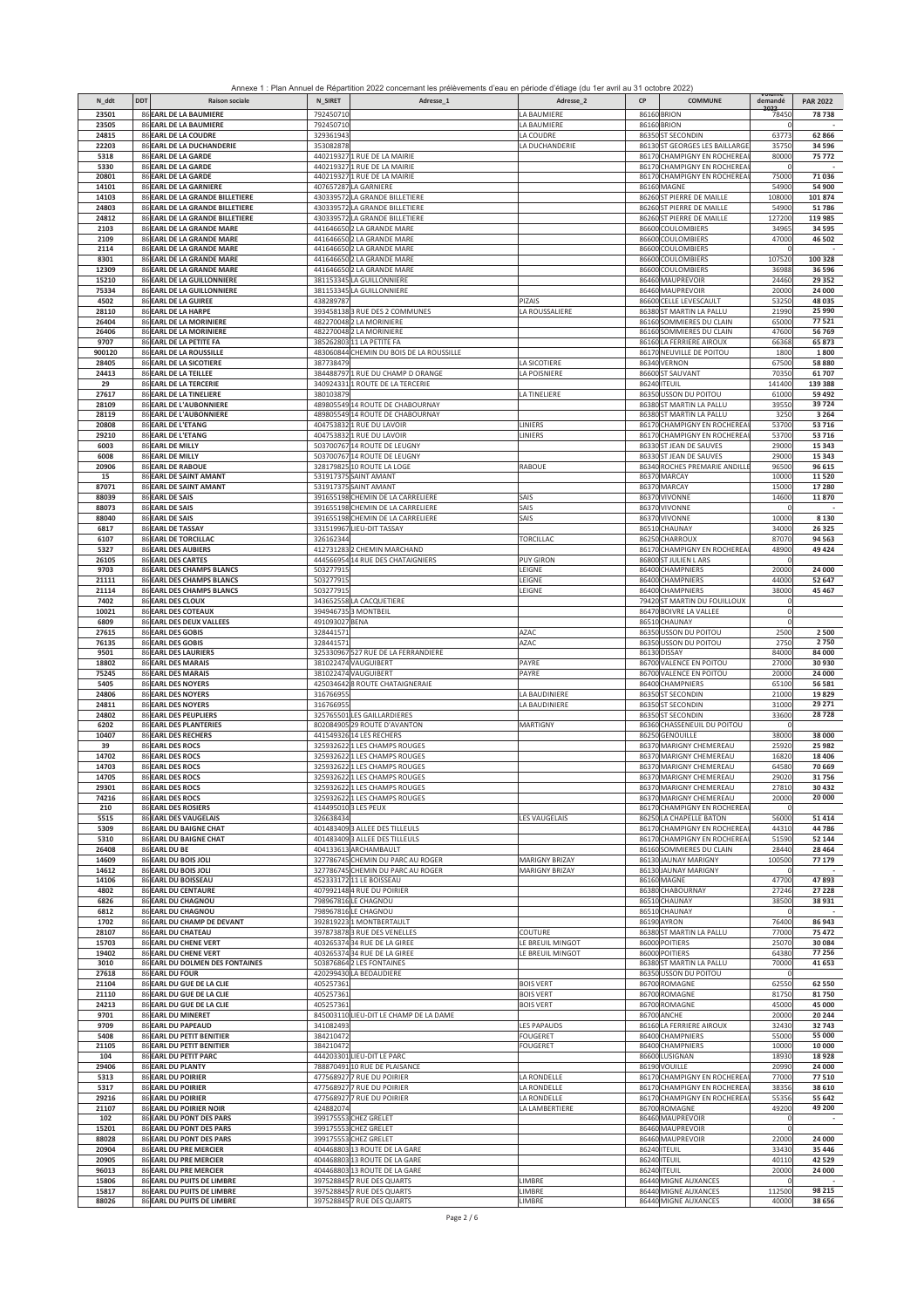|                        |            |                                                                      |                                           | Annexe 1 : Plan Annuel de Répartition 2022 concernant les prélèvements d'eau en période d'étiage (du 1er avril au 31 octobre 2022) |                                                         |                      |                                                     |                 |                     |
|------------------------|------------|----------------------------------------------------------------------|-------------------------------------------|------------------------------------------------------------------------------------------------------------------------------------|---------------------------------------------------------|----------------------|-----------------------------------------------------|-----------------|---------------------|
| N_ddt                  | <b>DDT</b> | <b>Raison sociale</b>                                                | N SIRET                                   | Adresse_1                                                                                                                          | Adresse_2                                               | CP                   | <b>COMMUNE</b>                                      | demandé         | <b>PAR 2022</b>     |
| 96009<br>79143         |            | 86 EARL DU PUITS DE LIMBRE<br>79 EARL DU SAULE                       |                                           | 397528845 7 RUE DES QUARTS<br>340416783 11 RUE DE LA MARE A VINCENT                                                                | <b>IMBRE</b><br>MONTAIGU                                | 86700                | 86440 MIGNE AUXANCES<br>VALENCE EN POITOU           | 81070           | 81707               |
| 79310                  |            | 79 EARL DU SAULE                                                     |                                           | 34041678311 RUE DE LA MARE A VINCENT                                                                                               | MONTAIGU                                                |                      | 86700 VALENCE EN POITOU                             | 50145           | 50 539              |
| 21106<br>26403         |            | 86 EARL DU TILLEUL<br><b>86 EARL DU TILLEUL</b>                      |                                           | 3775946193 LA RENAUDIERE<br>3775946193 LA RENAUDIERE                                                                               |                                                         | 86700                | ROMAGNE<br>86700 ROMAGNE                            | 65000<br>79000  | 68 455<br>83 199    |
| 15701<br>84120         |            | <b>86EARL DU TOUFFENET</b><br><b>86 EARL DUFOUR</b>                  | 353370943                                 | 327327698 1886 ROUTE DES COLOMBIERS<br><b>ES LOIRIERS</b>                                                                          |                                                         | 86700                | 86550 MIGNALOUX BEAUVOIR<br>VALENCE EN POITOU       | 28000           | 24 000              |
| 5509                   |            | <b>86 EARL DUVERGER</b>                                              | 793912676                                 |                                                                                                                                    | A TREMBLE                                               | 86250                | LA CHAPELLE BATON                                   | 5279            | 55 1 11             |
| 5512<br>5513           |            | <b>86 EARL DUVERGER</b><br><b>86 EARL DUVERGER</b>                   | 793912676<br>79391267                     |                                                                                                                                    | A TREMBLE<br>A TREMBLE                                  |                      | 86250 LA CHAPELLE BATON<br>86250 LA CHAPELLE BATON  | 28080<br>4332   | 29 3 14<br>45 2 24  |
| 5514                   |            | <b>86 EARL DUVERGER</b>                                              | 79391267                                  |                                                                                                                                    | A TREMBLE                                               |                      | 86250 LA CHAPELLE BATON                             | 1766            | 18438               |
| 18<br>19               |            | <b>86 EARL ERIC DION</b><br><b>86 EARL ERIC DION</b>                 |                                           | 751171547 38 ROUTE DU PRIEURE<br>75117154738 ROUTE DU PRIEURE                                                                      | AVERRE<br>AVERRE                                        |                      | 86340 ASLONNES<br>86340 ASLONNES                    | 37000<br>3850   | 37023<br>38524      |
| 7609                   |            | <b>86 EARL FOUQUET</b>                                               |                                           | 8,8143E+13 18/22 ROUTE DE FURIGNY                                                                                                  |                                                         | 86170 CISSE          |                                                     | 126900          | 127 280             |
| 15812<br>15815         |            | <b>86 EARL FOUQUET</b><br><b>86 EARL FOUQUET</b>                     |                                           | 8,8143E+13 18/22 ROUTE DE FURIGNY<br>8,8143E+1318/22 ROUTE DE FURIGNY                                                              |                                                         | 86170 CISSE<br>86170 | CISSE                                               |                 |                     |
| 27608<br>27619         |            | <b>86 EARL GARDENIA</b><br><b>86 EARL GARDENIA</b>                   | 42930586<br>42930586                      |                                                                                                                                    | <b>LES CLAITRES</b><br><b>LES CLAITRES</b>              | 86350                | USSON DU POITOU<br>86350 USSON DU POITOU            | 25000<br>65000  | 14 2 6 7<br>37094   |
| 25601                  |            | <b>86 EARL GIRET</b>                                                 | 51987016                                  |                                                                                                                                    | <b>LES RETIERES</b>                                     | 86800                | <b>SAVIGNY LEVESCAULT</b>                           | 8000            | 8 0 0 0             |
| 25606<br>25607         |            | 86 EARL GIRET<br>86 EARL GIRET                                       | 51987016<br>519870166                     |                                                                                                                                    | <b>LES RETIERES</b><br><b>LES RETIERES</b>              | 86800<br>86800       | SAVIGNY LEVESCAULT<br>SAVIGNY LEVESCAULT            |                 | $\sim$              |
| 25609                  |            | 86 EARL GIRET                                                        | 519870166                                 |                                                                                                                                    | <b>ES RETIERES</b>                                      | 86800                | SAVIGNY LEVESCAULT                                  |                 |                     |
| 305<br>87023           |            | <b>86 EARL GUERIN PHILIPPE</b><br><b>86 EARL GUERIN PHILIPPE</b>     | 328104278<br>328104278                    |                                                                                                                                    | A FEROLE<br>LA FEROLE                                   |                      | 86700 ANCHE<br>86700 ANCHE                          |                 |                     |
| 24816                  |            | <b>86 EARL GUYON</b>                                                 |                                           | 409217262 SEGUINOUX                                                                                                                |                                                         | 86350                | ST SECONDIN                                         | 60000           | 59 265              |
| 3809<br>14109          |            | <b>86 EARL HAUTE BELLE</b><br><b>86 EARL HAUTE BELLE</b>             |                                           | 533120424 HAUTE BELLE<br>533120424 HAUTE BELLE                                                                                     |                                                         | 86160<br>86160       | MAGNE<br>MAGNE                                      | 2800<br>56400   | 12815<br>25 8 13    |
| 14110<br>27614         |            | <b>86 EARL HAUTE BELLE</b><br><b>86 EARL HAY FRANCK</b>              |                                           | 533120424 HAUTE BELLE<br>3168833704 LE BREUIL                                                                                      |                                                         |                      | 86160 MAGNE<br>86350 USSON DU POITOU                | 55000<br>30200  | 25 172<br>28 2 24   |
| 17801                  |            | 86 EARL HERVOCHE                                                     |                                           | 412521726 5 LES THEILS                                                                                                             |                                                         |                      | 86340 NIEUIL L ESPOIR                               | 59000           | 43 246              |
| 17804<br>17806         |            | <b>86 EARL HERVOCHE</b><br><b>86 EARL HERVOCHE</b>                   |                                           | 4125217265 LES THEILS<br>412521726 5 LES THEILS                                                                                    |                                                         |                      | 86340 NIEUIL L ESPOIR<br>86340 NIEUIL L ESPOIR      | 21000           | 15 3 9 3            |
| 6109                   |            | 86 EARL LA BELLE EPINE                                               | 432387173                                 |                                                                                                                                    | LA BELLE EPINE                                          | 86250                | CHARROUX                                            | 50000           | 43 0 51             |
| 9714<br>27605          |            | <b>86 EARL LA BOUCHARDIERE</b><br><b>86 EARL LA CHAISE</b>           | 480696533 LA CHAISE                       | 490092830 1 LIEU-DIT LE PETIT TROU                                                                                                 |                                                         | 86160<br>86350       | ST MAURICE LA CLOUERE<br><b>USSON DU POITOU</b>     | 2000<br>10000   | 24 000<br>12 000    |
| 27613                  |            | <b>86 EARL LA CHAISE</b>                                             | 480696533                                 | A CHAISE                                                                                                                           |                                                         |                      | 86350 USSON DU POITOU                               | 13510           | 16 2 12             |
| 1701<br>1708           |            | <b>86 EARL LA FOUCHARDIERE</b><br><b>86 EARL LA FOUCHARDIERE</b>     | 510842990 7 FLEIX<br>510842990 7 FLEIX    |                                                                                                                                    |                                                         |                      | 86190 AYRON<br>86190 AYRON                          | 50000<br>100000 | 45912<br>91825      |
| 87022                  |            | <b>86 EARL LA POMMERAIE</b>                                          | 49494182                                  |                                                                                                                                    | <b>BOIS BRAULT</b>                                      | 86160                | <b>CHAMPAGNE ST HILAIRE</b>                         |                 |                     |
| 14803<br>29602         |            | <b>86 EARL LAIGNEAU</b><br><b>86 EARL LAURIN</b>                     |                                           | 421610122 LIEU-DIT LE BOUCHAUD<br>529505141 19 RUE DES GROIES                                                                      | 'EPINASSE                                               | 86160                | MARNAY<br>86700 VALENCE EN POITOU                   | 50000<br>14000  | 33 8 23<br>14 2 5 6 |
| 79240<br>306           |            | 79 EARL LE MERICHARD<br>86 EARL LE PIGEONNIER D'ANCHE                | 43027625<br>402343032 LA CROIX            |                                                                                                                                    | <b>4 LE MERICHARD</b>                                   | 79120 ROM<br>86700   | ANCHE                                               | 120000<br>4495  | 120948<br>49 184    |
| 87010                  |            | 86 EARL LE PIGEONNIER D'ANCHE                                        | 402343032                                 | <b>LA CROIX</b>                                                                                                                    |                                                         | 86700                | ANCHE                                               | 2572            | 30 6 65             |
| 87035<br>87027         |            | 86 EARL LE PIGEONNIER D'ANCHE<br>86 EARL LE PIGEONNIER D'ANCHE       | 402343032<br>402343032 LA CROIX           | LA CROIX                                                                                                                           |                                                         | 86700                | ANCHE<br>86700 ANCHE                                | 24500           | 29 207              |
| 98008                  |            | <b>86 EARL LE POUILLOUX</b>                                          |                                           | 882662364 LE POUILLOUX                                                                                                             |                                                         |                      | 86370 MARCAY                                        | 43100           | 43 1 48             |
| 84096<br>79835         |            | 86 EARL LEBEAU<br>79 EARL LES DEUX NOYERS                            |                                           | 411851983 LA METAIRIE DE CHAINCE<br>5306194364 RUE DE BOURBEAU                                                                     |                                                         | 86600<br>79120       | CELLE LEVESCAULT<br>ROM                             | 22000<br>218520 | 20 304<br>219 237   |
| 9708                   |            | <b>86 EARL LES ETANGS</b>                                            | 327300497                                 |                                                                                                                                    | CHEZ GUINGUANT                                          |                      | 86160 LA FERRIERE AIROUX                            | 24300           | 24 3 7 2            |
| 6106<br>6108           |            | <b>86 EARL LES LUNAUX</b><br><b>86 EARL LES LUNAUX</b>               |                                           | 881525257 BERNESSAC<br>881525257 BERNESSAC                                                                                         |                                                         | 86250                | 86250 CHARROUX<br>CHARROUX                          | 28500<br>28500  | 28 6 61<br>28 6 61  |
| 79465<br>79702         |            | 79 EARL LES SAPINETTES<br><b>79 EARL LES SAPINETTES</b>              | 394380943                                 | <b>RUE DU PARADIS</b><br>3943809435 RUE DU PARADIS                                                                                 | <b>E PARADIS</b><br>E PARADIS                           | 79120<br>79120       | MESSE<br>MESSE                                      | 6335<br>63350   | 63 877<br>63 877    |
| 1704                   |            | <b>86 EARL LEVEQUE</b>                                               |                                           | 433812005 14 ROUTE DES BELLETIERES                                                                                                 | A VAUCEAU                                               |                      | 86190 CHALANDRAY                                    | 43600           | 49749               |
| 4010<br>8001           |            | <b>86 EARL L'HORTILIO</b><br>86 EARL L'ORMEAU DES SIX CHEMINS        |                                           | 81878975222 RUE DE L'EVESCAULT<br>5108762791 LIBERRIERE                                                                            |                                                         | 86600                | 86380 ST MARTIN LA PALLU<br><b>CLOUE</b>            | 6000<br>6000    | 5460<br>51 693      |
| 8306                   |            | 86 EARL L'ORMEAU DES SIX CHEMINS                                     |                                           | 5108762791 LIBERRIERE                                                                                                              |                                                         | 86600                | CLOUE                                               | 15000           | 12923               |
| 87100<br>24212         |            | 86 EARL L'ORMEAU DES SIX CHEMINS<br><b>86 EARL LUCAS</b>             |                                           | 5108762791 LIBERRIERE<br>3839565961 LA MERLIERE                                                                                    |                                                         | 86250                | 86600 CLOUE<br><b>ST ROMAIN</b>                     | 25000<br>114000 | 20 000<br>114 000   |
| 24209                  |            | 86 EARL LUCAS                                                        |                                           | 383956596 1 LA MERLIERE                                                                                                            |                                                         | 86250                | <b>ST ROMAIN</b>                                    |                 |                     |
| 99013<br>900227        |            | <b>86 EARL MARAICHERES ROY</b><br><b>86 EARL MARAICHERES ROY</b>     |                                           | 4,481E+1351 ROUTE DEPOITIERS<br>4,481E+1351 ROUTE DEPOITIERS                                                                       | <b>VENDEUVRE DU POITOU</b><br><b>ENDEUVRE DU POITOU</b> | 86380                | 86380 ST MARTIN LA PALLU<br>ST MARTIN LA PALLU      | 2500<br>5000    | 2000<br>4000        |
| 3904<br>7602           |            | 86 EARL MARCEL PENY<br><b>86 EARL METAY</b>                          | 750347775                                 | 53528393180 RUE DE CISSE                                                                                                           | A RAFFINIERE                                            |                      | 86510 BRUX<br>86170 NEUVILLE DE POITOU              | 62000<br>20500  | 60968<br>24 000     |
| 19405                  |            | <b>86 EARL MICHEL</b>                                                |                                           | 4826157391 RUE DU PUY JOUBERT                                                                                                      |                                                         |                      | 86280 ST BENOIT                                     |                 |                     |
| 26102<br>72134         |            | 86 EARL MICHEL<br><b>86 EARL MOINE</b>                               |                                           | 4826157391 RUE DU PUY JOUBERT<br>4987069936 RUE DU CIRQUE DE GIEZ                                                                  |                                                         |                      | 86280 ST BENOIT<br>86370 MARIGNY CHEMEREAU          | 90000<br>56200  | 90 000<br>56 200    |
| 88050                  |            | <b>86 EARL MOINE</b>                                                 |                                           | 4987069936 RUE DU CIRQUE DE GIEZ                                                                                                   |                                                         |                      | 86370 MARIGNY CHEMEREAU                             | 56200           | 56 200              |
| 21901<br>21904         |            | 86 EARL MORGEAU LA TOUR BEAUMONT<br>86 EARL MORGEAU LA TOUR BEAUMONT | 381154095<br>381154095                    | 2 AVENUE DE BORDEAUX<br>2 AVENUE DE BORDEAUX                                                                                       |                                                         |                      | 86490 BEAUMONT ST CYR<br>86490 BEAUMONT ST CYR      | 2685<br>57040   | 27738<br>58926      |
| 79461                  |            | <b>79 EARL NF BACHELIER</b>                                          | 383684248                                 |                                                                                                                                    | ASNIERES                                                | 79120                | STE SOLINE                                          |                 |                     |
| 6807<br>6827           |            | <b>86 EARL PAITRE</b><br><b>86 EARL PAITRE</b>                       |                                           | 379656408 2 LES PETITES BOISNES<br>379656408 2 LES PETITES BOISNES                                                                 |                                                         |                      | 86510 CHAUNAY<br>86510 CHAUNAY                      | 24150<br>56000  | 24 3 5 1<br>56 4 66 |
| 6810<br>5505           |            | <b>86 EARL PAITRE</b><br><b>86 EARL PETREAU</b>                      | 401335583                                 | 379656408 2 LES PETITES BOISNES                                                                                                    | CHEZ LES GEAIS                                          | 86510                | CHAUNAY<br>86250 LA CHAPELLE BATON                  | 46000           | 43 3 12             |
| 17701                  |            | <b>86 EARL PIERRE</b>                                                |                                           | 790177281 75 RUE ARMAND CAILLARD                                                                                                   |                                                         |                      | 86170 NEUVILLE DE POITOU                            | 20550           | 20771               |
| 17702<br>79218         |            | <b>86 EARL PIERRE</b><br>79 EARL PORCHERON                           |                                           | 790177281 75 RUE ARMAND CAILLARD<br>394649685 2 IMPASSE DU BRIMBAZIN                                                               | A CHEMERAUDIERE                                         | 79120 ROM            | 86170 NEUVILLE DE POITOU                            | 29300<br>20400  | 29 6 15<br>24 5 06  |
| 21108                  |            | <b>86 EARL ROUHAULT</b>                                              | 353067622                                 | 29 LA CHAUME                                                                                                                       |                                                         | 86250                | <b>ST ROMAIN</b>                                    | 50100           | 54 440              |
| 24211<br>99002         |            | <b>86 EARL ROUHAULT</b><br><b>86 EARL SAPIN</b>                      |                                           | 353067622 29 LA CHAUME<br>419358643 LA RONCIERE                                                                                    |                                                         |                      | 86250 ST ROMAIN<br>86700 VALENCE EN POITOU          | 50100<br>45000  | 54 440<br>45 4 31   |
| 6803                   |            | <b>86 EARL SAUVAITRE FRERES</b><br><b>86 EARL SAUVAITRE FRERES</b>   | 401554720 MASSAY                          |                                                                                                                                    |                                                         |                      | 86510 CHAUNAY                                       | 65000           | 60738<br>60738      |
| 6804<br>97026          |            | <b>86 EARL SOLERA</b>                                                | 401554720 MASSAY                          | 440458933 10 CHATENAY                                                                                                              |                                                         |                      | 86510 CHAUNAY<br>86380 ST MARTIN LA PALLU           | 65000<br>14000  | 15948               |
| 15814<br>15805         |            | <b>86 EARL SUR CELLE</b><br><b>86 EARL SUR CELLE</b>                 |                                           | 419085154 21 RUE DE LIMBRE<br>419085154 21 RUE DE LIMBRE                                                                           |                                                         |                      | 86440 MIGNE AUXANCES<br>86440 MIGNE AUXANCES        | 31394<br>31394  | 31537<br>31537      |
| 9710                   |            | 86 EARL TABARIN                                                      | 390496461                                 |                                                                                                                                    | E VIEIL AIROUX                                          | 86160                | LA FERRIERE AIROUX                                  | 53220           | 37721               |
| 26605<br>26607         |            | <b>86 EARL TEXEREAU</b><br><b>86 EARL TEXEREAU</b>                   |                                           | 4319163291 LA BIGAUDERIE<br>431916329 1 LA BIGAUDERIE                                                                              |                                                         | 86250                | 86250 SURIN<br><b>SURIN</b>                         | 85000           | 92 3 6 9            |
| 12311                  |            | <b>86 EARL TRIBOIRE</b>                                              |                                           | 438205783 3 CHEMIN DE LA TOUCHE                                                                                                    |                                                         |                      | 86470 BOIVRE LA VALLEE                              | 5400            | 4522                |
| 16603<br>18903         |            | <b>86 EARL TRIBOIRE</b><br><b>86 EARL VIGNES</b>                     |                                           | 438205783 3 CHEMIN DE LA TOUCHE<br>449041672 30 RUE CEPE                                                                           | CHEZ MONSIEUR CHRISTIAN VIG                             |                      | 86470 BOIVRE LA VALLEE<br>64500 ST JEAN DE LUZ      | 35000           | 35 1 34             |
| 27624<br>3002          |            | <b>86 EARL VIGNES</b><br><b>86 EARL VILLAIN</b>                      | 4910930192 PUZE                           | 449041672 30 RUE CEPE                                                                                                              | CHEZ MONSIEUR CHRISTIAN VIGI                            |                      | 64500 ST JEAN DE LUZ<br>86170 CHAMPIGNY EN ROCHEREA | 75000<br>46620  | 75 287<br>46 6 20   |
| 5301                   |            | <b>86 EARL VILLAIN</b>                                               | 491093019 2 PUZE                          |                                                                                                                                    |                                                         |                      | 86170 CHAMPIGNY EN ROCHEREA                         | 85290           | 85 290              |
| 5326<br>17401          |            | 86 EARL VILLAIN<br>86 EDOUARD PASCAL                                 | 491093019<br>393352752                    | 2 PUZE<br><b>RUE GILBERT MERE</b>                                                                                                  | CHEZELLES                                               | 86170<br>86530       | CHAMPIGNY EN ROCHEREA<br>NAINTRE                    | 55500           | 55 500              |
| 79405                  |            | 79 ETA LIONEL THOUIN                                                 | 349976852                                 | LA CHAGNELLERIE                                                                                                                    |                                                         |                      | 79340 VASLES                                        |                 |                     |
| $\overline{a}$<br>9101 |            | <b>86 FAITY XAVIER</b><br><b>86 FILLON GILLES</b>                    | 423955988 LOMBRAIL<br>451798375 LA SAGRIE |                                                                                                                                    |                                                         |                      | 86700 VALENCE EN POITOU<br>86600 JAZENEUIL          | 20000<br>9000   | 24 000<br>9000      |
| 11601                  |            | <b>86 FILLON GILLES</b>                                              | 451798375 LA SAGRIE                       |                                                                                                                                    |                                                         | 86600                | JAZENEUIL                                           | 585             | 5850                |
| 11604<br>22610         |            | <b>86 FILLON GILLES</b><br><b>86 FOURETIER JEROME</b>                | 451798375 LA SAGRIE                       | 8152409574 CHEMIN DES MARES                                                                                                        |                                                         |                      | 86600 JAZENEUIL<br>86800 ST JULIEN L ARS            | 28800<br>11425  | 28 800<br>11425     |
| 22611<br>5601          |            | <b>86 FOURETIER JEROME</b><br>86 FRADET DOMINIQUE                    |                                           | 8152409574 CHEMIN DES MARES<br>789450038 1 LA COLLINERIE                                                                           |                                                         |                      | 86800 ST JULIEN L ARS<br>86470 BOIVRE LA VALLEE     | 1142<br>84600   | 11425<br>84 6 99    |
|                        |            |                                                                      |                                           |                                                                                                                                    |                                                         |                      |                                                     |                 |                     |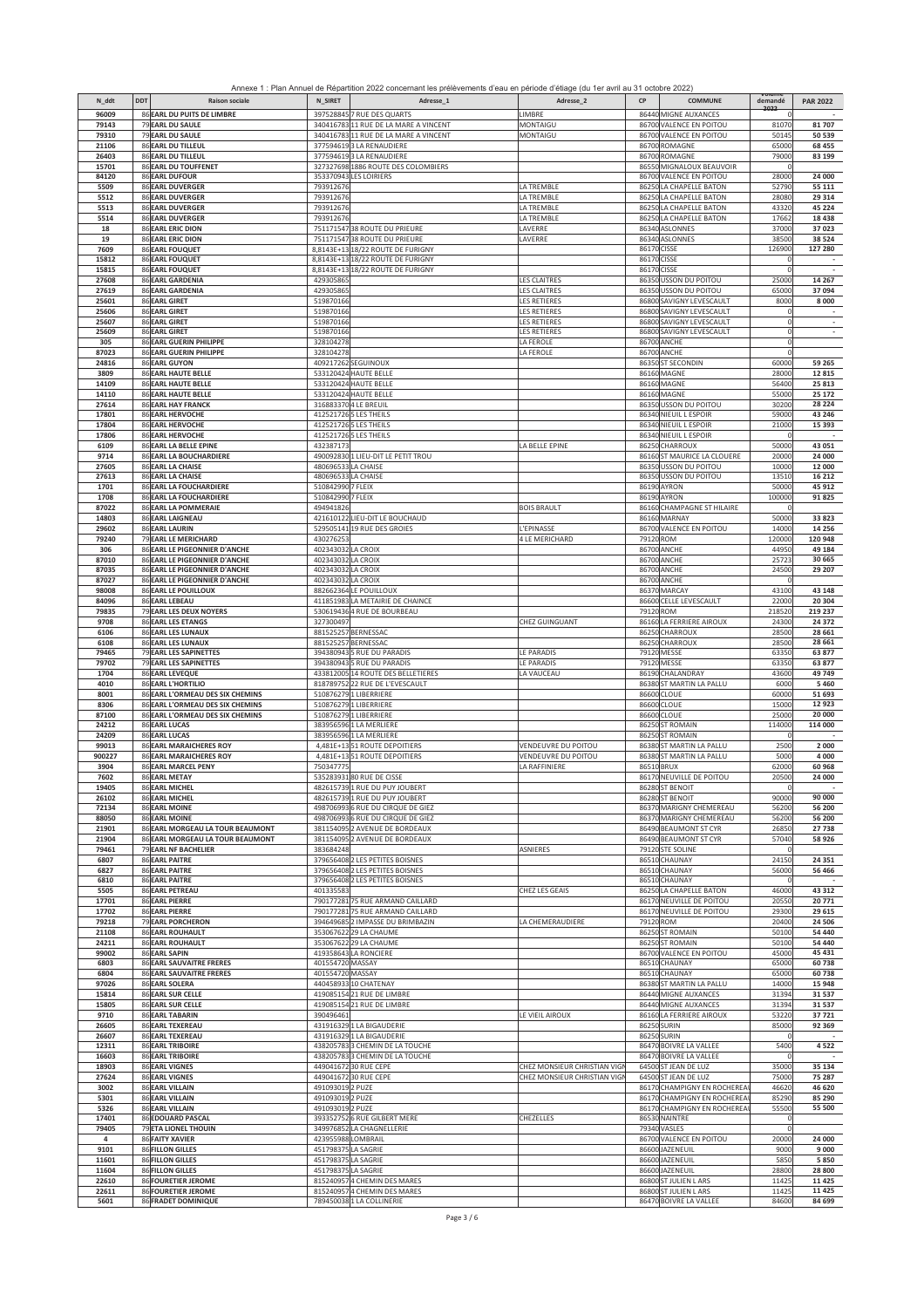|                        |            |                                                                       |                                         | Annexe 1 : Plan Annuel de Répartition 2022 concernant les prélèvements d'eau en période d'étiage (du 1er avril au 31 octobre 2022) |                                                |                          |                                                    |                 |                    |
|------------------------|------------|-----------------------------------------------------------------------|-----------------------------------------|------------------------------------------------------------------------------------------------------------------------------------|------------------------------------------------|--------------------------|----------------------------------------------------|-----------------|--------------------|
| N_ddt                  | <b>DDT</b> | <b>Raison sociale</b>                                                 | N SIRET                                 | Adresse 1                                                                                                                          | Adresse <sub>2</sub>                           | CP                       | <b>COMMUNE</b>                                     | demandé         | <b>PAR 2022</b>    |
| 29912<br>29917         |            | <b>86 GAEC AGUILLON</b><br><b>86 GAEC AGUILLON</b>                    |                                         | 442483749 10 RUE DE LA POSTE AUX CHEVAUX<br>442483749 10 RUE DE LA POSTE AUX CHEVAUX                                               |                                                | 86170                    | 86170 VOUZAILLES<br>VOUZAILLES                     | 13340<br>5746   | 13 4 47<br>57921   |
| 21112                  |            | <b>86 GAEC BIBAULT ET FILS</b>                                        | 413440462                               |                                                                                                                                    | <b>CHEZ CHENU</b>                              |                          | 86700 ROMAGNE                                      | 55680           | 66394              |
| <b>79SUP79</b><br>9503 |            | 79 GAEC BOURG GAILLARD<br><b>86 GAEC CYR</b>                          |                                         | 347661522 10 ROUTE DE MENIGOUTE<br>330318346 5 NOUZIERES                                                                           |                                                | 79340                    | ST GERMIER<br>86130 DISSAY                         | 51600<br>145200 | 51 600<br>142 843  |
| 18001                  |            | <b>86 GAEC DE LA CHABOISSIERE</b>                                     |                                         | 319245544 LA CHABOISSIERE                                                                                                          |                                                |                          | 86340 NOUAILLE MAUPERTUIS                          | 55500           | 50 4 43            |
| 18005<br>23402         |            | 86 GAEC DE LA CHABOISSIERE<br><b>86 GAEC DE LA CHACLOUE</b>           | 377603675 LA FORGE                      | 319245544 LA CHABOISSIERE                                                                                                          |                                                | 86340<br>86250           | <b>NOUAILLE MAUPERTUIS</b><br>CHATAIN              | 51300<br>40000  | 46 625<br>18724    |
| 23403                  |            | <b>86 GAEC DE LA CHACLOUE</b>                                         | 377603675 LA FORGE                      |                                                                                                                                    |                                                | 86250                    | CHATAIN                                            | 15000           | 7022               |
| 77057<br>6701          |            | <b>86 GAEC DE LA COMBAUDIERE</b><br><b>86 GAEC DE LA JOUETTERIE</b>   |                                         | 334795705 LA COMBAUDIERE<br>331631390 LA JOUETTERIE                                                                                |                                                | 86160<br>86700           | CHAMPAGNE ST HILAIRE<br>VALENCE EN POITOU          | 35000           | 33 867             |
| 76060                  |            | <b>86 GAEC DE LA JOUETTERIE</b>                                       |                                         | 331631390 LA JOUETTERIE                                                                                                            |                                                | 86700                    | VALENCE EN POITOU                                  | 25000           | 24 190             |
| 5506<br>13602          |            | 86 GAEC DE LA PETITE VALLEE<br><b>86 GAEC DE LA RENARDE</b>           | 32081821                                | 3838915204 CHEZ BOULARD                                                                                                            | E VERGER                                       | 86250                    | LA CHAPELLE BATON<br>86400 LIZANT                  | 7885<br>82000   | 78998<br>83974     |
| 1703                   |            | <b>86 GAEC DE LA VENDELOGNE</b>                                       | 419097076                               |                                                                                                                                    | CHANTELOUP                                     |                          | 86190 AYRON                                        | 91824           | 91820              |
| 8305<br>11503          |            | <b>86 GAEC DE LA VITRERIE</b><br><b>86 GAEC DE TRAIN</b>              |                                         | 328375829 LA VITRERIE<br>344059191489 RUE DE LA PALLU - TRAIN                                                                      | <b>JAUNAY CLAN</b>                             | 86600<br>86130           | COULOMBIERS<br><b>JAUNAY MARIGNY</b>               | 62894<br>3532   | 60827<br>35 5 96   |
| 11510                  |            | <b>86 GAEC DE TRAIN</b>                                               |                                         | 344059191489 RUE DE LA PALLU - TRAIN                                                                                               | <b>JAUNAY CLAN</b>                             | 86130                    | <b>JAUNAY MARIGNY</b>                              | 35325           | 35 5 96            |
| 11511<br>14605         |            | <b>86 GAEC DE TRAIN</b><br><b>86 GAEC DE TRAIN</b>                    |                                         | 344059191489 RUE DE LA PALLU - TRAIN<br>344059191489 RUE DE LA PALLU - TRAIN                                                       | <b>JAUNAY CLAN</b><br><b>JAUNAY CLAN</b>       |                          | 86130 JAUNAY MARIGNY<br>86130 JAUNAY MARIGNY       | 35325<br>3532   | 35 5 96<br>35 5 96 |
| 16001                  |            | <b>86 GAEC DE TRAIN</b>                                               |                                         | 344059191489 RUE DE LA PALLU - TRAIN                                                                                               | JAUNAY CLAN                                    |                          | 86130 JAUNAY MARIGNY                               | 35325           | 35 5 96            |
| 28123<br>6404          |            | <b>86 GAEC DE TRAIN</b><br><b>86 GAEC DE VIEVILLE</b>                 | 344059191<br>329326425                  | 489 RUE DE LA PALLU - TRAIN<br>1 LIEU-DIT VIEVILLE                                                                                 | <b>AUNAY CLAN</b>                              | 86130                    | <b>JAUNAY MARIGNY</b><br>86250 ST ROMAIN           | 3532<br>36810   | 35 5 96<br>36 810  |
| 24203                  |            | <b>86 GAEC DE VIEVILLE</b>                                            | 329326425                               | 1 LIEU-DIT VIEVILLE                                                                                                                |                                                |                          | 86250 ST ROMAIN                                    | 48860           | 48 8 6 0           |
| 24206<br>89035         |            | <b>86 GAEC DE VIEVILLE</b><br><b>86 GAEC DE VIEVILLE</b>              | 329326425<br>329326425                  | 1 LIEU-DIT VIEVILLE<br>1 LIEU-DIT VIEVILLE                                                                                         |                                                | 86250                    | 86250 ST ROMAIN<br><b>ST ROMAIN</b>                | 4980            | 4980               |
| 9502                   |            | 86 GAEC DE VILLEVERT                                                  | 344348834                               | VILLEVERT                                                                                                                          |                                                | 86130                    | <b>DISSAY</b>                                      | 15000           | 12 4 9 2           |
| 5407<br>7004           |            | <b>86 GAEC DEBENEST</b><br><b>86 GAEC DEMARBRE</b>                    | 384660882                               | 335108635 LIEU-DIT LA ROCHE                                                                                                        | HEZ SABOUREAU                                  | 86510 BRUX<br>79800 AVON |                                                    | 34280<br>20000  | 36 500<br>20 000   |
| 6402                   |            | 86 GAEC DES 5 CHEMINS                                                 |                                         | 414319038 LA CHAPELIERE                                                                                                            |                                                | 86250                    | LA CHAPELLE BATON                                  | 20000           | 18 600             |
| 6101<br>24820          |            | <b>86 GAEC DES BOURSAULTS</b><br><b>86 GAEC DES CERISIERS</b>         | 350095246<br>402123095                  |                                                                                                                                    | <b>ES BOURSAULTS</b><br>VILLIERS               | 86250<br>86350           | CHARROUX<br><b>ST SECONDIN</b>                     | 47220<br>50000  | 51 2 84<br>41810   |
| 2104                   |            | <b>86 GAEC DES CHARMILLES</b>                                         | 339558272                               | 3 GRASSAY                                                                                                                          |                                                | 86470                    | <b>BOIVRE LA VALLEE</b>                            | 53950           | 52 4 32            |
| 2108<br>9104           |            | <b>86 GAEC DES CHARMILLES</b><br><b>86 GAEC DES CHARMILLES</b>        | 339558272<br>339558272                  | <b>GRASSAY</b><br>3 GRASSAY                                                                                                        |                                                | 86470<br>86470           | <b>BOIVRE LA VALLEE</b><br><b>BOIVRE LA VALLEE</b> | 5500<br>30490   | 53 4 53<br>36 588  |
| 14104                  |            | <b>86 GAEC DES CHERCHES</b>                                           | 437724263                               | <b>LES CHERCHES</b>                                                                                                                |                                                | 86160                    | MAGNE                                              | 17000           | 12 060             |
| 14112<br>6104          |            | <b>86 GAEC DES CHERCHES</b><br><b>86 GAEC DES ETANGS</b>              |                                         | 437724263 2 LES CHERCHES<br>781506191 LA MICOLIERE                                                                                 |                                                | 86250                    | 86160 MAGNE<br>CHARROUX                            | 17000<br>85550  | 12 060<br>91903    |
| 15204                  |            | <b>86 GAEC DES FONTAINES</b>                                          |                                         | 340684422 LIEU-DIT LA GANNERIE                                                                                                     |                                                |                          | 86460 MAUPREVOIR                                   | 23125           | 22 6 20            |
| 79131<br>79370         |            | 79 GAEC DES GRANDS VALLONS<br>79 GAEC DES GRANDS VALLONS              | 329680136<br>329680136                  |                                                                                                                                    | <b>ES RENARDIERES</b><br><b>ES RENARDIERES</b> | 79120<br>79120 ROM       | ROM                                                | 25000<br>60000  | 21522<br>51 654    |
| 79320                  |            | 79 GAEC DES GRANDS VALLONS                                            | 329680136                               |                                                                                                                                    | <b>ES RENARDIERES</b>                          | 79120                    | <b>ROM</b>                                         | 85000           | 73 176             |
| 79655<br>4307          |            | 79 GAEC DES GRANDS VALLONS<br><b>86 GAEC DES HOUILLERES</b>           | 32968013<br>323210690                   | 2 RUE DE LA MAIRIE                                                                                                                 | <b>ES RENARDIERES</b>                          | 79120<br>86700           | <b>ROM</b><br>VALENCE EN POITOU                    | 4500<br>134000  | 38740<br>132 408   |
| 6406                   |            | <b>86 GAEC DES JANILLES</b>                                           |                                         | 334097292 LES JANILLES                                                                                                             |                                                | 86350                    | JOUSSE                                             | 64800           | 26 208             |
| 11902<br>5504          |            | 86 GAEC DES JANILLES<br><b>86 GAEC DES LILAS</b>                      | 38295840                                | 334097292 LES JANILLES                                                                                                             | <b>ES VAUGELAIS</b>                            | 86350<br>86250           | JOUSSE<br>LA CHAPELLE BATON                        | 70000<br>35000  | 53 170<br>36893    |
| 5507                   |            | <b>86 GAEC DES LILAS</b>                                              | 38295840                                |                                                                                                                                    | ES VAUGELAIS                                   | 86250                    | LA CHAPELLE BATON                                  | 25200           | 16416              |
| 4309<br>87101          |            | <b>86 GAEC DES MARES</b><br>86 GAEC DES MIMOSAS                       |                                         | 517916524 22 LIEU-DIT LA POURETERIE<br>328802905 2 RUE BOIS LEVEQUE                                                                | A POURETERIE                                   | 86700                    | VALENCE EN POITOU<br>86600 CELLE LEVESCAULT        | 12300<br>40000  | 12 301<br>20 000   |
| 89028                  |            | 86 GAEC DES MIMOSAS                                                   | 328802905                               | 2 RUE BOIS LEVEQUE                                                                                                                 |                                                |                          | 86600 CELLE LEVESCAULT                             |                 |                    |
| 3008<br>84178          |            | <b>86 GAEC DES TROIS ETANGS</b><br><b>86 GAEC DES TROIS ETANGS</b>    | 95059842<br>95059842                    | <b>LIEU-DIT LA MAUVINIERE</b><br>2 LIEU-DIT LA MAUVINIERE                                                                          |                                                | 86380<br>86380           | ST MARTIN LA PALLU<br>ST MARTIN LA PALLU           | 61950<br>15000  | 42 4 27<br>10273   |
| 3901                   |            | 86 GAEC DU BOIS DE LA GACHE                                           | 353582034                               | 1 LIEU-DIT VRON                                                                                                                    |                                                | 86510                    | <b>BRUX</b>                                        | 39640           | 40 171             |
| 3912<br>5606           |            | 86 GAEC DU BOIS DE LA GACHE<br>86 GAEC DU BOISSEAU                    | 508501327                               | 353582034 1 LIEU-DIT VRON<br>7 LE BOISSEAU                                                                                         |                                                | 86510 BRUX<br>86470      | <b>BOIVRE LA VALLEE</b>                            | 58534<br>45000  | 59318<br>28 3 80   |
| 26606                  |            | <b>86 GAEC DU CEDRE</b>                                               | 334795689                               |                                                                                                                                    | <b>CHEZ COINDREAU</b>                          | 86250                    | SURIN                                              | 72200           | 61840              |
| 6401<br>27629          |            | 86 GAEC DU CHENE LE ROI<br>86 GAEC DU CHENE LE ROI                    | 402357735TOUSSAC<br>402357735 TOUSSAC   |                                                                                                                                    |                                                | 86350<br>86350           | CHATEAU GARNIER<br>CHATEAU GARNIER                 | 71114<br>40239  | 71375<br>40 387    |
| 5002                   |            | 86 GAEC DU GROS CHENE                                                 |                                         | 303056824 8 LE GROS CHENE                                                                                                          |                                                | 86190                    | CHALANDRAY                                         | 104000          | 104 000            |
| 79874<br>128           |            | 79 GAEC DU GUEMARD<br><b>86 GAEC DU MARRONNIER</b>                    | 320696776<br>379426315                  | 8 LIEU-DIT LE GUEMARD<br>12 ROUTE DE BERNAY                                                                                        |                                                | 79390<br>86240           | LA FERRIERE EN PARTHENA<br><b>ITEUIL</b>           | 2500<br>27000   | 17520<br>24 000    |
| 27622                  |            | <b>86 GAEC DU ROCHER</b>                                              | 379184013                               |                                                                                                                                    | A LIAUDIERE                                    | 86350                    | USSON DU POITOU                                    | 24000           | 24 000             |
| 11608<br>87102         |            | <b>86 GAEC FRUCHARD</b><br><b>86 GAEC GUERIN</b>                      |                                         | 399005149 LA BERNARDIERE<br>418766796 2 CHEMIN DES TERRES ROUGES                                                                   | COMBLE                                         |                          | 86600 JAZENEUIL<br>86600 CELLE LEVESCAULT          | 32000<br>57600  | 30720<br>54742     |
| 3910                   |            | <b>86 GAEC LA CHAUME DE LAGE</b>                                      | 403025216 LAGE                          |                                                                                                                                    |                                                |                          | 79120 MESSE                                        | 188000          | 189 274            |
| 6702<br>79154          |            | <b>86 GAEC LA CHAUME DE LAGE</b><br>79 GAEC LA CHAUME DE LAGE         | 403025216 LAGE<br>403025216 LAGE        |                                                                                                                                    |                                                | 79120                    | MESSE<br>79120 MESSE                               | 50000<br>60000  | 50339<br>60 407    |
| 79082                  |            | 79 GAEC LA PROMENELLE                                                 | 514422732 BELLEVUE                      |                                                                                                                                    |                                                | 79190                    | CLUSSAIS LA POMMERAIE                              | 30000           | 26 2 27            |
| 79917<br>79942         |            | 79 GAEC LA VENDELOGNE<br>79 GAEC LA VENDELOGNE                        |                                         | 381508001 LA GONDINIERE<br>381508001 LA GONDINIERE                                                                                 |                                                | 79390<br>79390           | LA FERRIERE EN PARTHENA<br>LA FERRIERE EN PARTHENA | 20640           | 20 640             |
| 5005                   |            | <b>86 GAEC LE VILLAGE</b>                                             |                                         | 423298215 10 LA BOURIE                                                                                                             |                                                | 86190                    | CHALANDRAY                                         | 39200           | 35 342             |
| 79222<br>79344         |            | 79 GAEC LE VILLAGE<br><b>79 GAEC LE VILLAGE</b>                       |                                         | 423298215 10 LA BOURIE<br>423298215 10 LA BOURIE                                                                                   |                                                |                          | 86190 CHALANDRAY<br>86190 CHALANDRAY               | 29200<br>29200  | 29 3 5 9<br>29359  |
| encours                |            | 86 GAEC LES TAUPINS D ABORD                                           |                                         | 9,0439E+1347 ROUTE DE LENCLOITRE                                                                                                   |                                                |                          | 86380 ST MARTIN LA PALLU                           | 5000            | 6000               |
| 24817<br>20002         |            | 86 GAEC MESMIN PHILIPPE<br><b>86 GAEC OCTAVE</b>                      | 403193147<br>401469952                  |                                                                                                                                    | A SECHERE<br>A MAZURIE                         | 86350                    | <b>USSON DU POITOU</b><br>86460 PRESSAC            | 33000<br>21250  | 27 1 20<br>19804   |
| 20003                  |            | <b>86 GAEC OCTAVE</b>                                                 | 40146995                                |                                                                                                                                    | A MAZURIE                                      | 86460                    | PRESSAC                                            | 21250           | 19804              |
| 18003<br>1008          |            | <b>86 GAEC PROUST GIRARDIN</b><br>86 GAEC RECONNU DE LA GASSOTTE      |                                         | 329737449 883 ROUTE DE BRAZOUX<br>33217506613 ROUTE DE VIVONNE                                                                     |                                                | 86550<br>86340           | MIGNALOUX BEAUVOIR<br><b>ASLONNES</b>              | 43340<br>73400  | 25 6 11<br>71752   |
| 1010                   |            | 86 GAEC RECONNU DE LA GASSOTTE                                        |                                         | 33217506613 ROUTE DE VIVONNE                                                                                                       |                                                |                          | 86340 ASLONNES                                     | 70000           | 68 4 29            |
| 20914<br>88060         |            | 86 GAEC RECONNU DE LA GASSOTTE<br>86 GAEC RECONNU DU MOULIN DE CHAUME | 348491739                               | 332175066 13 ROUTE DE VIVONNE                                                                                                      | E MOULIN DE CHAUME                             |                          | 86340 ASLONNES<br>86160 CHAMPAGNE ST HILAIRE       | 30000<br>73400  | 26 25 6<br>76943   |
| 79261                  |            | 79 GAEC ROGEON                                                        | 424620060                               |                                                                                                                                    | MAISONCELLE                                    | 79120 ROM                |                                                    | 103500          | 96323              |
| 79165<br>79199         |            | 79 GAEC VAUCOULEUR<br><b>79 GAEC VIVIER</b>                           |                                         | 489748178 25 RUE DU STADE<br>4822891138 GRAND RUE                                                                                  | AVAUSSEAU                                      | 79390                    | 86700 VALENCE EN POITOU<br>LA FERRIERE EN PARTHENA | 111000<br>26316 | 110 235<br>26316   |
| 5406                   |            | 86 GEOFFROY JEAN-OLIVIER                                              |                                         | 4128748771 ROUTE DES CHATAIGNERAIES                                                                                                |                                                | 86400                    | CHAMPNIERS                                         | 77700           | 77700              |
| 24202<br>5402          |            | 86 GEOFFROY JEAN-OLIVIER<br>86 GEOFFROY ROSE-MARIE                    | 412874877<br>412873093                  | I ROUTE DES CHATAIGNERAIES<br>1 ROUTE DES CHATAIGNIERS                                                                             | E BOURG                                        | 86400<br>86400           | CHAMPNIERS<br>CHAMPNIERS                           | 37380<br>36600  | 37380<br>43 291    |
| 5413                   |            | 86 GEOFFROY ROSE-MARIE                                                | 412873093                               | 1 ROUTE DES CHATAIGNIERS                                                                                                           | E BOURG                                        | 86400                    | CHAMPNIERS                                         | 36600           | 43 291             |
| 24205<br>24208         |            | <b>86 GROLLIER PIERRE</b><br><b>86 GROLLIER PIERRE</b>                |                                         | 8783173613 TER RUE DES VIGNES DU MOULIN A VENT<br>878317361 3 TER RUE DES VIGNES DU MOULIN A VENT                                  |                                                |                          | 86350 USSON DU POITOU<br>86350 USSON DU POITOU     | 54000<br>46000  | 50 663<br>43 157   |
| 12304                  |            | <b>86 GUILBARD CHRISTIAN</b>                                          |                                         | 431004530 5 ALLEE DES SABLIERES                                                                                                    |                                                |                          | 86470 BOIVRE LA VALLEE                             | 88000           | 90731              |
| 26409<br>27602         |            | 86 INDIVISION GAUVREAU PASCAL<br><b>86 IRIBARREN EVELINE</b>          | 884817255                               | 342660735 1 CHEMIN DU DESERT                                                                                                       | ROCHELAS                                       | 86350                    | 86160 SOMMIERES DU CLAIN<br>USSON DU POITOU        | 30600           | 30717              |
| 27632                  |            | <b>86 IRIBARREN EVELINE</b>                                           | 342660735                               | 1 CHEMIN DU DESERT                                                                                                                 |                                                | 86350                    | USSON DU POITOU                                    | 25000           | 25 0 95            |
| 29910<br>5605          |            | <b>86JALLET ERIC</b><br><b>86JOUNEAU YANNICK</b>                      | 382374387<br>840476022                  | 12 RUE DES TROIS ROIS<br>19 LIEU-DIT LA TIFAILLE                                                                                   |                                                | 86170<br>86470           | VOUZAILLES<br><b>BOIVRE LA VALLEE</b>              | 60000           | 44 187             |
| 302                    |            | <b>86 LAMBERT MATHIEU</b>                                             | 807381850 LIOUX                         |                                                                                                                                    |                                                | 86130                    | <b>JAUNAY MARIGNY</b>                              |                 |                    |
| 11507<br>17807         |            | 86 LAMBERT MATHIEU<br><b>86 LEGER BERNARD</b>                         | 807381850 LIOUX<br>326772829 LES THEILS |                                                                                                                                    |                                                |                          | 86130 JAUNAY MARIGNY<br>86340 NIEUIL L ESPOIR      | 81191<br>25000  | 81599<br>25 8 60   |
| 28118                  |            | <b>86 LIERE BRUNO</b>                                                 |                                         | 479276909 60 RUE DES ECOLES                                                                                                        | A GARENNE                                      |                          | 86380 ST MARTIN LA PALLU                           | 30000           | 24 000             |
| 9715<br>12302          |            | <b>86 LOCHON CEDRIC</b><br><b>86 MACOUIN SEBASTIEN</b>                | 537980112 LA CHATRE                     | 488285461 GRANDE FORET                                                                                                             |                                                | 86160                    | LA FERRIERE AIROUX<br>86470 BOIVRE LA VALLEE       | 25792<br>32480  | 27 192<br>35 4 15  |
| 21113                  |            | <b>86 MARCHAND ERIC</b>                                               | 429532005 RIORTEAU                      |                                                                                                                                    |                                                | 86700                    | ROMAGNE                                            | 50000           | 49 5 69            |
| 79830                  |            | 79 MARTINEAU BENOIT                                                   | 501687917                               |                                                                                                                                    | A COUDRE                                       | 79120 ROM                |                                                    | 28130           | 25 980             |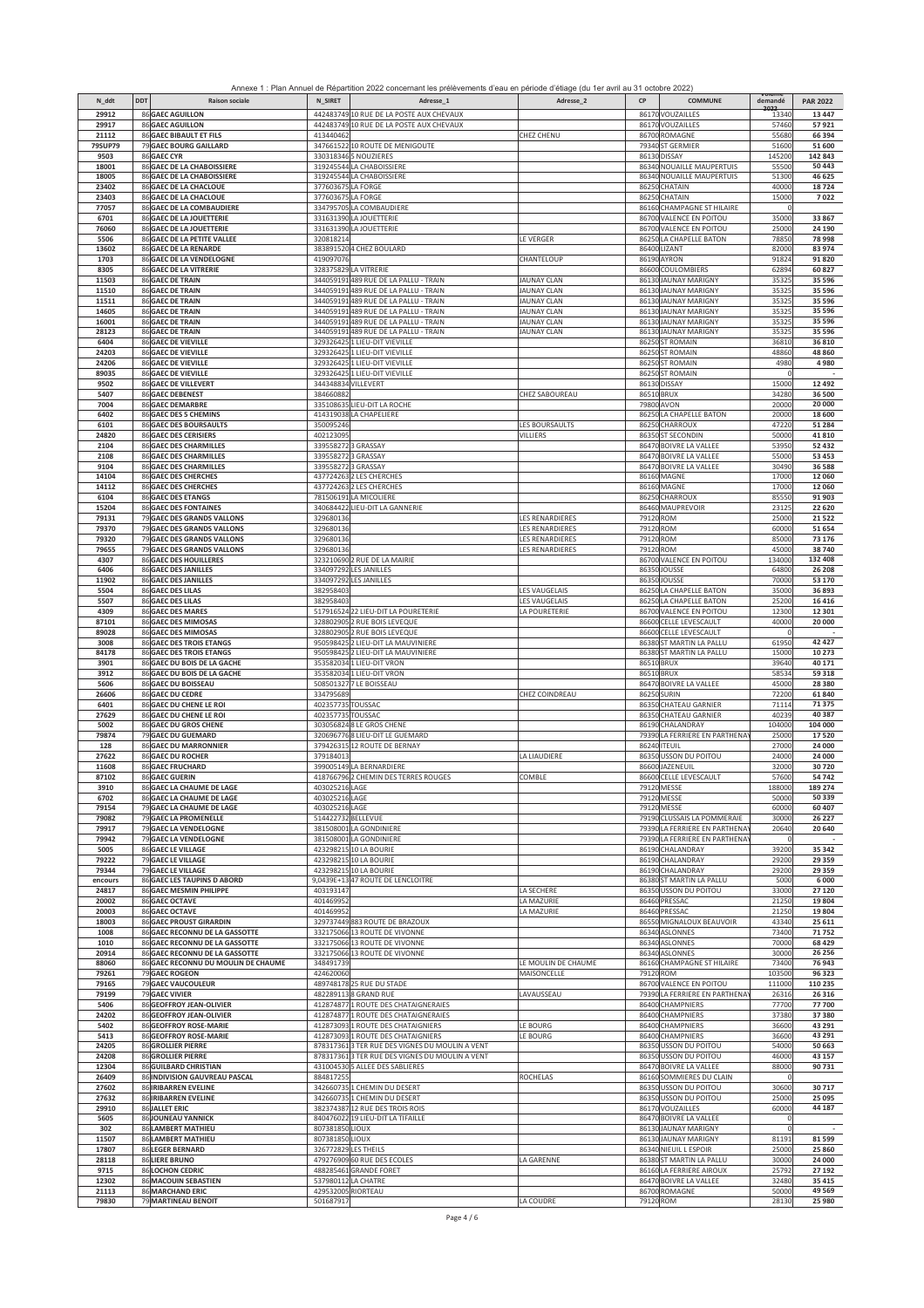|                          |            |                                                                  |                                    | Annexe 1 : Plan Annuel de Répartition 2022 concernant les prélèvements d'eau en période d'étiage (du 1er avril au 31 octobre 2022) |                                             |                        |                                                   |                 |                   |
|--------------------------|------------|------------------------------------------------------------------|------------------------------------|------------------------------------------------------------------------------------------------------------------------------------|---------------------------------------------|------------------------|---------------------------------------------------|-----------------|-------------------|
| N_ddt                    | <b>DDT</b> | <b>Raison sociale</b>                                            | N SIRET                            | Adresse_1                                                                                                                          | Adresse_2                                   | CP                     | <b>COMMUNE</b>                                    | demandé         | <b>PAR 2022</b>   |
| 24809                    |            | 86 MASSARD SYLVAIN                                               | 443104914                          |                                                                                                                                    | PANVILLIERS                                 | 86400                  | BLANZAY                                           | 1500            | 7742              |
| 24813                    |            | 86 MASSARD SYLVAIN                                               | 44310491                           |                                                                                                                                    | EPANVILLIERS                                | 86400                  | BLANZAY                                           | 3150            | 16258             |
| 19403                    |            | <b>86 MELIN ERIC</b>                                             |                                    | 323920660 23 RUE DE LA VALLEE                                                                                                      |                                             | 86580                  | VOUNEUIL SOUS BIARD                               | 74200           | 74 489            |
| 14804                    |            | 86 MEMAULT JULIEN                                                |                                    | 790020929 LA GRANGE A TRANCARD                                                                                                     |                                             |                        | 86160 MARNAY                                      | 22870           | 27 4 44           |
| 14806<br>2101            |            | <b>86 MEMAULT JULIEN</b><br>86 MERCERON JEAN-NOEL                |                                    | 790020929 LA GRANGE A TRANCARD<br>388777625 2 L'AUSIGIERE                                                                          |                                             | 86190                  | 86160 MARNAY<br>CHALANDRAY                        | 2872<br>55000   | 30 4 52<br>57326  |
| 5001                     |            | 86 MERCERON JEAN-NOEL                                            |                                    | 388777625 2 L'AUSIGIERE                                                                                                            |                                             | 86190                  | CHALANDRAY                                        | 29000           | 29 000            |
| 2106                     |            | <b>86 METAIS MICKAEL</b>                                         |                                    | 450314596 28 LA VILLE NOUVELLE                                                                                                     |                                             | 86470                  | <b>BOIVRE LA VALLEE</b>                           | 67840           | 67845             |
| 2115                     |            | <b>86 METAIS MICKAEL</b>                                         |                                    | 450314596 28 LA VILLE NOUVELLE                                                                                                     |                                             | 86470                  | <b>BOIVRE LA VALLEE</b>                           | 5269            | 52 694            |
| 31                       |            | <b>86 METAYER BENOIT</b>                                         |                                    | 841097249 14 RUE DU GOULET                                                                                                         |                                             | 86340                  | <b>ASLONNES</b>                                   | 11356           | 113 4 36          |
| 5503<br>5508             |            | 86 MIREBEAU BASTIEN<br>86 MIREBEAU BASTIEN                       |                                    | 831587050 LIEU-DIT LA ROUSSELIERE<br>831587050 LIEU-DIT LA ROUSSELIERE                                                             |                                             | 86250<br>86250         | LA CHAPELLE BATON<br>LA CHAPELLE BATON            | 25706<br>2570   | 30 653<br>30 653  |
| 5510                     |            | 86 MIREBEAU BASTIEN                                              |                                    | 831587050 LIEU-DIT LA ROUSSELIERE                                                                                                  |                                             |                        | 86250 LA CHAPELLE BATON                           | 25706           | 30 653            |
| 24801                    |            | <b>86MONTOUX SEBASTIEN</b>                                       |                                    | 491919288 17 PLACE DE LA MAIRIE                                                                                                    |                                             |                        | 86350 ST SECONDIN                                 | 27000           | 23 9 34           |
| 24818                    |            | <b>86 MONTOUX SEBASTIEN</b>                                      |                                    | 491919288 17 PLACE DE LA MAIRIE                                                                                                    |                                             |                        | 86350 ST SECONDIN                                 | 27000           | 23 9 34           |
| 9711                     |            | <b>86 MORILLE PASCAL</b>                                         |                                    | 408087625 1 RUE DU PIN                                                                                                             | <b>E SORBIER</b>                            | 86160                  | LA FERRIERE AIROUX                                | 71200           | 70 281            |
| 11901                    |            | <b>86 NOIRAULT THEOPHANE</b>                                     | 751875170 FROUX                    |                                                                                                                                    |                                             |                        | 86350JOUSSE                                       | 60000           | 54 184            |
| 23405<br>18002           |            | <b>86 PAILLOUX FRANCK</b><br><b>86 PICARD LOUIS</b>              | 481647196<br>8,8101E+13 LES THEILS |                                                                                                                                    | CLOUERE                                     | 86350<br>86340         | ST MARTIN L ARS<br>NIEUIL L ESPOIR                | 2080<br>3500    | 1260<br>31 2 34   |
| 26407                    |            | 86 PICAUD JEAN-FRANCOIS                                          |                                    | 33874838710 GANDOMIER                                                                                                              |                                             |                        | 86160 SOMMIERES DU CLAIN                          | 5365            | 53 650            |
| 3804                     |            | <b>86 PICAUD OLIVIER</b>                                         |                                    | 843763632 3 RUE DE CHEZ LES GRIS                                                                                                   |                                             | 86160                  | LA FERRIERE AIROUX                                | 50500           | 49799             |
| 3803                     |            | <b>86 PINEAU GENEVIEVE</b>                                       | 502666696                          |                                                                                                                                    | A BUSSIERE                                  |                        | 86160 BRION                                       | 45292           | 45 4 85           |
| 87043                    |            | <b>86 POIRIER FREDERIC</b>                                       | 403725575 GENOUZE                  |                                                                                                                                    |                                             |                        | 86160 MARNAY                                      |                 |                   |
| 97006<br>13302           |            | <b>86 POIRIER FREDERIC</b>                                       | 403725575 GENOUZE                  | 403485600 LA MARCHE                                                                                                                |                                             | 86160<br>86240         | MARNAY                                            | 41500           | 41548             |
| 13305                    |            | <b>86 POPIN PHILIPPE</b><br>86 POPIN PHILIPPE                    |                                    | 403485600 LA MARCHE                                                                                                                |                                             | 86240                  | LIGUGE<br>LIGUGE                                  | 51000           | 51059             |
| 13306                    |            | <b>86 POPIN PHILIPPE</b>                                         | 403485600                          | LA MARCHE                                                                                                                          |                                             | 86240                  | LIGUGE                                            | 3800            | 38 0 44           |
| 13307                    |            | 86 POPIN PHILIPPE                                                |                                    | 403485600 LA MARCHE                                                                                                                |                                             | 86240                  | LIGUGE                                            | 15000           | 15 0 17           |
| 75238                    |            | 86 RAFFIN CATHERINE                                              |                                    | 433190758 LA NALIERE                                                                                                               |                                             | 86190                  | <b>BERUGES</b>                                    | 24000           | 24 000            |
| 27623                    |            | 86 RESSEGAND ALEX                                                |                                    | 43914645732 RUE DE LA FONTAINE                                                                                                     |                                             | 86350                  | JOUSSE                                            |                 |                   |
| 6403<br>26402            |            | 86 RESSEGAND MARTIAL<br>86 RESSEGAND MARTIAL                     | 408427557<br>40842755              |                                                                                                                                    | EPINASSE<br><b>EPINASSE</b>                 | 86160                  | 86160 SOMMIERES DU CLAIN<br>SOMMIERES DU CLAIN    | 24000<br>12000  | 24 000<br>12 000  |
| 8307                     |            | <b>86 RIVAULT CATHERINE</b>                                      |                                    | 3811882678 LA VERRERIE                                                                                                             |                                             | 86600                  | COULOMBIERS                                       | 2700            | 24 000            |
| 86134                    |            | <b>86 ROGEON DANY</b>                                            |                                    | 488668765 18 RUE DE LA DOUCE                                                                                                       | <b>FONTJOISE</b>                            | 86340                  | <b>ASLONNES</b>                                   | 57510           | 51834             |
| 98021                    |            | <b>86 ROUSSEAU PATRICE</b>                                       | 411823859 CERE                     |                                                                                                                                    |                                             |                        | 86350 ST SECONDIN                                 | 52000           | 44526             |
| 99014                    |            | 86 ROY JEAN-PIERRE                                               | 353431273                          | 17 ROUTE DE LURAULT                                                                                                                |                                             | 86380                  | ST MARTIN LA PALLU                                | 7500            | 7500              |
| 16301                    |            | <b>86SANGELY ROBERT</b>                                          |                                    | 509885406 VALEMBERT                                                                                                                |                                             | 86130                  | 86360 MONTAMISE                                   | 4500<br>27390   | 4512<br>24 000    |
| 34<br>4007               |            | 86 SARL GUERIN FMG<br><b>86 SARL GUERIN FMG</b>                  | 478837636                          | 7 CHEMIN DU MOULIN DU BOIS<br>4788376367 CHEMIN DU MOULIN DU BOIS                                                                  | SAINT LEGER LA PALLU<br>AINT LEGER LA PALLU |                        | JAUNAY MARIGNY<br>86130JAUNAY MARIGNY             |                 |                   |
| 7002                     |            | 86 SARL GUERIN FMG                                               |                                    | 478837636 7 CHEMIN DU MOULIN DU BOIS                                                                                               | SAINT LEGER LA PALLU                        |                        | 86130 JAUNAY MARIGNY                              |                 | $\sim$            |
| 99011                    |            | 86SARL GUERIN FMG                                                |                                    | 4788376367 CHEMIN DU MOULIN DU BOIS                                                                                                | SAINT LEGER LA PALLU                        |                        | 86130JAUNAY MARIGNY                               | 32480           | 22 2 65           |
| 4303                     |            | 86 SARL HARAS DU BERLAIS                                         | 316607951 LE BERLAIS               |                                                                                                                                    |                                             |                        | 86700 VALENCE EN POITOU                           | 46000           | 46 431            |
| 38                       |            | 86 SARL LA GOURMANDISE DU POITOU                                 |                                    | 4193694759 RUE DES GAUTREAUX                                                                                                       |                                             | 86380                  | OUZILLY                                           | 6000            | 6000              |
| 13501<br>7007            |            | <b>86 SAS DES TIFFALIERES</b>                                    |                                    | 790523294 14 LE BAS VILLIERS                                                                                                       | <b>ES TIFFALIERES</b>                       | 86800                  | LINIERS                                           | 4250<br>1600    | 42 684            |
| 9704                     |            | 86 SAS GIRARD - VITRE<br><b>86 SCEA ABONNEAU</b>                 | 414466623                          | LIEU-DIT LE MOULIN DE CHEVAUFEU<br>411548803 1 LA BARRERIE                                                                         |                                             |                        | 86470 BOIVRE LA VALLEE<br>86160 MAGNE             | 35000           | 996<br>30 505     |
| 3902                     |            | <b>86 SCEA AGRI CULTURA</b>                                      | 80169650                           |                                                                                                                                    | SALVANTIER                                  | 86700                  | ROMAGNE                                           | 34070           | 34 804            |
| 24207                    |            | <b>86 SCEA AIGRON</b>                                            | 489596403                          |                                                                                                                                    | <b>CHEZ BRISSON</b>                         | 86250                  | <b>ST ROMAIN</b>                                  | 52000           | 61052             |
| 26                       |            | <b>86 SCEA BAILLE BARRELLE</b>                                   | 349105627                          |                                                                                                                                    | CHEZEAU                                     |                        | 86340 ROCHES PREMARIE ANDILLE                     | 19000           | 17212             |
| 28                       |            | <b>86 SCEA BAILLE BARRELLE</b>                                   | 34910562                           |                                                                                                                                    | CHEZEAU                                     | 86340                  | ROCHES PREMARIE ANDILL                            | 19000           | 17 212            |
| 42<br>44                 |            | <b>86 SCEA BAILLE BARRELLE</b><br><b>86 SCEA BAILLE BARRELLE</b> | 34910562<br>34910562               |                                                                                                                                    | <b>HEZEAU</b><br>CHEZEAU                    | 86340<br>86340         | ROCHES PREMARIE ANDILL<br>ROCHES PREMARIE ANDILLI | 19000           | 17 2 12           |
|                          |            |                                                                  |                                    |                                                                                                                                    |                                             |                        |                                                   |                 |                   |
|                          |            |                                                                  |                                    |                                                                                                                                    |                                             |                        |                                                   |                 |                   |
| 28 <sub>b</sub><br>28108 |            | <b>86 SCEA BAILLE BARRELLE</b><br><b>86 SCEA BIO PLAINE</b>      | 34910562                           | 8,3934E+13 RUE DE LA PLAINE                                                                                                        | <b>HEZEAU</b><br>OUNEUIL - JAUNAY CLAN      | 86340                  | ROCHES PREMARIE ANDILL<br>86130 JAUNAY MARIGNY    | 1900<br>53500   | 17212<br>53 603   |
| 27701                    |            | <b>86 SCEA CHATEAU DE RY</b>                                     |                                    | 5112665791 ROUTE DE RY                                                                                                             |                                             |                        | 86380 ST MARTIN LA PALLU                          |                 |                   |
| 6820                     |            | <b>86 SCEA CHEZ DORANGE</b>                                      |                                    | 326048469 CHEZ DORANGE                                                                                                             |                                             | 86400                  | LINAZAY                                           | 70750           | 68 241            |
| 6822                     |            | <b>86 SCEA CHEZ DORANGE</b>                                      |                                    | 326048469 CHEZ DORANGE                                                                                                             |                                             | 86400                  | LINAZAY                                           | 70750           | 68 241            |
| 14205                    |            | 86 SCEA DADU MERE ET FILS                                        |                                    | 7504742316 ALLEE PIERRE BLANCHARD                                                                                                  |                                             |                        | 86440 MIGNE AUXANCES                              |                 |                   |
| 14206<br>16002           |            | 86 SCEA DADU MERE ET FILS<br><b>86 SCEA DE BEAUSSAIS</b>         |                                    | 7504742316 ALLEE PIERRE BLANCHARD<br>352018170 7 LA PLAINE                                                                         |                                             | 86440                  | MIGNE AUXANCES<br>86110 MIREBEAU                  | 23200<br>33500  | 24 4 20<br>24 000 |
| 3801                     |            | <b>86 SCEA DE CANTILLOUX</b>                                     |                                    | 403141773 LIEU-DIT CANTILLOUX                                                                                                      |                                             | 86160                  | <b>BRION</b>                                      | 14216:          | 142 682           |
| 10301                    |            | <b>86 SCEA DE CANTILLOUX</b>                                     |                                    | 403141773 LIEU-DIT CANTILLOUX                                                                                                      |                                             | 86160                  | <b>BRION</b>                                      | 6323            | 63 4 62           |
| 10303                    |            | <b>86 SCEA DE CANTILLOUX</b>                                     |                                    | 403141773 LIEU-DIT CANTILLOUX                                                                                                      |                                             | 86160                  | <b>BRION</b>                                      | 5486            | 55 061            |
| 24805                    |            | <b>86 SCEA DE CANTILLOUX</b>                                     |                                    | 403141773 LIEU-DIT CANTILLOUX                                                                                                      |                                             |                        | 86160 BRION                                       | 48180           | 48357             |
| 24814<br>20404           |            | 86 SCEA DE CANTILLOUX<br><b>86 SCEA DE CHAMBON</b>               |                                    | 403141773 LIEU-DIT CANTILLOU)<br>5316555958 ROUTE DE LA GANNERIE                                                                   |                                             | 86160<br>86170 CISSE   | <b>BRION</b>                                      | 5138<br>71500   | 51571<br>71 4 4 9 |
| 20403                    |            | 86 SCEA DE GUISSABEAU                                            |                                    | 4190131238 ROUTE DE LA GANNERIE                                                                                                    |                                             | 86170 CISSE            |                                                   | 60655           | 60 849            |
| 12101                    |            | 86 SCEA DE LA CHEZE                                              |                                    | 3802632931 FERME DE LA CHEZE                                                                                                       |                                             | 86190                  | LATILLE                                           | 65000           | 71 1 69           |
| 12104                    |            | 86 SCEA DE LA CHEZE                                              |                                    | 380263293 1 FERME DE LA CHEZE                                                                                                      |                                             | 86190                  | LATILLE                                           | 59100           | 64709             |
| 7611                     |            | <b>86 SCEA DE LA DAISON</b>                                      |                                    | 420267106 62 RUE DU CENTRE                                                                                                         |                                             | 86440                  | MIGNE AUXANCES                                    |                 |                   |
| 7613<br>2102             |            | 86 SCEA DE LA DAISON<br><b>86 SCEA DE LA GATINE</b>              |                                    | 42026710662 RUE DU CENTRE<br>4,4027E+1330 ROUTE DE LA GATINE                                                                       | BENASSAY                                    |                        | 86440 MIGNE AUXANCES<br>86470 BOIVRE LA VALLEE    | 15000           | 15 000            |
| 28106                    |            | 86 SCEA DE LA PLAINE                                             |                                    | 380444745 8 RUE DE LA PLAINE                                                                                                       | <b>OUNEUIL</b>                              |                        | 86130 JAUNAY MARIGNY                              | 70000           | 69055             |
| 28117                    |            | 86 SCEA DE LA PLAINE                                             |                                    | 380444745 8 RUE DE LA PLAINE                                                                                                       | OUNEUIL                                     |                        | 86130 JAUNAY MARIGNY                              | 70000           | 69055             |
| 6801                     |            | <b>86 SCEA DE LA VILAIGRE</b>                                    | 519617534                          |                                                                                                                                    | A CHAPELLE DE COMPORTE                      |                        | 86400 ST MACOUX                                   | 11500           | 10676             |
| 6824                     |            | <b>86 SCEA DE LA VILAIGRE</b><br><b>86SCEA DE L'ABBEE</b>        | 519617534                          |                                                                                                                                    | A CHAPELLE DE COMPORTE                      |                        | 86400 ST MACOUX                                   | 25000           | 23 209            |
| 3810<br>27610            |            | 86 SCEA DE L'ESPERANCE                                           | 47980218<br>42026738               |                                                                                                                                    | CANTILLOUX<br>ESPERANCE                     |                        | 86160 BRION<br>86350 USSON DU POITOU              | 65520<br>72000  | 65731<br>71394    |
| 27621                    |            | <b>86SCEA DE L'ESPERANCE</b>                                     | 42026738                           |                                                                                                                                    | ESPERANCE                                   | 86350                  | USSON DU POITOU                                   | 109200          | 108 281           |
| 27626                    |            | 86 SCEA DE L'ESPERANCE                                           | 42026738                           |                                                                                                                                    | ESPERANCE                                   | 86350                  | <b>USSON DU POITOU</b>                            | 15400           | 15 2 70           |
| 27628                    |            | <b>86SCEA DE L'ESPERANCE</b>                                     | 420267387                          |                                                                                                                                    | ESPERANCE                                   |                        | 86350 USSON DU POITOU                             | 110800          | 109 868           |
| 27630                    |            | 86 SCEA DE L'ESPERANCE                                           | 42026738                           |                                                                                                                                    | ESPERANCE                                   |                        | 86350 USSON DU POITOU                             | 48000           | 47596             |
| 27627<br>11506           |            | 86 SCEA DE L'ESPERANCE<br><b>86 SCEA DE LIOUX</b>                | 420267387<br>512856030 LIOUX       |                                                                                                                                    | ESPERANCE                                   |                        | 86350 USSON DU POITOU<br>86130 JAUNAY MARIGNY     | 75050<br>86400  | 74419<br>86962    |
| 27601                    |            | <b>86 SCEA DE PENILLOU</b>                                       |                                    | 5154056115 RUE DU PONT DE L'ETANG                                                                                                  | RUE DU PONT DE L'ETANG                      |                        | 86350 USSON DU POITOU                             | 65000           | 65 295            |
| 27606                    |            | <b>86 SCEA DE PENILLOU</b>                                       |                                    | 5154056115 RUE DU PONT DE L'ETANG                                                                                                  | RUE DU PONT DE L'ETANG                      |                        | 86350 USSON DU POITOU                             | 25000           | 25 1 14           |
| 27612                    |            | <b>86 SCEA DE PENILLOU</b>                                       |                                    | 5154056115 RUE DU PONT DE L'ETANG                                                                                                  | RUE DU PONT DE L'ETANG                      |                        | 86350 USSON DU POITOU                             | 80000           | 80363             |
| 35                       |            | 86 SCEA DE PORT SEGUIN                                           | 33157923                           |                                                                                                                                    | ORT SEGUIN                                  | 86240                  | SMARVES                                           | 5400            | 48829             |
| 4503<br>79142            |            | 86 SCEA DE PORT SEGUIN<br><b>86SCEA DE PORT SEGUIN</b>           | 331579235<br>331579235             |                                                                                                                                    | ORT SEGUIN<br><b>PORT SEGUIN</b>            |                        | 86240 SMARVES<br>86240 SMARVES                    | 55500<br>15000  | 53 037<br>15 000  |
| 17706                    |            | <b>86 SCEA DE VIRGINIE</b>                                       |                                    | 413167792 8 RUE DE LA GANNERIE                                                                                                     |                                             | 86170 CISSE            |                                                   | 77500           | 77466             |
| 17721                    |            | <b>86 SCEA DE VIRGINIE</b>                                       |                                    | 413167792 8 RUE DE LA GANNERIE                                                                                                     |                                             | 86170 CISSE            |                                                   | 21700           | 21 6 9 0          |
| 28115                    |            | <b>86 SCEA DE VIRGINIE</b>                                       |                                    | 413167792 8 RUE DE LA GANNERIE                                                                                                     |                                             | 86170                  | CISSE                                             | 21700           | 21 6 9 0          |
| 11508                    |            | <b>86 SCEA DES CHAMPS</b>                                        |                                    | 381022391 7 RUE DE L'ALLEE                                                                                                         | <b>CHINCE</b>                               |                        | 86130 JAUNAY MARIGNY                              | 83500           | 83773<br>$\sim$   |
| 79245<br>79338           |            | <b>79 SCEA DES DOLINES</b><br>79 SCEA DES DOLINES                |                                    | 3815044711 RUE DES PETITS BOIS<br>381504471 1 RUE DES PETITS BOIS                                                                  |                                             | 79120 ROM<br>79120 ROM |                                                   | 132730          | 113 902           |
| 79654                    |            | <b>79 SCEA DES DOLINES</b>                                       | 381504471                          | 1 RUE DES PETITS BOIS                                                                                                              |                                             | 79120                  | <b>ROM</b>                                        | 3000            | 25745             |
| 2701                     |            | <b>86SCEA DES NOYERS</b>                                         |                                    | 4202674118 ROUTE DE LA GANNERIE                                                                                                    |                                             | 86170 CISSE            |                                                   | 28750           | 28781             |
| 29702                    |            | <b>86 SCEA DES NOYERS</b>                                        |                                    | 4202674118 ROUTE DE LA GANNERIE                                                                                                    |                                             | 86170 CISSE            |                                                   | 93000           | 93 101            |
| 29703                    |            | <b>86 SCEA DES NOYERS</b>                                        |                                    | 4202674118 ROUTE DE LA GANNERIE                                                                                                    |                                             | 86170 CISSE            |                                                   | 78250           | 78335             |
| 7605<br>3906             |            | <b>86 SCEA DES PORCHES</b><br><b>86 SCEA DES SERINETTES</b>      | 351761473                          | 850712480 19 RUE SAINTE MAUR                                                                                                       | E BOUT DU PONT                              | 86170 CISSE<br>86510   | <b>BRUX</b>                                       | 26000<br>103600 | 24 000<br>102 369 |
| 6802                     |            | <b>86 SCEA DES SERINETTES</b>                                    | 351761473                          |                                                                                                                                    | E BOUT DU PONT                              | 86510 BRUX             |                                                   | 47700           | 47 133            |
| 5303                     |            | <b>86 SCEA DES TAXUS</b>                                         | 3983255556 LIAIGRES                |                                                                                                                                    |                                             | 86170                  | CHAMPIGNY EN ROCHEREA                             | 64200           | 63 203            |
| 5324<br>10501            |            | <b>86 SCEA DES TAXUS</b><br><b>86 SCEA DES VILLENIERES</b>       | 3983255556 LIAIGRES                | 451999866 2 CHEMIN DES VILLENIERES                                                                                                 |                                             | 86170<br>86340 GIZAY   | CHAMPIGNY EN ROCHEREA                             | 6250<br>31800   | 61529<br>28 8 4 0 |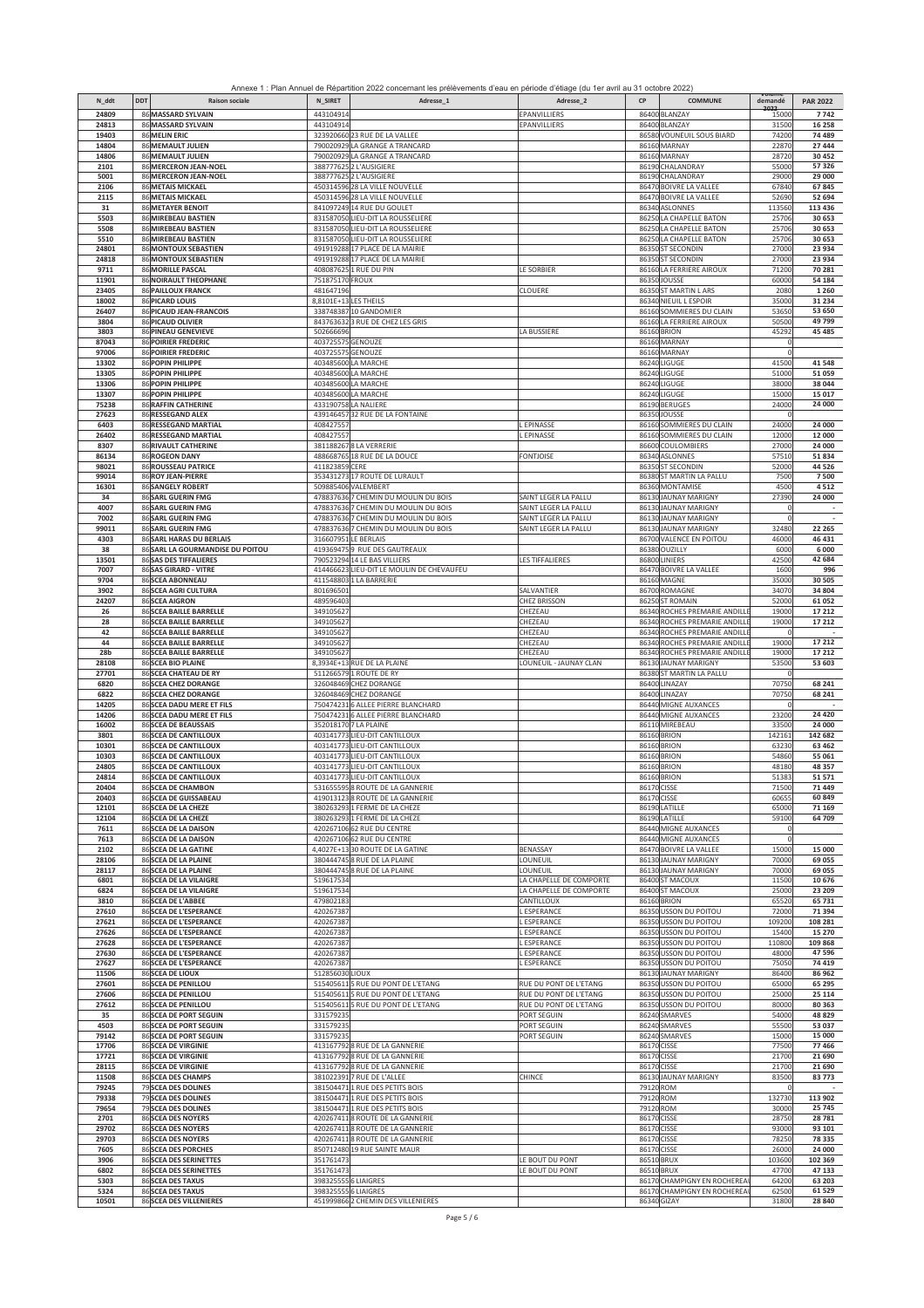|             |            |                                      |                     | Annexe 1 : Plan Annuel de Répartition 2022 concernant les prélèvements d'eau en période d'étiage (du 1er avril au 31 octobre 2022 |                           |           |                              |         |                 |
|-------------|------------|--------------------------------------|---------------------|-----------------------------------------------------------------------------------------------------------------------------------|---------------------------|-----------|------------------------------|---------|-----------------|
| N_ddt       | <b>DDT</b> | <b>Raison sociale</b>                | N_SIRET             | Adresse 1                                                                                                                         | Adresse_2                 | <b>CP</b> | <b>COMMUNE</b>               | demandé | <b>PAR 2022</b> |
|             |            |                                      |                     |                                                                                                                                   |                           |           |                              | , 27    |                 |
| 11303       |            | <b>86SCEA DESHOULLIERES</b>          | 503921215           | A HALLE                                                                                                                           |                           |           | 86240 LIGUGE                 | 6141    | 58 5 7 5        |
| 13301       |            | <b>86 SCEA DESHOULLIERES</b>         | 503921215 LA HALLE  |                                                                                                                                   |                           | 86240     | LIGUGE                       | 4560    | 43 5 0 2        |
| 13303       |            | <b>86SCEA DESHOULLIERES</b>          | 503921215 LA HALLE  |                                                                                                                                   |                           |           | 86240 LIGUGE                 | 5216    | 49753           |
| 1007        |            | 86 SCEA DU BOIS DE L'ETANG           | 409208741 BOIS JOLY |                                                                                                                                   |                           | 17700     | ST PIERRE D AMILLY           | 70800   | 74 30 6         |
| 14201       |            | <b>86 SCEA DU CHAFFAUD</b>           |                     | 39036820724 RUE DE PICARD                                                                                                         |                           | 86190     | MAILLE                       | 184108  | 184747          |
|             |            |                                      |                     |                                                                                                                                   |                           |           |                              |         |                 |
| 29913       |            | 86 SCEA DU DOLMEN                    |                     | 397529611 1 RUE DU DOLMEN                                                                                                         |                           | 86170     | CHAMPIGNY EN ROCHEREA        | 71550   | 72 066          |
| 29916       |            | 86 SCEA DU DOLMEN                    |                     | 397529611 1 RUE DU DOLMEN                                                                                                         |                           | 86170     | CHAMPIGNY EN ROCHEREA        | 93510   | 94 185          |
| 20804       |            | <b>86 SCEA DU DOLMEN</b>             | 397529611           | 1 RUE DU DOLMEN                                                                                                                   |                           | 86170     | CHAMPIGNY EN ROCHEREA        | 113400  | 114 218         |
| 20811       |            | 86 SCEA DU DOLMEN                    |                     | 397529611 1 RUE DU DOLMEN                                                                                                         |                           | 86170     | CHAMPIGNY EN ROCHERE/        | 1215    | 12 2 3 8        |
| 29901       |            | <b>86 SCEA DU DOLMEN</b>             | 397529611           | 1 RUE DU DOLMEN                                                                                                                   |                           | 86170     | CHAMPIGNY EN ROCHEREA        | 127200  | 128 118         |
| 27          |            | 86 SCEA DU DOLMEN                    | 421355751           | 9 CHEMIN DE L'EGLISE                                                                                                              | ANDILLE                   |           | 86340 ROCHES PREMARIE ANDILL | 67775   | 66808           |
| 127         |            |                                      |                     |                                                                                                                                   |                           |           |                              |         |                 |
|             |            | 86 SCEA DU DOLMEN                    |                     | 4213557519 CHEMIN DE L'EGLISE                                                                                                     | ANDILLE                   |           | 86340 ROCHES PREMARIE ANDILL |         |                 |
| 20901       |            | <b>86 SCEA DU DOLMEN</b>             |                     | 4213557519 CHEMIN DE L'EGLISE                                                                                                     | ANDILLE                   | 86340     | ROCHES PREMARIE ANDILL       | 47441   | 46 185          |
| 87029       |            | <b>86SCEA DU DOLMEN</b>              | 421355751           | 9 CHEMIN DE L'EGLISE                                                                                                              | ANDILLE                   | 86340     | ROCHES PREMARIE ANDILL       |         |                 |
| 87030       |            | 86 SCEA DU DOLMEN                    |                     | 4213557519 CHEMIN DE L'EGLISE                                                                                                     | ANDILLE                   | 86340     | ROCHES PREMARIE ANDILL       |         | $\sim$          |
| 79379       |            | 79 SCEA DU DOMAINE DE ROUILLY        | 34415899            |                                                                                                                                   | ROUILLY                   |           | 86190 CHALANDRAY             | 30400   | 24768           |
| 20405       |            | <b>86SCEA DU LOGIS</b>               | 497641365           |                                                                                                                                   | <b>4 LOGIS DE RINGERE</b> | 86190     | QUINCAY                      | 1050    | 12024           |
|             |            |                                      |                     |                                                                                                                                   | LE PEU DE THAY            | 86370     |                              | 2300    | 23 057          |
| 22          |            | 86 SCEA DU PEU DE THAY               |                     | 504995945 7 RUE DE LA FONTAINE                                                                                                    |                           |           | <b>VIVONNE</b>               |         |                 |
| 40          |            | 86 SCEA DU PEU DE THAY               | 504995945           | 7 RUE DE LA FONTAINE                                                                                                              | E PEU DE THAY             | 86370     | VIVONNE                      | 2300    | 23 057          |
| 29306       |            | 86 SCEA DU PEU DE THAY               | 504995945           | 7 RUE DE LA FONTAINE                                                                                                              | E PEU DE THAY             | 86370     | <b>VIVONNE</b>               | 61000   | 66 290          |
| 29302       |            | 86 SCEA DU PEU DE THAY               |                     | 504995945 7 RUE DE LA FONTAINE                                                                                                    | LE PEU DE THAY            | 86370     | <b>VIVONNE</b>               |         |                 |
| 6110        |            | <b>86 SCEA DU SAUDOUR</b>            |                     | 801965476 LE SAUDOUR                                                                                                              |                           | 86250     | CHARROUX                     | 88750   | 85766           |
| 5404        |            | 86 SCEA DU VALLON DE ROULECROTTE     | 352462014           |                                                                                                                                   | ES VIGNES D'ERVEUX        | 86400     | CHAMPNIERS                   | 91500   | 104 404         |
| 5411        |            | 86 SCEA DU VALLON DE ROULECROTTE     | 352462014           |                                                                                                                                   | ES VIGNES D'ERVEUX        | 86400     | CHAMPNIERS                   |         |                 |
|             |            |                                      |                     |                                                                                                                                   |                           |           |                              |         |                 |
| 5412        |            | 86 SCEA DU VALLON DE ROULECROTTE     | 352462014           |                                                                                                                                   | LES VIGNES D'ERVEUX       | 86400     | CHAMPNIERS                   | 156000  | 177999          |
| 3005        |            | <b>86 SCEA EURO-GRAINS</b>           |                     | 8018557018 ROUTE DE LA GANNERIE                                                                                                   |                           | 86170     | <b>CISSE</b>                 | 4100    | 40 211          |
| 3011        |            | 86 SCEA EURO-GRAINS                  | 801855701           | <b>BROUTE DE LA GANNERIE</b>                                                                                                      |                           | 86170     | CISSE                        | 3850    | 37759           |
| 7601        |            | <b>86 SCEA EURO-LAND</b>             |                     | 323858464 8 RUE DE LA GANNERIE                                                                                                    |                           | 86170     | <b>CISSE</b>                 | 65500   | 65 091          |
| 7606        |            | 86 SCEA EURO-LAND                    |                     | 323858464 8 RUE DE LA GANNERIE                                                                                                    |                           | 86170     | CISSE                        | 63000   | 62 606          |
| 15810       |            | <b>86 SCEA EURO-LAND</b>             |                     | 323858464 8 RUE DE LA GANNERIE                                                                                                    |                           | 8617      | <b>CISSE</b>                 | 63000   | 62 606          |
|             |            | 86 SCEA EURO-LAND                    |                     | 323858464 8 RUE DE LA GANNERIE                                                                                                    |                           |           |                              | 59000   | 58 631          |
| 15811       |            |                                      |                     |                                                                                                                                   |                           | 86170     | <b>CISSE</b>                 |         |                 |
| 29202       |            | 86 SCEA FERME DE PLAISANCE           | 39235539            |                                                                                                                                   | ROUILLY                   | 86190     | CHALANDRAY                   | 7704    | 76 2 2 2        |
| 29212       |            | 86 SCEA FERME DE PLAISANCE           | 392355392           |                                                                                                                                   | ROUILLY                   | 86190     | CHALANDRAY                   | 52400   | 51844           |
| 29215       |            | 86 SCEA FERME DE PLAISANCE           | 392355392           |                                                                                                                                   | ROUILLY                   | 86190     | CHALANDRAY                   | 103890  | 102787          |
| 29217       |            | 86 SCEA FERME DE PLAISANCE           | 39235539            |                                                                                                                                   | ROUILLY                   | 86190     | CHALANDRAY                   | 6168    | 61025           |
| 29404       |            | 86 SCEA FERME DE PLAISANCE           | 39235539            |                                                                                                                                   | ROUILLY                   | 86190     | CHALANDRAY                   | 7296    | 72 185          |
| 29405       |            | 86 SCEA FERME DE PLAISANCE           |                     |                                                                                                                                   |                           | 86190     | CHALANDRAY                   | 73200   | 72 4 23         |
|             |            |                                      | 392355392           |                                                                                                                                   | <b>OUILLY</b>             |           |                              |         |                 |
| 30004       |            | 86 SCEA FERME DE PLAISANCE           | 392355392           |                                                                                                                                   | ROUILLY                   | 86190     | CHALANDRAY                   | 89880   | 88925           |
| 900134      |            | 86 SCEA JEAN FRANCOIS GARGOUIL       |                     | 823288816 LES PETITES BOISNES                                                                                                     |                           | 86510     | CHAUNAY                      |         |                 |
| 6829        |            | 86 SCEA JEAN FRANCOIS GARGOUIL       |                     | 823288816 LES PETITES BOISNES                                                                                                     |                           | 86510     | CHAUNAY                      |         |                 |
| 26103       |            | 86 SCEA LA BAIE DES CHAMPS           | 342514981           | 27 ROUTE D ANXAUMONT                                                                                                              |                           | 8680      | SEVRES ANXAUMONT             | 124050  | 125 567         |
| 26108       |            | 86 SCEA LA BAIE DES CHAMPS           |                     | 342514981 27 ROUTE D ANXAUMONT                                                                                                    |                           | 86800     | SEVRES ANXAUMONT             | 93750   | 94 8 97         |
| 79368       |            | 79 SCEA LA CHEVRERIE D'ISSAIS        | 3998317183 ISSAIS   |                                                                                                                                   |                           | 79120     | <b>ROM</b>                   | 9300    | 92 2 5 9        |
|             |            |                                      |                     |                                                                                                                                   |                           |           |                              |         |                 |
| 79552       |            | 79 SCEA LA CHEVRERIE D'ISSAIS        | 399831718           | <b>ISSAIS</b>                                                                                                                     |                           | 7912      | ROM                          | 8300    | 82 3 3 8        |
| 3907        |            | 86 SCEA LA FERME DES PETITES BOISNES | 383877685           | ES PETITES BOISNES                                                                                                                |                           | 8651      | CHAUNAY                      | 140000  | 140 000         |
| 1602        |            | <b>86 SCEA LA FUIE</b>               | 493688865           | 8 ROUTE DE LA GANNERIE                                                                                                            |                           | 8617      | <b>CISSE</b>                 | 58000   | 58 3 9 3        |
| 28102       |            | <b>86 SCEA LA FUIE</b>               | 493688865           | 8 ROUTE DE LA GANNERIE                                                                                                            |                           | 86170     | CISSE                        | 4500    | 45 305          |
| 28103       |            | <b>86 SCEA LA FUIE</b>               |                     | 4936888658 ROUTE DE LA GANNERIE                                                                                                   |                           | 8617      | <b>CISSE</b>                 | 1900    | 19 1 29         |
| 2107        |            | 86 SCEA LA GRANDE GUYSIE             |                     | 838670347 LA GRANDE GUYSIE                                                                                                        |                           | 86470     | <b>BOIVRE LA VALLEE</b>      | 125000  | 106 635         |
|             |            |                                      |                     |                                                                                                                                   |                           |           |                              |         |                 |
| 11603       |            | <b>86 SCEA LA PLAINE DES CHATRES</b> | 440560191           |                                                                                                                                   | A BOISSIERE               | 86600     | SANXAY                       | 40000   | 48024           |
| 11606       |            | 86 SCEA LA PLAINE DES CHATRES        | 440560191           |                                                                                                                                   | A BOISSIERE               | 86600     | SANXAY                       |         |                 |
| 20903       |            | <b>86 SCEA LA PORCHALIERE</b>        | 419328760           |                                                                                                                                   | A PORCHALIERE             | 86340     | ROCHES PREMARIE ANDILL       | 37500   | 36 870          |
| 20910       |            | <b>86 SCEA LA PORCHALIERE</b>        | 41932876            |                                                                                                                                   | A PORCHALIERE             | 86340     | ROCHES PREMARIE ANDILI       | 37500   | 36870           |
| 9706        |            | <b>86 SCEA LA SOURCE</b>             | 792897357           | CANTILLOUX                                                                                                                        |                           | 86160     | <b>BRION</b>                 | 5359    | 53774           |
| 8303        |            | <b>86 SCEA LANEBOIRE</b>             |                     | 401495809 21 CHEMIN DES PETITS VERGERS                                                                                            |                           | 86600     | COULOMBIERS                  | 66000   | 63778           |
|             |            |                                      |                     |                                                                                                                                   |                           |           |                              |         |                 |
| 8304        |            | <b>86 SCEA LANEBOIRE</b>             |                     | 401495809 21 CHEMIN DES PETITS VERGERS                                                                                            |                           | 86600     | COULOMBIERS                  | 46000   | 45775           |
| 27609       |            | <b>86SCEA LE LOGIS D'ARTRON</b>      | 37847691            |                                                                                                                                   | ARTRON                    | 86350     | <b>USSON DU POITOU</b>       | 62000   | 61 101          |
| 27625       |            | <b>86SCEA LE LOGIS D'ARTRON</b>      | 37847691            |                                                                                                                                   | ARTRON                    | 86350     | USSON DU POITOU              | 65000   | 64 057          |
| 7401        |            | 86 SCEA LES BASSES VENDES            |                     | 811953793 2 LES BASSES VENDES                                                                                                     |                           | 86190     | CHIRE EN MONTREUIL           | 42600   | 45 008          |
| 7612        |            | 86 SCEA M2A                          |                     | 419085147 20 RUE DE CHAUSSEROY                                                                                                    |                           | 86170     | <b>CISSE</b>                 |         |                 |
| 29407       |            | 86 SCEA M2A                          |                     | 419085147 20 RUE DE CHAUSSEROY                                                                                                    |                           | 86170     | CISSE                        | 75750   | 73 594          |
| 28101       |            | <b>86 SCEA PAULIANE</b>              | 790002935           | 12 RUE DES ECOLES                                                                                                                 | COUTURE                   | 86380     | <b>ST MARTIN LA PALLU</b>    | 2700    | 24 000          |
|             |            |                                      | 43885104            |                                                                                                                                   |                           |           |                              |         |                 |
| 301         |            | <b>86 SCEA PETERS</b>                |                     |                                                                                                                                   | E CHAMPS DE LA DAME       | 8670      | ANCHE                        | 1750    | 17500           |
| 304         |            | <b>86 SCEA PETERS</b>                | 438851040           |                                                                                                                                   | E CHAMPS DE LA DAME       | 86700     | ANCHE                        | 17500   | 17500           |
| 16SUCL001   |            | <b>16 SCEA POLYPOM</b>               | 801098146 SALLES    |                                                                                                                                   |                           |           | 16150 CHASSENON              |         |                 |
| 14503       |            | <b>86 SCEA QUINTARD</b>              |                     | 4282849393 ROUTE DE VIVONNE                                                                                                       |                           |           | 86370 MARCAY                 | 25470   | 25 5 31         |
| 76429       |            | <b>86 SCEA QUINTARD</b>              |                     | 4282849393 ROUTE DE VIVONNE                                                                                                       |                           |           | 86370 MARCAY                 | 10000   | 10024           |
| 5306        |            | <b>86 SCEA REAU</b>                  |                     | 397874181 11B LIAIGUES                                                                                                            |                           |           | 86170 CHAMPIGNY EN ROCHEREA  | 4865    | 47 275          |
| 5305        |            | 86 SCEA REAU                         |                     | 397874181 11B LIAIGUES                                                                                                            |                           |           | 86170 CHAMPIGNY EN ROCHEREA  | 48650   | 47 275          |
|             |            |                                      |                     |                                                                                                                                   |                           |           |                              |         |                 |
| 5307        |            | 86 SCEA REAU                         |                     | 397874181 11B LIAIGUES                                                                                                            |                           |           | 86170 CHAMPIGNY EN ROCHEREA  | 5315    | 51 648          |
| 5319        |            | 86 SCEA REAU                         |                     | 397874181 11B LIAIGUES                                                                                                            |                           |           | 86170 CHAMPIGNY EN ROCHEREA  | 53150   | 51 648          |
| 5325        |            | <b>86 SCEA VALLEE DE PUZE</b>        | 432031557 28 PUZE   |                                                                                                                                   | VALLEE DE PUZE            |           | 86170 CHAMPIGNY EN ROCHEREA  | 12465   | 125 471         |
| 5329        |            | 86 SCEA VALLEE DE PUZE               | 43203155728 PUZE    |                                                                                                                                   | <b>ALLEE DE PUZE</b>      |           | 86170 CHAMPIGNY EN ROCHEREA  | 450     | 453             |
| 6009        |            | 86 SCEA VALLEE DE PUZE               | 432031557 28 PUZE   |                                                                                                                                   | VALLEE DE PUZE            |           | 86170 CHAMPIGNY EN ROCHEREA  | 67320   | 67763           |
| 6405        |            | <b>86 SEINE JEAN-MICHEL</b>          |                     | 329183388 CHEZ PELLEGRIN                                                                                                          |                           |           | 86350 CHATEAU GARNIER        | 28000   | 24 000          |
|             |            |                                      |                     |                                                                                                                                   |                           |           |                              |         |                 |
| 12310       |            | 86 SIMON BOUHET DANIEL               | 412872285           |                                                                                                                                   | A CHATRE                  |           | 86470 BOIVRE LA VALLEE       |         |                 |
| 15802       |            | 86 SOURISSEAU MAXIME                 |                     | 837817014 RUE DES QUARTS                                                                                                          | LIMBRE                    |           | 86440 MIGNE AUXANCES         | 35000   | 28 8 15         |
| 15808       |            | 86SOURISSEAU MAXIME                  |                     | 837817014 RUE DES QUARTS                                                                                                          | <b>IMBRE</b>              |           | 86440 MIGNE AUXANCES         | 77500   | 63 806          |
| 77089       |            | <b>86TEXIER ALAIN</b>                |                     | 434988952 LA BORDERIE                                                                                                             |                           |           | 86160 SOMMIERES DU CLAIN     | 15000   | 14448           |
| 14108       |            | 86 THOMAZEAU THIERRY                 | 343011227           | LA BARRERIE                                                                                                                       |                           | 86160     | LA FERRIERE AIROUX           | 27000   | 25 260          |
| 900238      |            | <b>86 TRITTEN ALEXANDRE</b>          |                     | 8,7765E+13 64 LES BORDES                                                                                                          |                           |           | 86800 SEVRES ANXAUMONT       | 4000    | 4000            |
| 85120       |            | 86 UVETEAU ALEC                      |                     | 815240965 LE HAUT TRANCARD                                                                                                        |                           |           | 86160 MARNAY                 | 35900   | 34 4 29         |
|             |            |                                      |                     |                                                                                                                                   |                           |           |                              |         |                 |
| 87021       | 86         |                                      |                     |                                                                                                                                   |                           |           |                              |         |                 |
| prélèvement | 86         | <b>ANTOINE DURIVAULT</b>             |                     | LA BERGE                                                                                                                          |                           | 86160     |                              | 4000    | 4000            |
| prélèvement |            | 79? EARL TERRE NOURRICIERE           |                     | 21 CHEMIN DE LA TOUCHE                                                                                                            |                           |           | 79370 BEAULIEU SUR PARTHENAY | 8000    | 8000            |
| prélèvement |            | 86 LES JARDINS DU MARAIS             |                     | <b>30 RUE DES GROSEILLIERS</b>                                                                                                    |                           | 86360     |                              | 3000    | 3000            |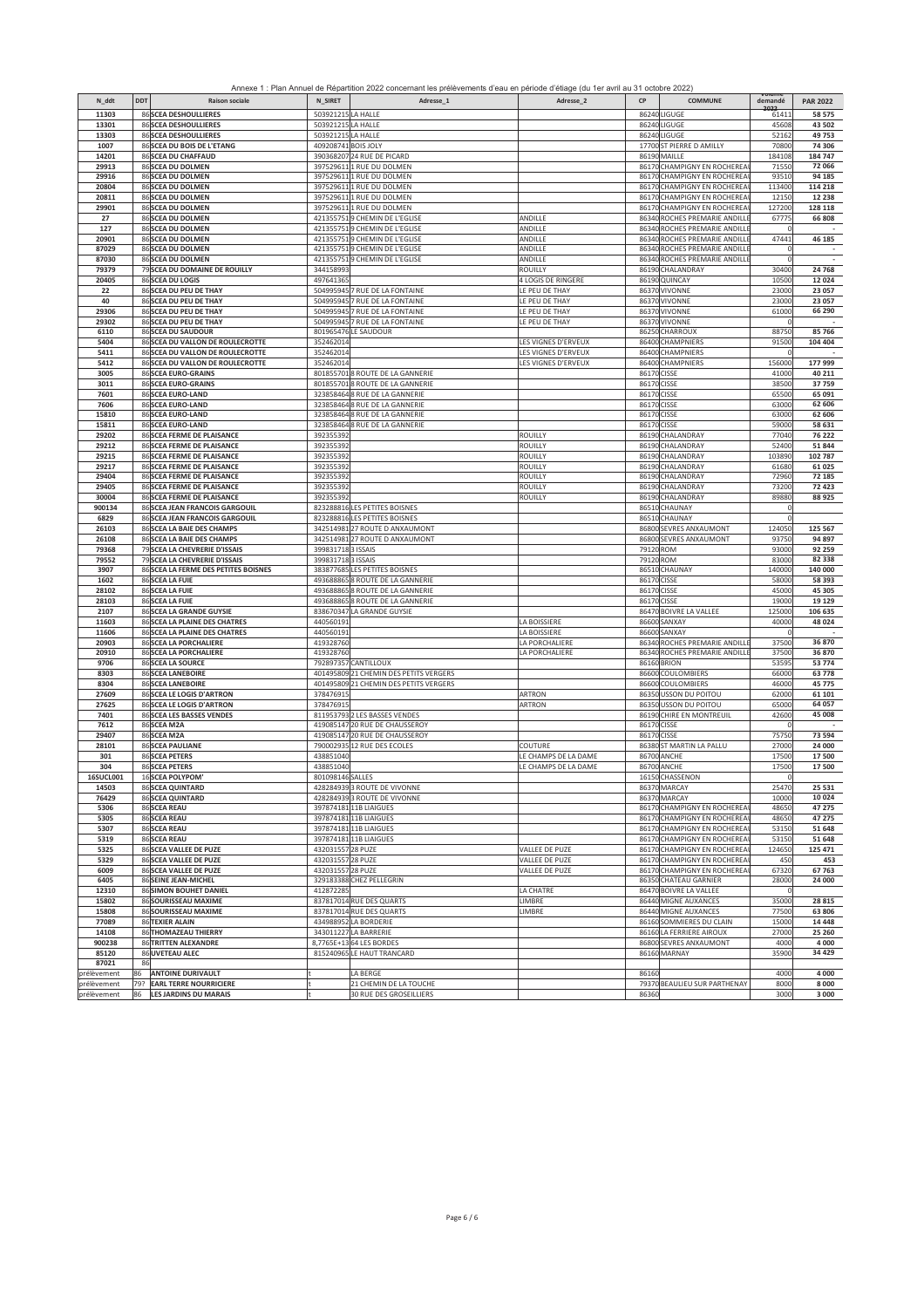| tifiant de la                |          |                                                                     |                                                           |                                              |                           | volume en                               |                                                  |                    |                                |                             |                                                                 | Annexe 2 : Plan Annuel de Répartition 2022 concernant les prélèvements hivernaux pour le remplissage de plans d'eau à usage d'irrigation (du 1er novembre 2021 au 31 mars 2022) |                                |
|------------------------------|----------|---------------------------------------------------------------------|-----------------------------------------------------------|----------------------------------------------|---------------------------|-----------------------------------------|--------------------------------------------------|--------------------|--------------------------------|-----------------------------|-----------------------------------------------------------------|---------------------------------------------------------------------------------------------------------------------------------------------------------------------------------|--------------------------------|
|                              | dep      | Nom de la retenue                                                   |                                                           | gerant                                       | surface en ha             | $\mathbf{m}^{\mathbf{1}}$               | usage                                            | coord_x            | coord_y                        | $\mbox{\sf date\_creation}$ | Commune                                                         | lieudit                                                                                                                                                                         | PE_OUGC                        |
|                              | 86       | ollinaire de Bantress<br>etenue collinaire de Bussero               | <b>RELLING</b>                                            | <b>RELLIN Lauren</b><br>UERTON Ben           | 2,278                     | 77,000<br>98 000 Irrigation             |                                                  | 492 261<br>508 981 | 6.595.405<br>6 5 8 0 8 1 5     |                             | 1990 CHATEAU-LARCHER<br>1990 USSON-DU-POITOL                    | <b>RAYTRE</b><br>PIECES DE BUSSEROU)                                                                                                                                            |                                |
| 12                           | 86       | tenue collinaire de Fontaubar                                       | <b>SURAULT Gérard</b>                                     | <b>JRAULT Yves</b>                           | 2,26                      | 73 000                                  | Irrigation                                       | 466 899            | 6 601 180                      |                             | 1991 SANXAY                                                     | FANRALIRAN                                                                                                                                                                      | /onne                          |
| 12                           | 86       | etenue collinaire de Purbezin                                       | <b>GREFFIER Jacky</b>                                     | as de gérance                                | 2.270                     | 65 000 Irrigation                       |                                                  | 468 964            | 6 605 604                      |                             | 1988 SANXAY<br>1987 ROUILL                                      | LA PERCHERII<br>RE DE LA VER                                                                                                                                                    | onne                           |
| $12 \,$<br>12c               | 86       | etenue collinaire de la Verdo<br>Etang de Purbezin                  | AEC DEMA<br>GFA de gatine (Fallourd                       | is de géranci<br>ALLOURD Jacques et lea      | 1,743                     | 45 000 Irrigation                       | 54 000 Irrigation +                              | 468 925<br>469.033 | 6 600 468<br>6.605.876         |                             | 1988 SANXAY                                                     | <b>E GRAND PRE</b>                                                                                                                                                              | onne<br>onne                   |
| 13                           | 86       | Retenue collinaire de la Cadoue                                     | SIMAR Marie-Thérèse                                       | as de gérance                                | 0,280                     | 3 3 0 0                                 | Irrigation                                       | 487189             | 6 602 844                      |                             | 0 MARCAY                                                        | LE BRULETE                                                                                                                                                                      | Iain aval                      |
| 14<br>144                    | 86<br>86 | tenue collinaire de Grand Villa<br>Retenue collinaire de l'Epine    | PERISSAT Gérard<br>NOE Bruno                              | as de gérance<br>as de gérance               | 1,<br>4.226               | 16 300 Irrigation<br>84 000 Irrigation  |                                                  | 514 343<br>509 007 | 6 5 5 7 3 5 9<br>6564968       |                             | 1995 PRESSAO<br>1988 MAUPREVOL                                  | E GRAND-VILLA<br>L'EPINE                                                                                                                                                        | lain am<br>Clain amo           |
| 14                           | 86       | lan d'eau de la Gaudenalière                                        | roupement foncier agri                                    | <b>TEXIER</b> emmanue                        | 0,900                     | 57 000 Irrigation                       |                                                  | 494 202            | 6 599 693                      |                             | 1992 ASLONNES                                                   |                                                                                                                                                                                 | Iain aval                      |
| 15                           | 86       | etenue collinaire de la Reynière                                    | DE COLILARE Christian                                     | <sup>o</sup> as de gérance                   | 0.953                     | 75 000 Irrigation                       |                                                  | 490914             | 6 605 337                      |                             | 1991 I IGHGE                                                    | <b>IFS</b>                                                                                                                                                                      | Clain aval                     |
| 15<br>$\overline{15}$        | 86       | Retenue collinaire du Parc<br>an d'eaudu Moulin de la Reinie        | DE COULARE Christian<br>DESHOULIERES Jean-Lou             | as de gérance                                |                           | 60 000 Irrigation<br>20 000 Irrigation  |                                                  | 490 991<br>491128  | 6 605 060<br>6 6 0 5 2 7 1     |                             | OLIGUGE                                                         |                                                                                                                                                                                 | Clain aval<br>ain aval         |
| ī٢                           | 86       | an d'eau des Jardonnières                                           | <b>SAEC du Gros Poirier</b>                               | s de géranci<br><b>NNEAU Bernard</b>         | 0.519                     |                                         | 15 000 Irrigation                                | 506 442            | 6563157                        |                             | 1985 MAUPREVOIR                                                 | LA FONTAINE DE LAMBERTIERE                                                                                                                                                      | lain amor                      |
| 159                          | 86       | Retenue collinaire de Boissear                                      | GAEC du Gros Poirier                                      | <b>ONNEAU Bernard</b>                        | 2,400                     | 14 000 Irrigation                       |                                                  | 508 296            | 6 565 066                      |                             | 1988 MAUPREVOIR                                                 | PRE DU GUE CHARBONNIER                                                                                                                                                          | Clain amon                     |
| 16<br>16                     | 86<br>86 | etenue collinaire du Pec<br>tetenue collinaire de Chez Grele        | GAEC De La Gassotte (M<br>FARROUX Jean-Michel             | as de gérance                                | 0,273<br>3,666            | 6 8 0 0<br>82 871 Irrigation            | Irrigation                                       | 494 468<br>506 270 | 6 596 976<br>6 5 6 6 6 9 6     |                             | 1987 ASLONNES<br>1990 MAUPREVOI                                 | PLAINE DES MARCHAIS                                                                                                                                                             | Clain aval<br><b>Jain amon</b> |
| 19                           | 86       | ang du Pré de la Nou                                                | DE TOUZALIN Béatrice                                      | as de gérance                                |                           | 84 000                                  | Irrigation                                       | 489 344            | 6 6 1 2 2 1 5                  |                             | 1987 VOUNEUIL-SOUS-BIARD                                        | PRE DE LA NOUE                                                                                                                                                                  |                                |
| 795                          | 86       | <b>Plan d'eau du Côteau</b>                                         | THERALILT Philippe                                        | as de gérance                                | 1951                      | 45 000 Irrigation                       |                                                  | 482873             | 6598887                        |                             | 1973 CLOUE                                                      | <b>IFS COTFAUX</b>                                                                                                                                                              | nnne                           |
| 49<br>51                     | 86<br>86 | LAN D'EAU DES PATU<br>es Brandes du Roi                             | <b>IICHEAU Gilbert</b><br>GAEC du Chêne le Roi            | <sup>p</sup> as de gérance<br>Pas de gérance |                           | 25 000 Irrigation                       | Irrigation + Io                                  | 505 706<br>505 956 | 6574324<br>6577749             |                             | 1984 PAYROU)<br>1972 USSON-DU-POITOU                            | COTEAU<br><b>BRANDES DU RO</b>                                                                                                                                                  | lain amo<br>Ilouère            |
| 543                          | 86       | lan d'eau de MON                                                    | <b>GFA DU TRAQUENARD</b>                                  | ec du gaboure                                | 2.789                     |                                         | 125 000 Irrigation + lo                          | 482 511            | 6596488                        |                             | 1991 CLOUE                                                      | <b>MONS</b>                                                                                                                                                                     | /onne                          |
| SS                           | 86       | tang de Piloué 1                                                    | AYMER DE LA CHEVALER                                      | is de gérance                                | 0,923                     |                                         | rrigation + Pis                                  | 477834             | 6 6 18 12 3                    |                             | CHIRE-EN-MONTREUI                                               | <b>HATEAL</b>                                                                                                                                                                   | oxances                        |
| SS.<br>620                   | 86<br>86 | tang de Piloué 2<br>Le Bouchaud                                     | AYMER DE LA CHEVALERII<br>LAIGNEAU Jean-Marc              | as de gérance<br>A.R.L. LAIGNEAL             | $\overline{1}$<br>1.4     |                                         | rrigation + Pis<br>50 000 Irrigation             | 477907<br>494 112  | 6 6 18 10 3<br>6 589 365       |                             | 1997 CHIRE-EN-MONTREUIL<br>2000 MARNAY                          | CHATEAU<br>LE BOUCHAUD                                                                                                                                                          | uxances<br>ouère               |
| 629                          | 86       | Port-Seguin                                                         | <b>MORIN Gilbert et Miche</b>                             | G.A.E.C. Port segui                          | $\overline{1.5}$          | 15 000                                  | Irrigation                                       | 495 278            | 6 604 337                      |                             | 1974 SMARVES                                                    | PORT                                                                                                                                                                            | lain ava                       |
| 639                          | 86       | ORT SEGUIN                                                          | MORIN Gilbert et Michel                                   | G.A.E.C. Port seguin                         | 0,8                       |                                         | 12 000 Irrigation + loisirs                      | 495 241            | 6 604 225                      |                             | 1976 SMARVES                                                    | PORT                                                                                                                                                                            | Clain aval                     |
| 748<br>75                    | 86<br>86 | es Rivaux<br>es gelinots                                            | DE NUCHEZE Hervé<br>ndivision DE CRESSAO                  | <b>FRESNE Jérômi</b><br>ARL DE LA TOUCHE     | 2,5<br>3.014              | 81 659 Irrigation<br>78 000 Irrigation  |                                                  | 510 579<br>494 860 | 6582272<br>6 5 9 0 5 2 9       |                             | 1992 USSON-DU-POITOU<br>1991 MARNAY                             | LES RIVAU<br>BRANDES DU MARCHAIS DREAULT                                                                                                                                        | louère<br>llouère              |
| 77                           | 86       | Etang de Chez Moutaud                                               | MASCARO Danièle                                           | <b>BONNET Maurice</b>                        | 2,976                     | 33 000 Irrigation                       |                                                  | 504 145            | 6 5 6 5 6 9 2                  |                             | 0 MAUPREVOI                                                     | ETANG DE CHEZ-MOUTAUD                                                                                                                                                           | Clain amon                     |
| 77                           | 86       | tang de la Buissonne                                                | Godet Laurent                                             | AEC De Clavière                              |                           | 85 000 Irrigation                       |                                                  | 489 987            | 6 603 490                      |                             | 1974 ITEUIL<br>1991 MAUPREVOI                                   | A FONTAINE                                                                                                                                                                      | Iain aval                      |
| 780<br>84                    | 86       | Etang de la Guillonnièr<br>ANG DE LA PERCERII                       | EARL de la Guillo<br>OREAU-EARL-GAT                       | <b>EARL La Guillonnie</b><br>as de géranci   |                           | 80 000 Irrigation<br>25 000             | Irrigation                                       | 506 534<br>471374  | 6 5 6 5 3 1 7<br>6 618 566     |                             | 1991 AYRON                                                      | LA GUILLONNIEI                                                                                                                                                                  | <b>Jain amor</b><br>ances      |
| 891                          | 86       | San d'eau "Les Vaugelais                                            | EARL Les Vaugelais                                        | as de gérance                                | 26                        | 76 000 Irrigation                       |                                                  | 499676             | 6567935                        |                             | 1992 LA CHAPELLE-BATON                                          | <b>ES PLANTES</b>                                                                                                                                                               | lain amon                      |
| 92                           | 86       | ETANG DE CIVRAY                                                     |                                                           | as de gérance                                |                           | 10 000 Irrigation                       |                                                  | 478925             | 6 6 20 7 84                    |                             | 1988 CHIRE-EN-MONTREUII                                         | <b>ETANG</b>                                                                                                                                                                    | cances                         |
| 94<br>965                    | 86<br>86 | <b>ETANG DE FOIX</b><br>RESERVE DE LA ROUSSELIERE                   | <b>SCEA PORT SEGUIN</b><br><b>AIREBEAU Jean Claude</b>    | as de gérance<br>as de gérance               | 0, 2                      | 5 0 0 0                                 | Irrigation                                       | 495 307<br>499 407 | 6 603 521<br>6 5 6 9 2 1 2     |                             | 1970 SMARVES<br><b>OLA CHAPELLE-BATON</b>                       | <b>FOIX</b><br>LA ROUSSSELIERI                                                                                                                                                  | lain aval<br>ain amo           |
| 97                           |          | LAN D'EAU DU CHAMP LA DAME                                          | OUSSEAU Nath                                              | is de gérance                                | 0,189                     | 12 000 Irrigation<br>500                | Irrigation                                       | 491033             | 6586977                        |                             | 1988 ANCHE                                                      | E CHAMP DE LA DAM                                                                                                                                                               | in ame                         |
| 97'                          | 86       | 1000                                                                | <b>RROSSARD Paule</b>                                     | as de gérance                                | 00                        |                                         | 3 600 Irrigation                                 | 497410             | 6.604.698                      |                             | 1988 SMARVES                                                    | <b>A CHATIERE</b>                                                                                                                                                               | lain aval                      |
| 98<br>99                     | 86<br>86 | les Vaugenots<br>an d'eau des Va                                    | <b>VENIEN Hubert</b><br><b>JENIEN Huber</b>               | Pas de gérance                               | 0.                        |                                         | 10 000 Irrigation + loisirs                      | 498 055            | 6 600 796                      |                             | 1982 ROCHES-PREMARIE-ANDILLE<br>1985 ROCHES-PREMARIE-ANDILLE    | LE PREMIEN<br><b>F PREMIEN</b>                                                                                                                                                  | lain aval                      |
| 1018                         | 86       | a Verdoisière                                                       | <b>GAEC DEMARBR</b>                                       | as de géranci<br>as de gérance               | $0$ .                     |                                         | 2 000 Irrigation + loi<br>57 600 Irrigation + lo | 498 055<br>468 872 | 6 600 796<br>6 600 303         |                             | 1986 ROUILLE                                                    | PRE DE LA VERDOISIER                                                                                                                                                            | onne                           |
| 107                          | 86       | Etang de la Clielle                                                 | <b>THEBAULT Christia</b>                                  | as de gérance                                |                           | 11 250 Irrigation                       |                                                  | 498 055            | 6 600 796                      |                             | <b>OROCHES-PREMARIE-ANDILLE</b>                                 | A FORGETTRIE                                                                                                                                                                    | Iain aval                      |
| 107                          | 86       | tang du Poriot                                                      | <b>AVENAC Jean</b>                                        | as de gérance                                | 0.1                       |                                         | 2 775 Irrigation + I                             | 498055             | 6 600 796                      |                             | 1981 ROCHES-PREMARIE-ANDILLE                                    | LE BRULETE                                                                                                                                                                      | lain aval                      |
| 107<br>10 <sub>1</sub>       | 86<br>86 | Etang de la Porchalière<br>tang d'Auchard                           | <b>PLESSIS Georges</b><br><b>IDAUD Thierry</b>            | <b>E.A.R.L. PLESSIS</b><br>C.E.A. du Dol     | 0,4                       | 17 600                                  | 7 500 Irrigation<br>Irrigation                   | 498 055<br>494 617 | 6 600 796<br>6 601 120         |                             | 1982 ROCHES-PREMARIE-ANDILLE<br><b>OROCHES-PREMARIE-ANDILLI</b> | LES GRANDES VIGNES<br>ious                                                                                                                                                      | Clain aval<br>ain aval         |
| 107                          | 86       | tang des Vaugenaut                                                  | <b>RERNARD Gilbert</b>                                    | as de gérance                                | 0,0                       |                                         | 100 Irrigation                                   | 498 055            | 6 600 796                      |                             | OROCHES-PREMARIE-ANDILLE                                        | <b>HAMP</b>                                                                                                                                                                     | lain aval                      |
| 108                          | 86       | lan d'eau de la Fricaudière                                         | <b>RENANT Patrice</b>                                     | as de gérance                                | 0,1                       |                                         | 500 Irrigation                                   | 498 059            | 6 600 796                      |                             | 1990 ROCHES-PREMA<br>RIE-ANDILLI                                |                                                                                                                                                                                 | lain ava                       |
| 108<br>108                   | 86<br>86 | -<br>Nan d'eau de la Petite Lisière<br>lan d'eau des Theils         | DEGOLIT Michèle<br>HERVOCHE Jean-Mi                       | as de gérance<br>as de gérance               | $\alpha$                  | 10 000 Irrigation<br>18 000 Irrigation  |                                                  | 488.809<br>503 129 | 6.594.643<br>6 600 074         |                             | 1976 VIVONNE<br>1988 NIEUIL-L'ESPI                              | <b>ALLAGE</b>                                                                                                                                                                   | Clain aval<br>Iain aval        |
| 112                          | 86       | ınbauba                                                             | <b>URAULT Yves</b>                                        | as de gérance                                | 3,3                       | 11 000 Trrigation                       |                                                  | 466 947            | 6 601 176                      |                             | 1988 SANXAY                                                     | <b>ANRALIRAL</b>                                                                                                                                                                | onne                           |
| 112                          | 86       | tetenue collinaire de PURBEZIN                                      | <b>GREFFIER Jacky</b>                                     | as de gérance                                | 0.                        | 10 000 Irrigation                       |                                                  | 469 217            | 6 605 592                      |                             | 1994 SANXAY                                                     | CHAMP DE LA FONTAINE                                                                                                                                                            | onne                           |
| 112<br>113                   | 86<br>86 | tetenue collinaire de PURBEZIN<br>etenue collinaire des Mansardière | <b>GREFFIER Jacky</b><br><b>DEGOUT Jacqu</b>              | Pas de gérance<br>as de gérance              | 0,2<br>$\overline{1}$     | 25 000 Irrigation                       |                                                  | 469 061            | 6 605 429                      |                             | 1992 SANXAY<br>1988 VIVONNE                                     | LE PRE SEC<br><b>E NORMANDOUX</b>                                                                                                                                               | onne<br>Jain aval              |
| 117                          | 86       | Etang de Thorigné                                                   | GAEC de Thorigné                                          | as de gérance                                | 6,5                       | 35 000 Irrigation<br>127 000 Irrigation |                                                  | 491093<br>509 791  | 6 5 9 6 6 3 2<br>6 5 5 9 4 6 7 |                             | 1990 PRESSAC                                                    | THORIGNE                                                                                                                                                                        | Clain amont                    |
| 118                          | 86       | es Fournières                                                       | <b>SFA du Traquenaro</b>                                  | ec du gaboure                                | 1,237                     | 65 000 Irrigation                       |                                                  | 481031             | 6 5 9 6 8 8 1                  |                             | 1992 CLOUE                                                      | <b>LES FOURNIERE</b>                                                                                                                                                            | nne                            |
| 122                          | 86       | esGoupillères                                                       | RIMBAULT Jean-Jacqu<br>EARL BONNEAU                       | as de gérance                                | 1.1                       |                                         | 8 000 Irrigation                                 | 511172             | 6 632 647                      |                             | 1987 CENON-SUR-VIENNE                                           | LE VIROU                                                                                                                                                                        | Iain aval                      |
| 1244<br>124                  | 86<br>86 | Le Bouchaud<br>tang de Souve                                        | CAMLIS Philinne                                           | AIGNEAU Jean-Mar<br><b>OLIHET Rantiste</b>   | 2,2542<br>0.86            | 60 000 Irrigation<br>12 000             | Irrigation +                                     | 493 979<br>486372  | 6589336<br>6 599 869           |                             | 1988 MARNAY<br><b>OMARCAY</b>                                   | LE BOUCHAU<br>hamns de la Fr                                                                                                                                                    | Clouère<br>lain aval           |
| 128                          | 86       | tetenue Collinaire du Grand Champ                                   | <b>INDIVISION LEVEQUE</b>                                 | <b>DELAGE Michelle</b>                       | 0,2                       |                                         | 28 000 Irrigation                                | 493 867            | 6583070                        |                             | 1988 CHAMPAGNE-SAINT-HILAIRE                                    | LA GARENNE                                                                                                                                                                      | <b>Jain amont</b>              |
| 129                          | 86       | ang du Ribourgeo                                                    |                                                           | RL du ribourge                               | 3.513                     | 180 000 Irrigation                      |                                                  | 511 112            | 6 5 6 0 5 6 8                  |                             | 1976 PRESSAC<br>1990 PRESSAC                                    |                                                                                                                                                                                 | in amo                         |
| 130<br>131                   | 86<br>86 | lan d'eau de La Boussarderie<br>lan d'eau de la Rossignolerie[2]    | FAROUX Jean-Michel<br>MAROLLEAU Patrice                   | RL Faroux Jean-Miche                         | 4                         | 61 950 Irrigation                       | 63 000 Irrigation + Io                           | 510933<br>510 127  | 6.562.758<br>6561897           |                             | 1976 PRESSAO                                                    | LE PRE DU FOUR A CHAUX<br>A ROSSIGNOLLERIE                                                                                                                                      | lain amont<br>lain amont       |
| 131                          | 86       | lan d'eau du Gué de l'Omm                                           | COMMUNE DE NOUAIL                                         | A.A.P.P.M.A. de NOUAILLE                     | 0,5                       |                                         | 5 500 Irrigation + Pis                           | 501 046            | 6 604 170                      |                             | 1989 NOUAILLE-MAUPERTUIS                                        | <b>'ANCIEN CHEMIN DES HEROLLES</b>                                                                                                                                              | Clain aval                     |
| 132                          | 86       | lan d'Eau "Clavières                                                | <b>FEYDIEUX Gérard</b>                                    | EARL des Loges (FEYDIEUX Fabrice)            | 2.843                     | 80 000 Irrigation                       |                                                  | 490 080            | 6 600 432                      |                             | 1989 MARCAY                                                     | Petit Bois de Clavièn                                                                                                                                                           | Jain aval                      |
| 133<br>133                   | 86<br>86 | an d'Eau " Chez Vail<br>lan d'Eau " Rois de la Pierre Brune         | <b>UQUERROY Thierry</b><br>SALIVAGE Michel                | as de gérance<br>as de gérance               | 0,0<br>00                 |                                         | 500 Irrigation<br>4 200 Irrigation               | 500 138<br>483837  | 6 5 6 9 8 0 5<br>6587202       |                             | 2001 LA CHAPELLE-BATON<br><b>OPAYRE</b>                         | A PIECE A DUQUERRI<br>A GRANDE PIECE                                                                                                                                            | in amor<br>ive Roules          |
| 133                          | 86       | Plan d'eau les vents                                                | <b>CHARRUYER Laurence</b>                                 | Pas de gérance                               |                           |                                         | 100 000 Irrigation + lo                          | 512 494            | 6 5 6 6 7 1 1                  |                             | 1991 MAUPREVOIL                                                 | CHEZ MESRINE                                                                                                                                                                    | Clain amont                    |
| 13d                          | 86       | <sup>9</sup> lan d'eau " Le Fouillou:                               | ROSSUET François                                          | Pas de géranci                               | 7,642                     | 176 000                                 | Irrigation                                       | 515 095            | 6 5 5 9 4 4 0                  |                             | 1991 PRESSAC                                                    | <b>E FOUILLOU</b>                                                                                                                                                               | Clain am                       |
| 134<br>134                   | 86<br>86 | lan d'eau le Mineret<br>n d'eau " Chez Benest                       | PELLOQUIN Jean-Pierre<br><b>IIBDV Dhi</b>                 | <b>ARIAURRY</b>                              | 1.161<br>$\overline{0,2}$ | 35 000<br>13 000 Irrigatio              | Irrigation                                       | 501135<br>496 828  | 6580181<br>6 5 6 8 6 6 3       |                             | 1989 LA FERRIERE-AIROUX<br>1992 SAVIGNE                         | LE MINERET<br><b>MEZ</b>                                                                                                                                                        | Ilouère                        |
| 134                          | 86       | lan d'eau " Les Borneaux                                            | VAN BEERS Johanne                                         | as de gérance                                | 0,2                       |                                         | 2 400 Irrigation                                 | 513946             | 6 5 6 3 8 2 1                  |                             | 1981 PRESSAC                                                    | LA FONT-DU-SA                                                                                                                                                                   | Clouère                        |
| 134                          | 86       | Plan d'eau "La Font du Sac                                          | VAN BEERS Johannès                                        | Pas de gérance                               |                           | 21 600 Irrigation                       |                                                  | 514 011            | 6 5 6 3 8 6 9                  |                             | <b>OPRESSAC</b>                                                 | LA FONT-DU-SA                                                                                                                                                                   | Clouère                        |
| 1916<br>2048                 | 86<br>86 | serve du puits de limbre<br>a Robinière                             | <b>FARL DU PUITS DE LIMP</b><br><b>CHARGELEGUE Raymon</b> | as de géranci<br>Pas de gérance              | 0.99<br>0,14              |                                         | rrigation<br>$10000$   rrigation +1              | 492 111<br>493 523 | 6 6 17 4 5 2<br>6 5 9 1 5 3 7  |                             | <b>OMIGNE-AUXANCES</b><br>1976 MARNAY                           | <b>E ROUCHAUD</b><br>LA ROBINIERE                                                                                                                                               | uxances<br>Clouère             |
| 20 <sub>2</sub>              | 86       | tang des Vieilles Vignes                                            | ICARD Didier et RAUC                                      | <b>LEC DES VIEILLES VIGNE</b>                | 6,421                     | 154 000 Irrigation                      |                                                  | 502889             | 6 601 094                      |                             | 1985 NIEUIL-L'ESP                                               |                                                                                                                                                                                 | Iain aval                      |
| 2816                         | 86       | surhezin                                                            | <b>GREEFIER Jacky</b>                                     | as de gérance                                | 0.357                     | 10 000 Irrigation                       |                                                  | 469 139            | 6.605.675                      |                             | 1994 SANXAY                                                     | CHAMP DE LA FONTAINE                                                                                                                                                            | onne                           |
| 281                          | 86<br>86 | urbezin                                                             | <b>GREFFIER Jacky</b>                                     |                                              | 0,322<br>$\overline{1}$   |                                         | Irrigation                                       | 469 234            | 6 6 0 5 6 7 4                  |                             | 1992 SANXAY                                                     | PURBEZIN<br>PORT                                                                                                                                                                | nne                            |
| 291<br>2919                  | 86       | etenue irrigatio<br>e Gros Buis                                     | <b>GAEC</b> de Port Seguin<br><b>PASQUIER Philippe</b>    | as de gérance<br>as de gérance               |                           | 58 000 Irrigation                       | Irrigation                                       | 495 368<br>492794  | 6 604 270<br>6 603 174         |                             | <b>OSMARVES</b><br>1992 ITEUIL                                  |                                                                                                                                                                                 | Iain aval<br>lain aval         |
| 330                          |          | Gassotte                                                            | DORAT                                                     | as de gérance                                | 0,391                     |                                         | Irrigation                                       | 494 900            | 6 5 9 7 1 7 2                  |                             |                                                                 |                                                                                                                                                                                 | ain ava                        |
| 330                          | 86       | a Gassotte                                                          | GUERIN                                                    | as de gérance                                | 0.391                     |                                         | Irrigation                                       | 494,900<br>498 367 | 6597172                        |                             | <b><i><u>OLASLONNES</u></i></b>                                 | <b>IFS</b><br>LA MONDII                                                                                                                                                         | lain aval                      |
| 331<br>35!                   | 86       | es greles                                                           | SCEA du bois de l'étang                                   | Pas de gérance                               | 1,343                     | 75 000<br>13 000                        | Irrigation<br>Irrigatio                          | 501 257            | 6 5 9 7 2 7 8<br>6 630 028     |                             | 1990 ASLONNES<br>1978 MARIGNY-BRIZA                             | A FONTAINE A MOREAL                                                                                                                                                             | Clouère                        |
| 370                          | 86       | a Jabrouille                                                        | <b>TESSIER</b>                                            | as de gérance                                | 0.224                     |                                         | Irrigation                                       | 493 400            | 6591207                        |                             | <b>OMARNAY</b>                                                  | PATURAL DE MAISON                                                                                                                                                               | Clouère                        |
| 371<br>399                   | 86       | a grange à trai<br>Ε ΡΕΤΙΤ ΜΔΙ ΤΔΡΩ                                 | EMAULT Jean-Pierre<br>COLITAND lean-Pierre                | MAULT Jean-P                                 | 1,78                      | 65 000 Irrigation                       |                                                  | 498 002            | 6592637                        |                             | 1990 MARNAY<br><b>OPRESSAC</b>                                  | A GRANGE A TRANCAR<br>ΙΕΡΕΠΤ-ΜΔΙΤΑRΟ                                                                                                                                            | iuère<br>.<br>Iain am          |
| 4249                         | 86       |                                                                     | <b>IRIBARREN Eveline</b>                                  | as de gérance<br>as de gérance               | 6,790                     | 30 000<br>106 000 Irrigation            | Irrigation+                                      | 510 257<br>514 609 | 6557889<br>6581333             |                             | 1993 USSON-DU-POITOU                                            | BRANDES DES ETANGS DE BEAUREGARD                                                                                                                                                | Clouère                        |
| 428                          | 86       | etenue collinaire Les Claitres                                      | <b>CHARRUYER Miche</b>                                    | s de gérance                                 | 1.9                       | 52 120                                  | Irrigation                                       | 509 043            | 6582152                        |                             | 1992 USSON-DU-POITOL                                            | <b>LES CLAITRES</b>                                                                                                                                                             | louère                         |
| 429                          | 86       | ondu-Rond                                                           | <b>AILLIER Miche</b>                                      | <b>IASSARD Sylvai</b>                        |                           | 50.000                                  | rrigation                                        | 503 997            | 6583152                        |                             | 1980 SAINT-SECONDIN                                             | MARCHAIS DE REUGNA                                                                                                                                                              | louère                         |
| 429<br>4341                  | 86<br>86 | ndu-Rond<br>es Etangs                                               | MASSARD Sylvair<br><b>IATREILLE Pierre</b>                | <b>IASSARD Sylvair</b><br>as de géranci      | 1,109                     | 36 000 Irrigation<br>20 000             | Irrigation                                       | 503 886<br>489 097 | 6 583 096<br>6583585           |                             | 1995 SAINT-SECONDIN<br>1986 CEAUX-EN-COURS                      | MARCHAIS DE REUGNA<br><b>LES ETANGS</b>                                                                                                                                         | Clouère<br>Clain amo           |
| 4349                         | 86       | Le Pontreau (Monts)                                                 | <b>BONNEAU Miche</b>                                      | <b>EARL BONNEAU</b>                          | 1,056                     | 24 000 Irrigation                       |                                                  | 488958             | 6583390                        |                             | 1986 CEAUX-EN-COUHI                                             | <b>MONTS</b>                                                                                                                                                                    | Clain amont                    |
| 439                          | 86       |                                                                     | <b>TAM</b>                                                | ARL VIGNES Ch                                | 0,431                     | 10 000                                  | Irrigation                                       | 505 929            | 6575186                        |                             | <b>OPAYROUX</b>                                                 | E MARCHAIS DE L'ABBAYI                                                                                                                                                          | louère                         |
| 440<br>452                   | 86<br>86 | <b>Artron</b><br>šois vert                                          | SCEA Le Logis d'Arti<br><b>MIT Bertrand</b>               | as de gérance<br>'as de gérance              | 0,17                      | 40 000 Irrigation                       | 4 500 Irrigation                                 | 509 894<br>493 850 | 6575419<br>6574423             | 1991 <sub>R</sub>           | 1970 USSON-DU-POITOI                                            | ARTRON<br>LES COTES DE BOIS VERT                                                                                                                                                | Clouère<br>lain amon           |
| 456                          | 86       | e bois nouvea                                                       | DELHOUME Joël                                             | as de gérance                                | 4,891                     | 144 000 Irrigation                      |                                                  | 510325             | 6569389                        |                             | 1992 SAINT-MARTIN-L'AR                                          | <b>ES RIVAILLES</b>                                                                                                                                                             | Iain amor                      |
| 600                          | 86       | ite n° 1                                                            | ASA de la Clouèn                                          | AIGNEAU Jean-N                               |                           | 327 600                                 | Irrigation                                       | 497499             | 6 589 965                      |                             | 2005 MARNAY                                                     | CHAMPS DES BL                                                                                                                                                                   | Clouère                        |
| 600<br>600                   | 86<br>86 | ite n° 3                                                            | ASA de la Clouère                                         | ot J.François<br>abrioux Laurent             |                           | 130 200 Irrigation                      |                                                  | 496 151<br>492 478 | 6 5 9 2 8 9 7<br>6 5 9 3 3 9 7 |                             | 2005 MARNAY<br>2005 CHATEAU-LARCHER                             | ES CHAMPS DES CHAIL<br>CHAMPS                                                                                                                                                   | ouère<br>louère                |
| 600                          | 86       | Les Gordinières                                                     | ASA du Clain Moyen                                        | GAEC de la Motte de Ganne (Neveux Fabrice)   |                           | 91 600 Irrigation<br>223 110 Irrigation |                                                  | 487955             | 6 5 9 0 7 7 7                  |                             | 2004 VIVONNE                                                    | LES GORDINIERE:                                                                                                                                                                 | Clain aval                     |
| <b>ROO</b>                   | 86       | Le Petit Breuil                                                     | SARI LORILOR                                              | NERAULT Thierry                              |                           | 200 000                                 | rrigation                                        | 492478             | 6 5 9 3 3 9 7                  |                             | 2012 ROULLE                                                     | <b>IFS GRANDS CHAMP</b>                                                                                                                                                         | llouère                        |
|                              | 86       | e Chilloc                                                           | <b>SARL GUERIN Maryse</b>                                 |                                              | 0,61                      | 18 300                                  | Irrigation                                       | 501 238            | 6 6 28 3 7 1                   |                             | 2013 MARIGNY-BRIZAY                                             |                                                                                                                                                                                 | allu                           |
| 603                          | 86       | Grand Poiz<br>lan d'eau des gaillardières                           | GAEC des Nesdes Rouges<br><b>EARL DES PEUPPLIERS</b>      |                                              | 0,975                     | 36 800 Irrigation<br>14 000 Irrigation  |                                                  | 488 870            | 6608318                        |                             | 2014 FONTAINE-LE-COMT<br>SAINT SECONDIN                         | Les Gaillardières                                                                                                                                                               | Clain aval<br>Clouère          |
| 612<br>350                   | 86       |                                                                     |                                                           |                                              |                           |                                         | 30 000 Irrigation                                |                    |                                |                             |                                                                 |                                                                                                                                                                                 | onne                           |
|                              | 79       | 'La Garde                                                           |                                                           |                                              |                           |                                         |                                                  |                    |                                |                             |                                                                 |                                                                                                                                                                                 |                                |
| 16000343                     | 16       |                                                                     |                                                           |                                              |                           | 16 000                                  | Irrigation                                       |                    |                                |                             | <b>ILECCE</b>                                                   |                                                                                                                                                                                 | Iain amo                       |
| SUP691078<br>16000341<br>870 | 16<br>86 |                                                                     | <b>GAEC DES MARES</b>                                     |                                              |                           | 44 000 Irrigation<br>25 700 Irrigation  |                                                  |                    |                                |                             | HIESSE<br>VALENCE EN POITOL                                     | es étangs                                                                                                                                                                       | Clain amont<br>ain amon        |

.<br>AL des retenues existantes

5 149 435